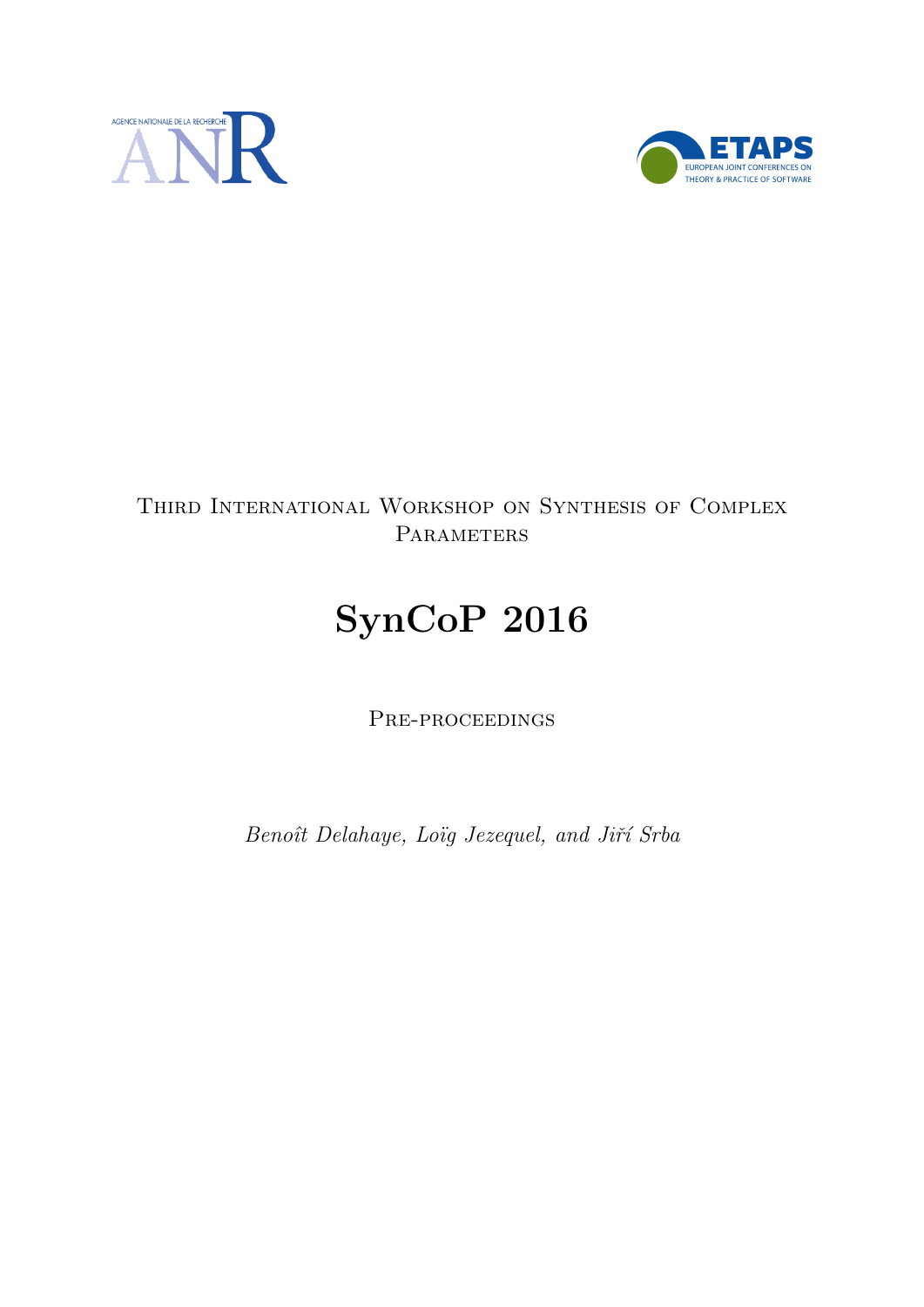# **Contents**

| Preface                                                                                                                                              | - Benoît Delahaye and Jiří Srba               | $\overline{2}$ |
|------------------------------------------------------------------------------------------------------------------------------------------------------|-----------------------------------------------|----------------|
| Invited papers                                                                                                                                       |                                               |                |
|                                                                                                                                                      |                                               |                |
| What population reveals about individual cell identity: Single-cell parameter es-<br>timation of models of gene expression in yeast                  |                                               |                |
|                                                                                                                                                      | - Gregory Batt                                | 6              |
| Parameterized verification of distributed broadcast protocols                                                                                        |                                               |                |
|                                                                                                                                                      | - Giorgio Delzanno                            | 7              |
|                                                                                                                                                      |                                               |                |
| Regular papers                                                                                                                                       |                                               |                |
| Rate reduction for state-labelled Markov chains with upper time-bounded CSL<br>requirements                                                          |                                               |                |
|                                                                                                                                                      | - Bharath Siva, Kumar Tati, and Markus Siegle | 9              |
| Parametric, probabilistic, timed resource discovery system                                                                                           |                                               |                |
|                                                                                                                                                      | - Camille Coti                                | 22             |
| Weighted branching simulation distance for parametric weighted Kripke structures<br>- Louise Foshammer, Kim Guldstrand Larsen, and Anders Mariegaard |                                               | 32             |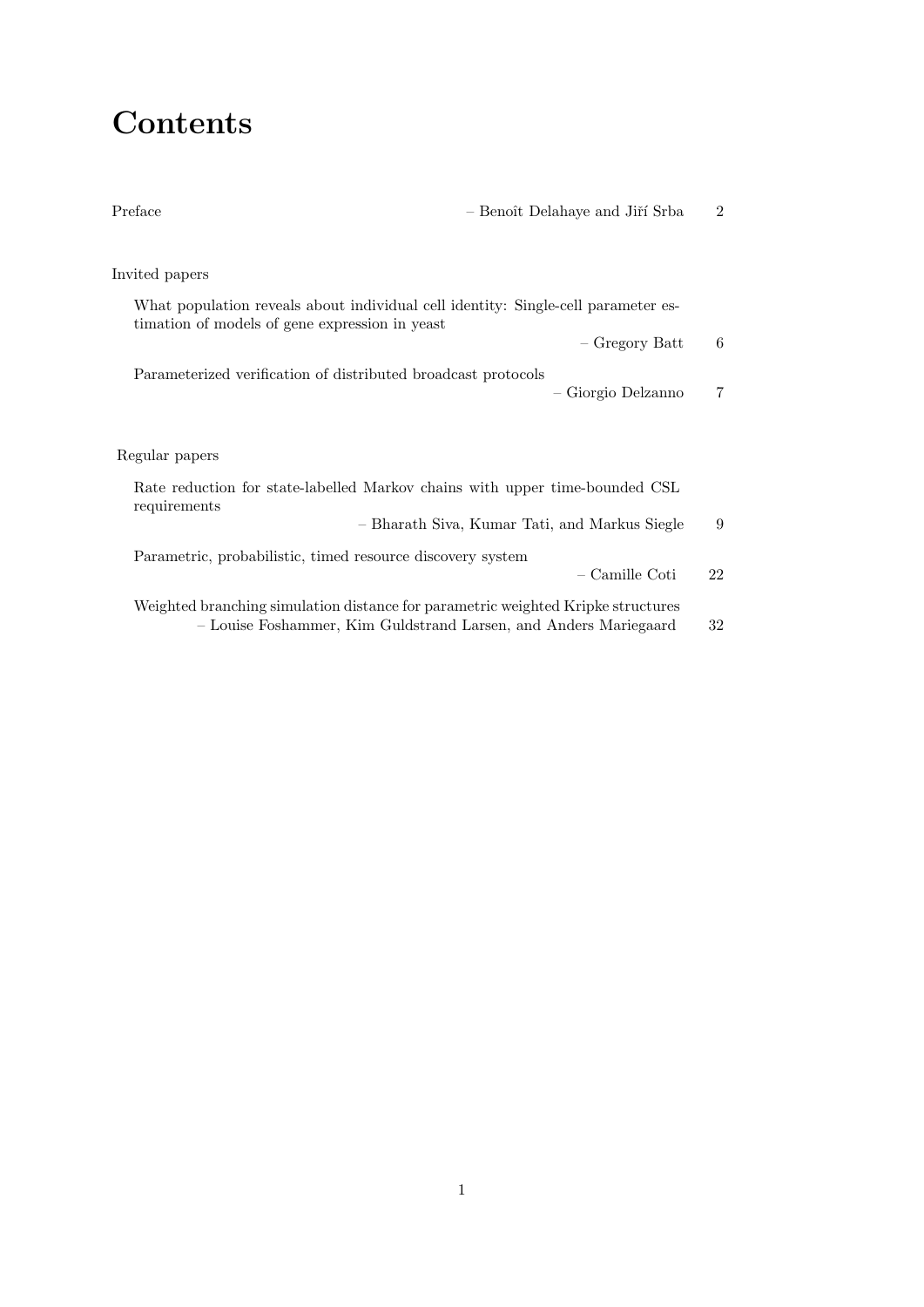# Preface

Benoît Delahaye Universite de Nantes, LINA CNRS UMR 6241, Nantes, France ´ benoit.delahaye@univ-nantes.fr

Jiří Srba Aalborg University, Aalborg, Denmark srba@cs.aau.dk

This volume contains the pre-proceedings of the 3rd International Workshop on Synthesis of Complex Parameters (SynCoP'16). The workshop was held in Eindhoven, The Netherlands on April 3rd, 2016, as a satellite event of the 19th European Joint Conferences on Theory and Practice of Software (ETAPS'16).

SynCoP aims at bringing together researchers working on verification and parameter synthesis for systems with discrete or continuous parameters, in which the parameters influence the behavior of the system in ways that are complex and difficult to predict. Such problems may arise for real-time, hybrid or probabilistic systems in a large variety of application domains. The parameters can be continuous (e.g., timing, probabilities, costs) or discrete (e.g., number of processes). The goal can be to identify suitable parameters to achieve desired behavior, or to verify the behavior for a given range of parameter values.

The scientific subject of the workshop covers (but is not limited to) the following areas:

- parameter synthesis,
- parametric model checking,
- regular model checking,
- robustness analysis,
- parametric logics, decidability and complexity issues,
- formalisms such as parametric timed and hybrid automata, parametric time(d) Petri nets, parametric probabilistic (timed) automata, parametric Markov decision processes, networks of identical processes,
- interactions between discrete and continuous parameters, and
- tools and applications to major areas of computer science, biology and control engineering.

# Program

This volume contains five contributions: two invited talks and the three papers accepted for presentation at the workshop. The second invited talk was a joint talk with the Cassting'16 workshop. The two invited talks are:

- What Population Reveals about Individual Cell Identity: Single-Cell Parameter Estimation of Models of Gene Expression in Yeast (Gregory Batt)
- Parameterized Verification of Distributed Broadcast Protocols (Giorgio Delzanno)

To appear in EPTCS.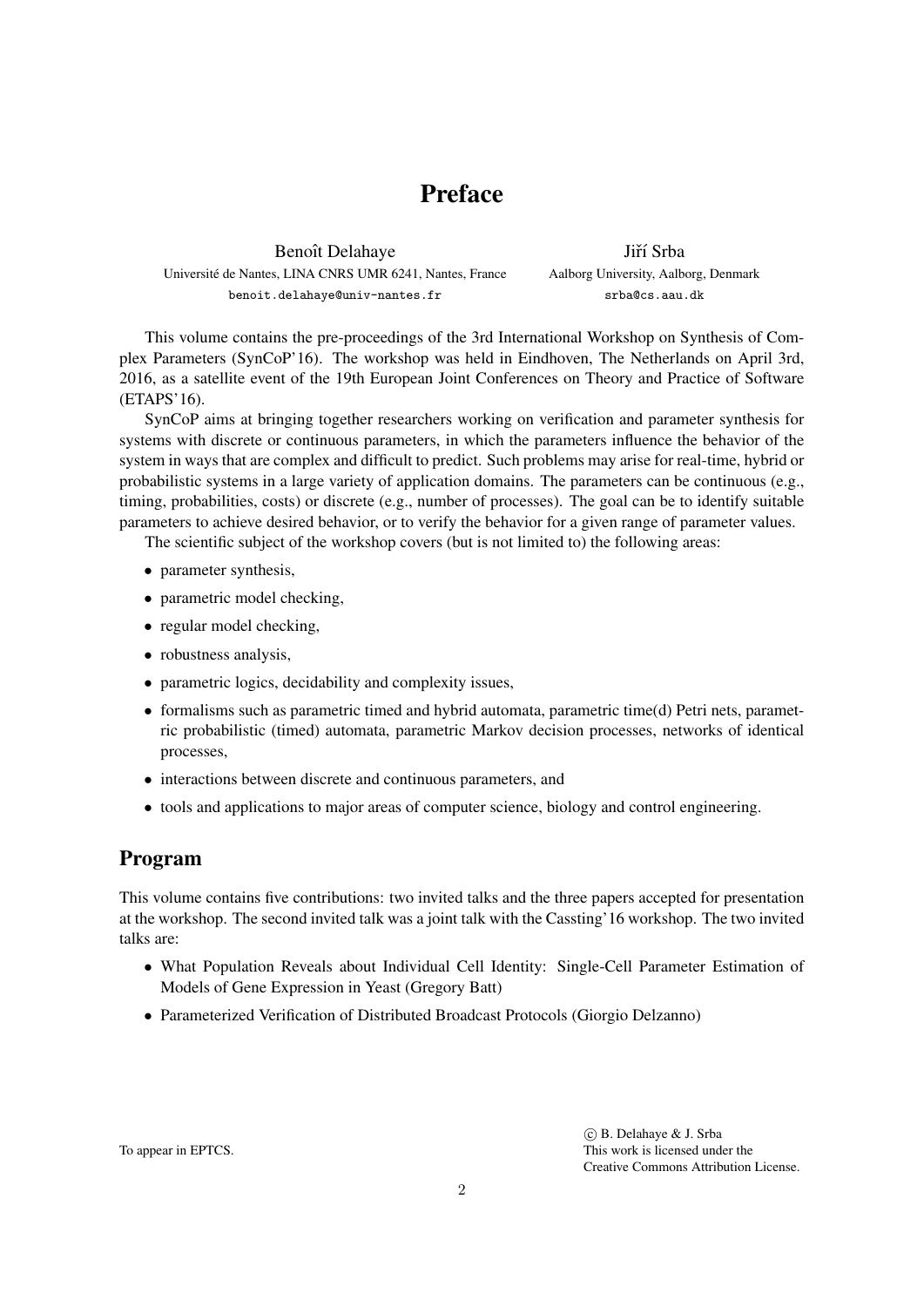The workshop received four submissions, three of which were accepted. Each regular paper was reviewed by at least four different reviewers. The three regular papers are:

- Rate Reduction for State-labelled Markov Chains with Upper Time-Bounded CSL Requirements (Bharath Siva Kumar Tati and Markus Siegle)
- Parametric, Probabilistic, Timed Resource Discovery System (Camille Coti)
- Weighted Branching Simulation Distance for Parametric Weighted Kripke Structures (Anders Mariegaard, Kim Guldstrand Larsen and Louise Foshammer)

Furthermore, six informal presentation were given at the workshop:

- Recent Advances in Precise Parameter Synthesis for Continuous-Time Markov Chains (Milan Češka, Nicola Paoletti, Luboš Brim and Marta Kwiatkowska)
- Parameter Synthesis for Parametric Interval Markov Chains (Benoit Delahaye, Didier Lime and Laure Petrucci)
- Synthesis of Shared Control Protocols (Nils Jansen and Ufuk Topcu)
- Language Emptiness of Continuous-Time Parametric Timed Automata (Nikola Beneš, Peter Bezděk, Kim G. Larsen and Jiří Srba)
- Integer-Complete Synthesis for Bounded Parametric Timed Automata (Étienne André)
- Quantitative Program Synthesis Based on Linear Operator Semantics (Herbert Wiklicky)

# Support and Acknowledgement

SynCoP 2016 is partially supported by project PACS ANR-14-CE28-0002.

SynCoP has been organized as a satellite event of ETAPS'16. We thank the authors for their contributions, the program committee members for reviewing and selecting the papers, the invited speakers for accepting our invitations and providing inspiring presentations and the ETAPS organizing committee Jan Friso Groote, Erik de Vink and Anton Wijs for their support. We would also like to thank Etienne ´ André and the SynCoP Steering Committee for their support.

Finally, we would like to thank the editorial board of the Electronic Proceedings in Theoretical Computer Science, and in particular Editor-in-Chief Rob van Glabbeek for his support.

In Aalborg and Nantes,

Benoît Delahaye and Jiří Srba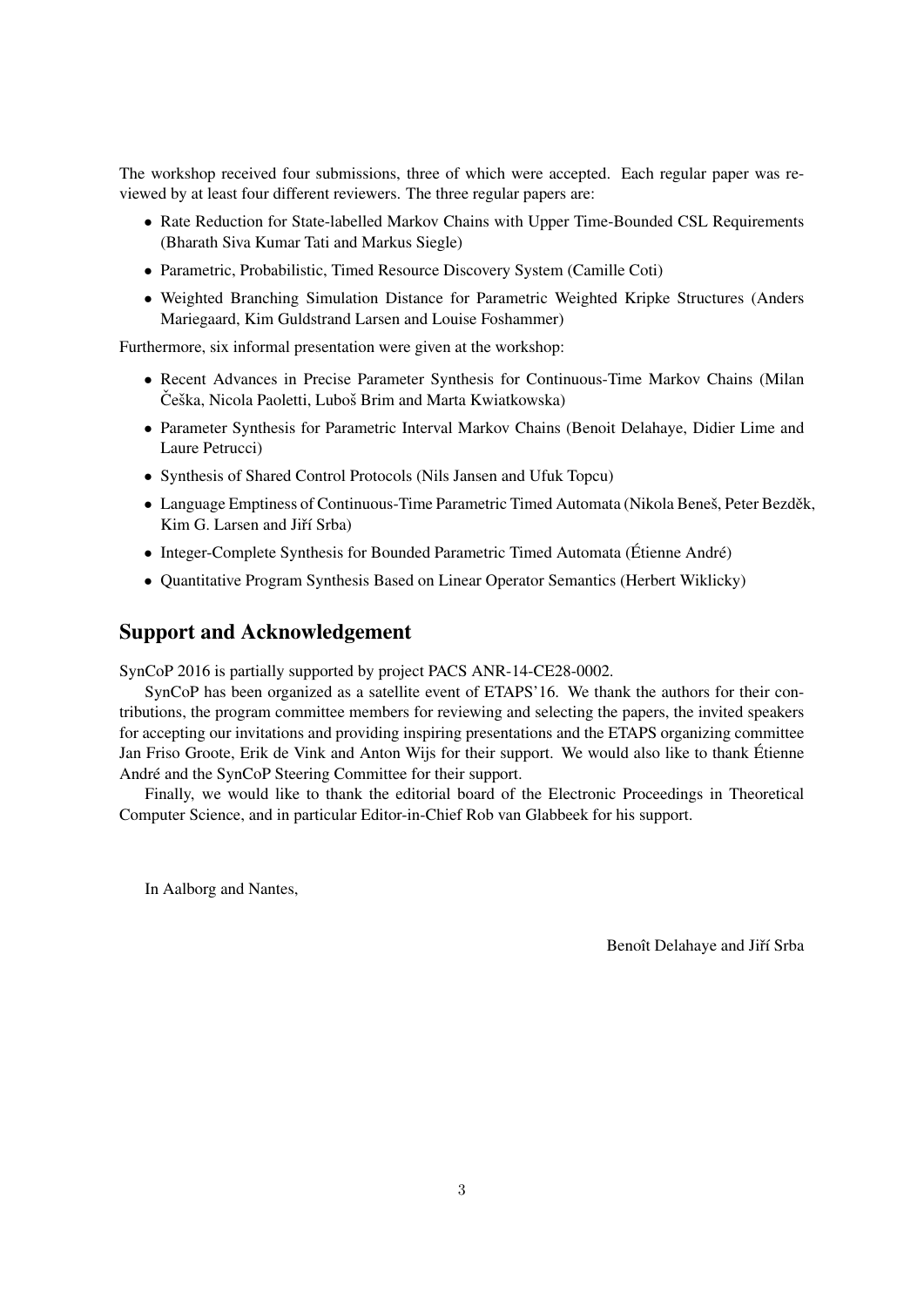# Program Committee

# Organizers and Program Chairs

| Benoît Delahaye | Nantes, France   |
|-----------------|------------------|
| Jiří Srba       | Aalborg, Denmark |

# Program Committee

| Nikola Beneš             | Brno, Czech Republic |
|--------------------------|----------------------|
| <b>Nathalie Bertrand</b> | Rennes, France       |
| Alexandre Donzé          | Berkeley, USA        |
| Goran Frehse             | Grenoble, France     |
| Peter Habermehl          | Paris, France        |
| Holger Hermanns          | Saarland, Germany    |
| Joost-Pieter Katoen      | Aachen, Germany      |
| Marta Kwiatkowska        | Oxford, UK           |
| Radu Mardare             | Aalborg, Denmark     |
| Wojciech Penczek         | Warszawa, Poland     |
| Karin Quaas              | Leipzig, Germany     |
| Olivier H. Roux          | Nantes, France       |
| Ocan Sankur              | Rennes, France       |
| Tayssir Touili           | Villetaneuse, France |
| Lijun Zhang              | China                |
|                          |                      |

# Proceedings chair

Loïg Jezequel Nantes, France

# Steering Committee

| Parosh Abdulla   | Uppsala, Sweden      |
|------------------|----------------------|
| Étienne André    | Villetaneuse, France |
| Kim G. Larsen    | Aalborg, Denmark     |
| Didier Lime      | Nantes, France       |
| Wojciech Penczek | Warszawa, Poland     |
| Laure Petrucci   | Villetaneuse, France |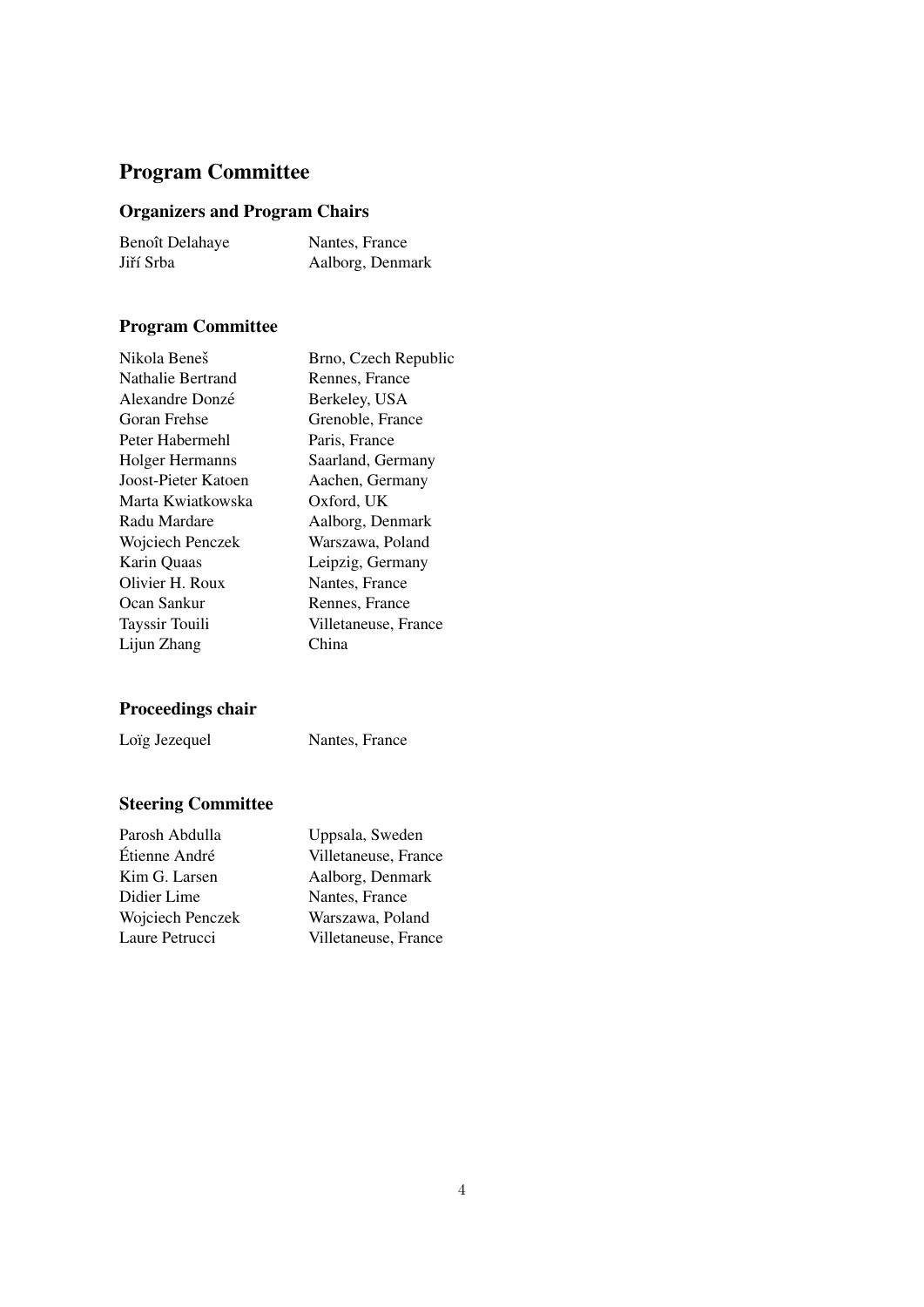Invited papers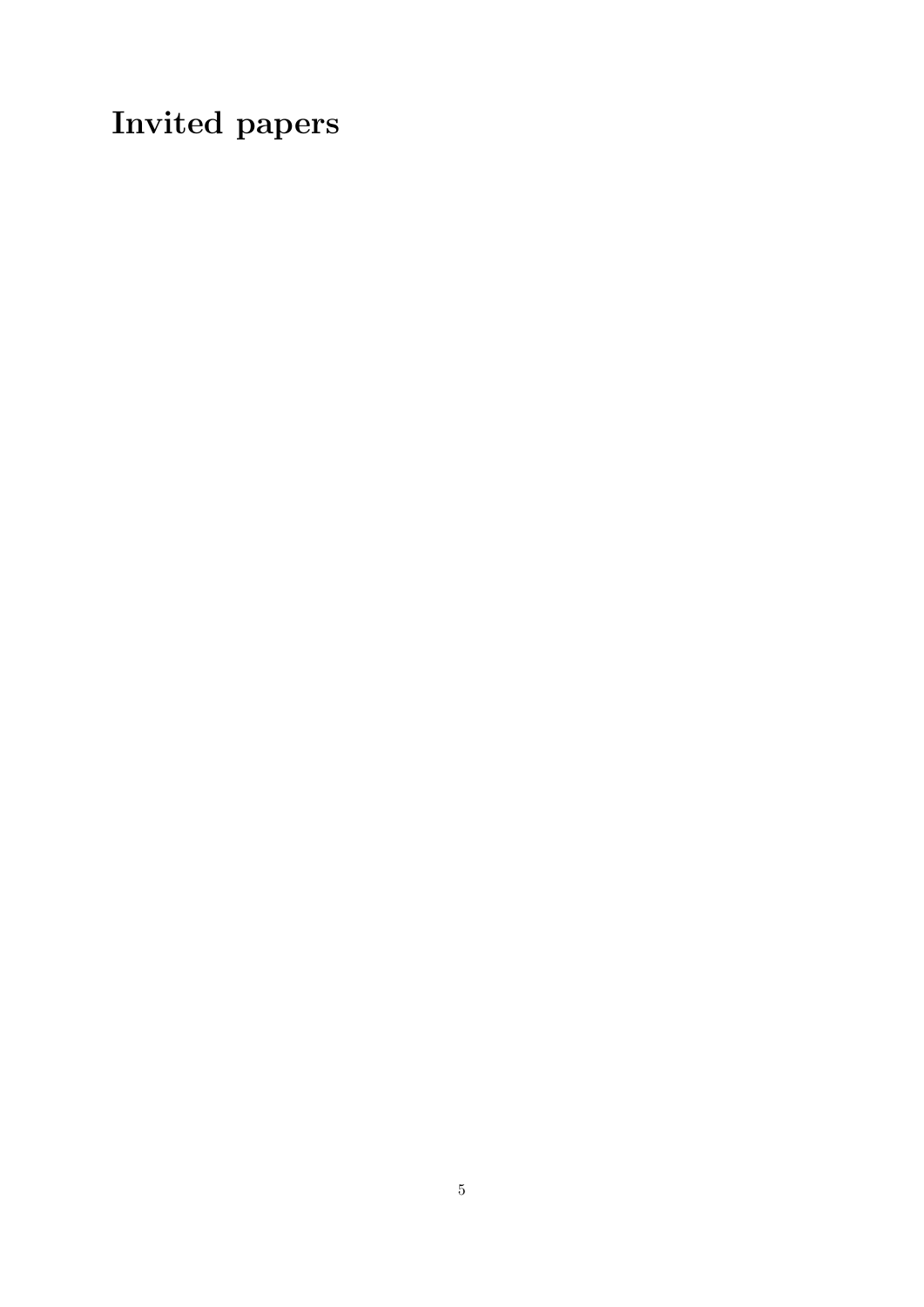# What population reveals about individual cell identity: Single-cell parameter estimation of models of gene expression in yeast

Gregory Batt INRIA Paris-Rocquencourt Paris, France gregory.batt@inria.fr

Significant cell-to-cell heterogeneity is ubiquitously observed in isogenic cell populations. Consequently, parameters of models of intracellular processes, usually fitted to population-averaged data, should rather be fitted to individual cells to obtain a population of models of similar but non-identical individuals. Here, we propose a quantitative modeling framework that attributes specific parameter values to single cells for a standard model of gene expression. We combine high quality single-cell measurements of the response of yeast cells to repeated hyperosmotic shocks and state-of-the-art statistical inference approaches for mixed-effects models to infer multidimensional parameter distributions describing the population, and then derive specific parameters for individual cells. The analysis of single-cell parameters shows that single-cell identity (e.g. gene expression dynamics, cell size, growth rate, mother-daughter relationships) is, at least partially, captured by the parameter values of gene expression models (e.g. rates of transcription, translation and degradation). Our approach shows how to use the rich information contained into longitudinal single-cell data to infer parameters that can faithfully represent single-cell identity.

Submitted to: SynCoP 2016

 c G. Batt This work is licensed under the Creative Commons Attribution License.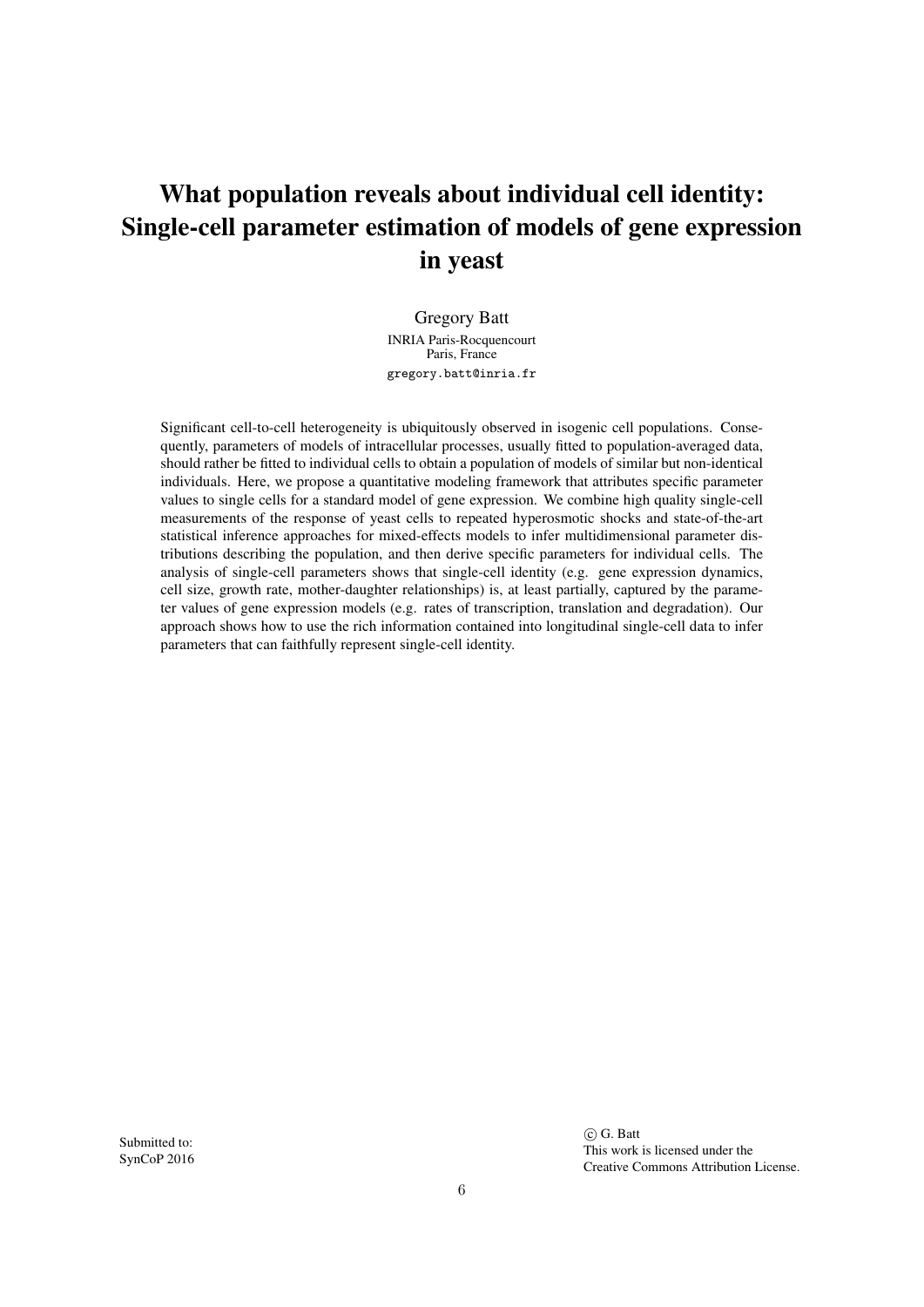# Parameterized verification of distributed broadcast protocols

Giorgio Delzanno DIBRIS Genova, Italy giorgio.delzanno@unige.it

We report on recent research lines related to a graph-based approach to parameterized verification of formal models of distributed algorithms and protocols. Verification algorithms for restricted classes of models exploit finite-state abstractions, symbolic representations based on graph orderings, the theory of well-structured transition systems, and reachability algorithms based on labeling procedures.

Submitted to: SynCoP 2016  $\circ$  G. Delzanno This work is licensed under the Creative Commons Attribution License.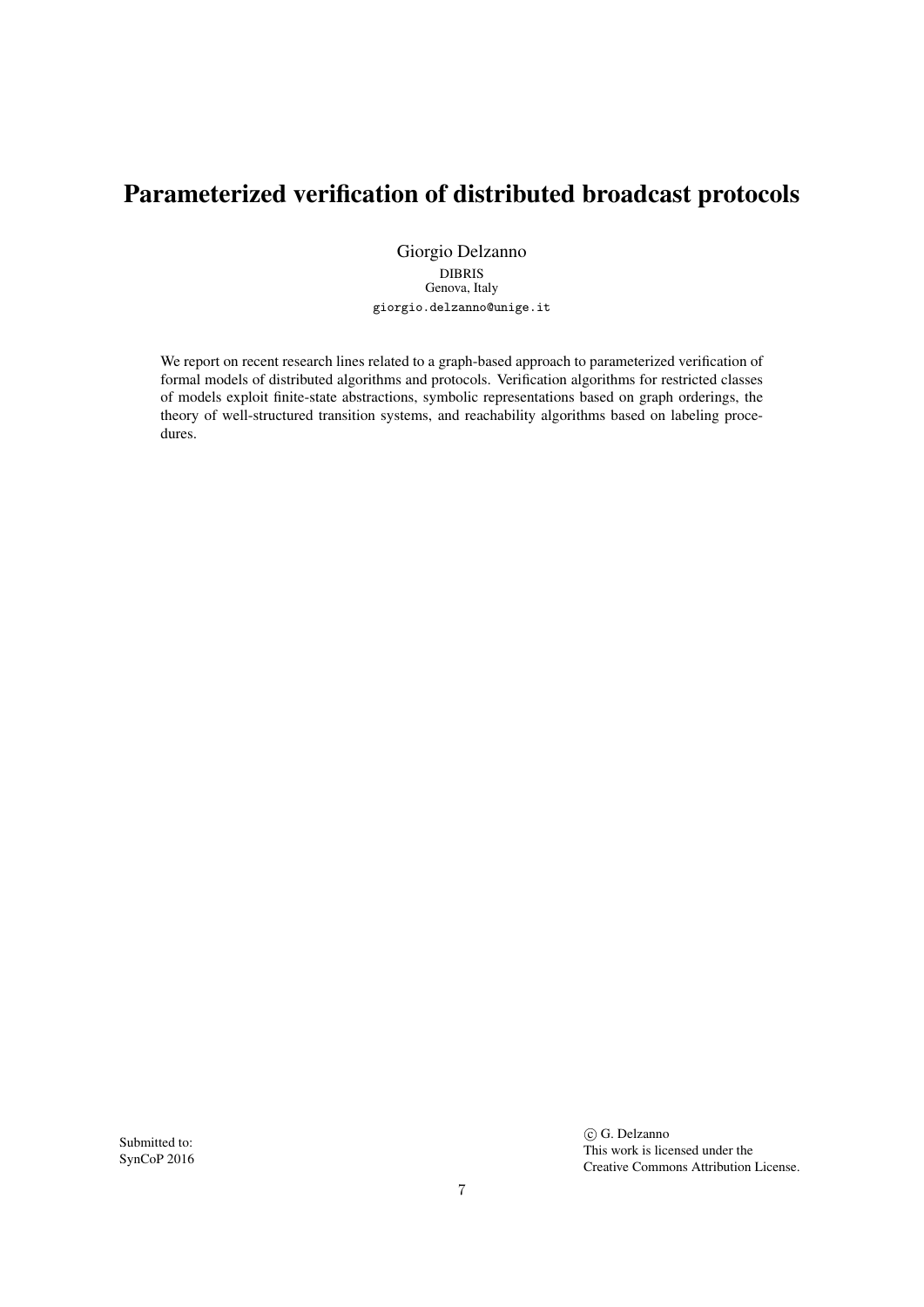Regular papers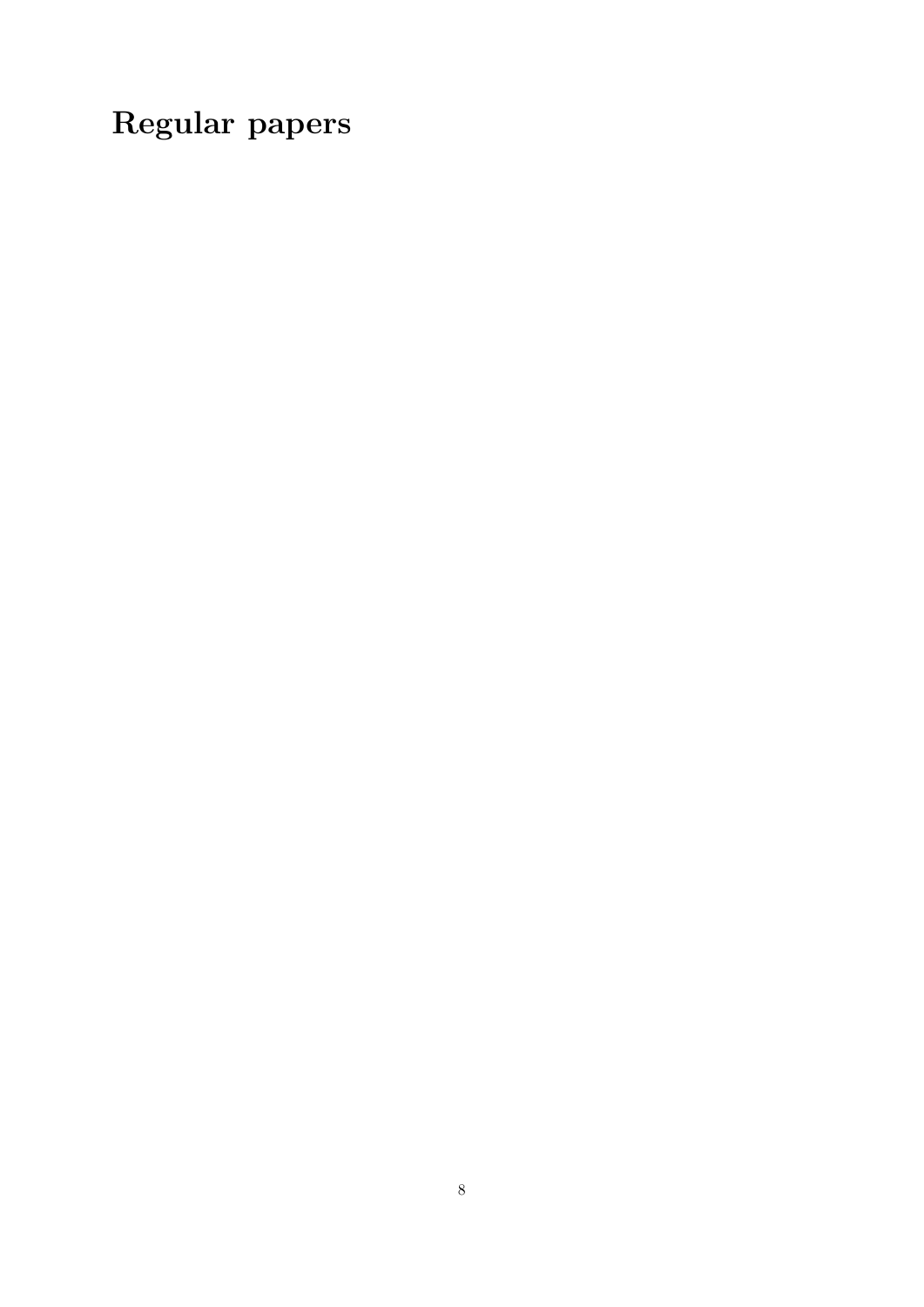# Rate Reduction for State-labelled Markov Chains with Upper Time-bounded CSL Requirements

Bharath Siva Kumar Tati Markus Siegle Universität der Bundeswehr München Germany Bharath.Tati@unibw.de Markus.Siegle@unibw.de

This paper presents algorithms for identifying and reducing a dedicated set of transition rates of a state-labelled continuous-time Markov chain model. The purpose of the reduction is to make states to satisfy a given requirement, specified as a CSL upper time-bounded Until formula. We distinguish two different cases, depending on the type of probability bound. A natural partitioning of the state space allows us to develop possible solutions, leading to simple algorithms for both cases.

# 1 Introduction

In a production plant, there can be the requirement that "once started, the production process should be completed within 1 hour in 95% of all cases", or that "the probability of an alarm during the first 30 min of operation should be at most 5%". If the system is modelled as a state-labelled continuous-time Markov chain (SMC) and the requirements are formulated with the help of continuous stochastic logic (CSL), they can be verified automatically by stochastic model checking [1], supported by efficient tools such as the probabilistic model checker PRISM [10] or MRMC [9].

This paper addresses the question of how to improve a given system (also called plant  $\mathscr{P}$ ) when it has been found that  $\mathscr P$  violates such a given formal requirement. In an earlier paper [13] we presented solutions for the case of *untimed* probabilistic requirements, and building on that work we now present solutions for the case of *upper time-bounded Until*-type requirements (without nested or multiple *Until* operators). In general, one could think of many ways of how to modify a system in order to make it satisfy a given requirement. We decided to restrict ourselves to *rate reduction*, which means that some of the system's transition rates may be reduced, but the structure of the system remains untouched. We only allow rate *reductions*, as opposed to increasing any rates, motivated by the fact that it is usually easily possible to slow down some technical process (machine, processor, etc.), while it may not be possible to accelerate it. We work with a partitioning of the state space into classes, based on the requirement at hand. Our strategy then is to reduce all transition rates between some source class and target class by a *common reduction factor*. Depending on the case, different sets of transitions may be reduced by different reduction factors to achieve the goal. Before the start of the adaptation process, the value of all reduction factors is 1, and in the end all reduction factors will be still at most 1, but strictly greater than 0 (which means that no transitions are completely disabled). Throughout, our intention is to make as many as possible states of  $\mathscr P$  satisfy the user requirement, but it is not always possible to make all states satisfying. This paper develops simple, intuitive algorithms, which are first motivated by examples. We show the correctness of the algorithms (while pointing out the limitations of Algorithm 2) and also analyze their complexity.

Related work: A related topic is model checking of parametric Markov chains, where reachability probabilities take the form of rational functions [5, 6, 7]. Here the goal is to find valid parameter values

Submitted to: SynCoP 2016  c B. S. K. Tati & M. Siegle This work is licensed under the Creative Commons Attribution License.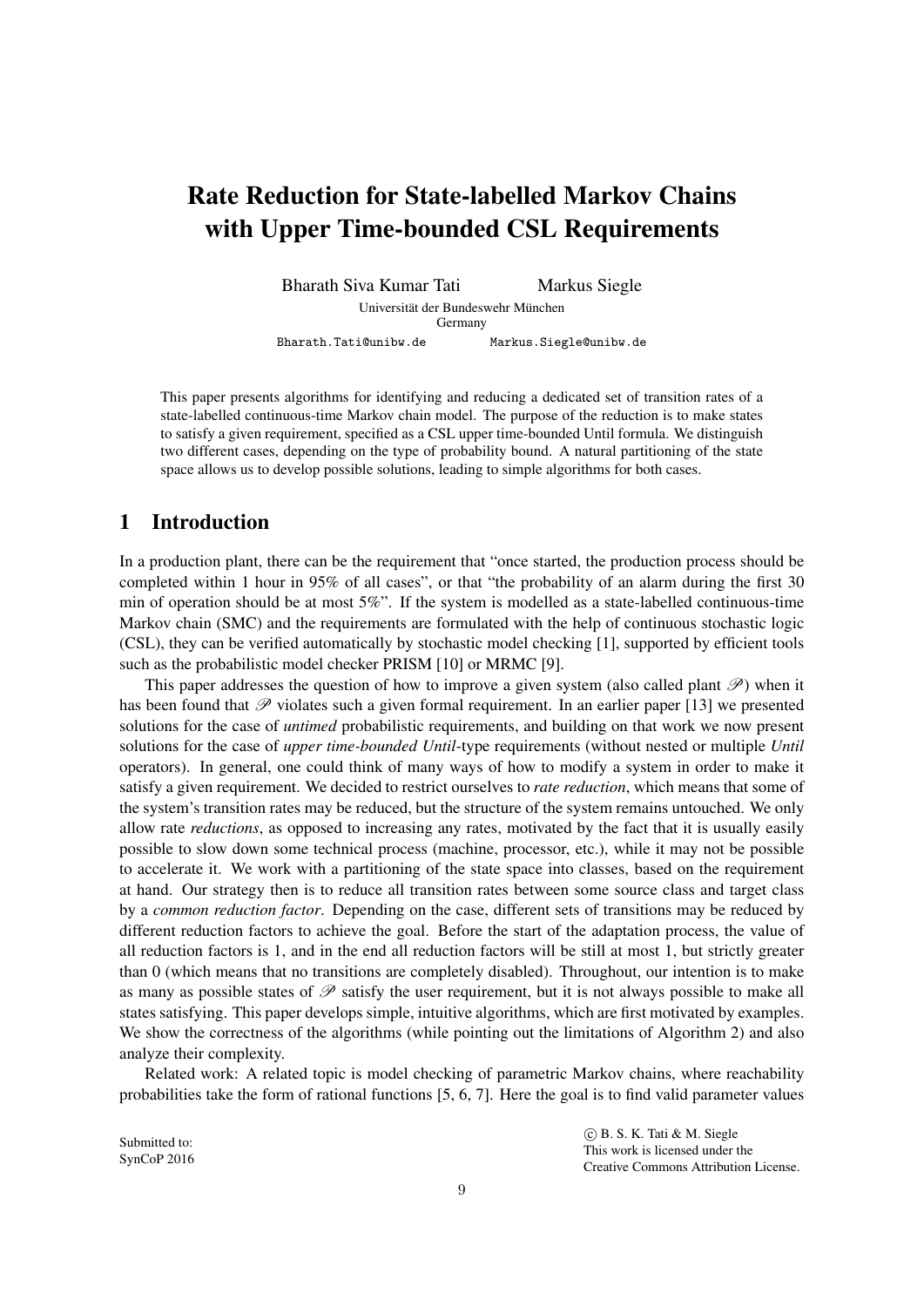in a multi-dimensional search space, as described in [8], where a discretization strategy was proposed together with refinement and/or sampling. Synthesizing optimal rate parameter values is also the goal of [3] (in the context of Markov models of biochemical systems), where time-bounded properties are considered. Closely related is the so-called *model repair* problem which occurs when a system violates a given requirement, which is to be fixed by modifying transition parameters while at the same time keeping cost at a minimum. Model repair has been addressed e.g. in [2, 4, 12], for parametric DTMC or MDP models, where solutions are obtained with the help of nonlinear optimization, sampling/refinement or greedy strategies. Our approach described here is different from all of the above, since we work with CTMC models which are a priori not parametric, but come with fixed rates. Once some requirement is violated, we seek to identify sets of transitions and reduce their rates by a common reduction factor in order to make as many states as possible satisfy the requirement. We do currently not consider the cost of rate reduction, and we restrict ourselves to simple algorithms which avoid expensive multi-dimensional parameter searches.

The rest of the paper is structured as follows: Sec. 2 provides the basic definitions and recalls an earlier result for untimed requirements. In Sec. 3, an example is elaborated on in order to explain the idea of rate reduction. It illustrates the benefits, but also the limitations of the proposed approach. The general algorithms are discussed in Sec. 4, which also includes their complexity analysis. Finally, Sec. 5 summarizes the main findings of the paper and touches on possible future work.

# 2 Preliminaries

A State labelled Markov chain (SMC) is defined as follows:

**Definition 1 (SMC)** *A SMC*  $\mathscr P$  *is a tuple* ( $S_{\mathscr P}, R_{\mathscr P}, L_{\mathscr P}$ ) where

- *S<sub>* $\mathcal{P}$ *</sub> is a finite set of states*
- $R_{\mathscr{P}} : S_{\mathscr{P}} \times S_{\mathscr{P}} \mapsto \mathbb{R}_{\geq 0}$ *, is the transition function (rate matrix)*
- $L_{\mathscr{P}}: S_{\mathscr{P}} \to 2^{AP}$  *is a state labelling function, where AP is a finite set of atomic propositions*

This definition does not impose any special structural conditions (such as irreducibility) on the state graph of the Markov chain. A finite timed *path*  $\sigma$  in a SMC  $\mathscr P$  is a finite sequence  $\sigma = [(s_0, t_0), (s_1, t_1), \cdots,$  $(s_{n-1}, t_{n-1}), s_n] \in (S_{\mathscr{P}} \times \mathbb{R}_{>0})^* \times S_{\mathscr{P}}$ , and with *Paths*(*s*) we denote the set of all finite paths originating from state *s*. Probabilities are assigned to sets of finite timed paths by the usual cylinder set construction on sets of infinite timed paths. In order to specify user requirements and characterize execution paths of SMCs, we use a subset of CSL (continuous stochastic logic) [1].

**Definition 2 (CSL with upper time bound)** *The grammar for CSL state formulas* Φ, Φ' *and path formulas* ϕ *is given as:*

$$
\Phi \ ::= q | \neg \Phi | \Phi \vee \Phi | P_{\sim b}(\varphi), \qquad \varphi \ ::= \Phi' \mathscr{U}^{\leq t} \Phi', \qquad \Phi' \ ::= q | \neg \Phi' | \Phi' \vee \Phi'
$$

In the definition,  $q ∈ AP$  is an atomic proposition,  $\neg$  denotes negation,  $\lor$  denotes disjunction,  $b ∈ (0,1)$  is a probability value, and ∼ ∈ {≤,≥} a comparison operator. *P*∼*b*(ϕ) asserts that the probability measure of the set of paths satisfying  $\varphi$  meets the bound given by  $\sim b$ . The path formula  $\varphi$  is constructed using the *Until* ( $\mathcal{U}$ ) operator and an upper time bound  $t > 0$ . Note that we do not consider CSL requirements with nested *Until* operators (that's why we distinguish between  $\Phi$  and  $\Phi'$ ), since parameter adaptations for *Until* operators at different levels are interdependent in a complex way. For similar reasons we do not consider requirements with multiple *Until* operators (although the grammar in Def. 2 does not exclude them). We also do not consider the CSL *next* operator since it would be rather trivial to handle.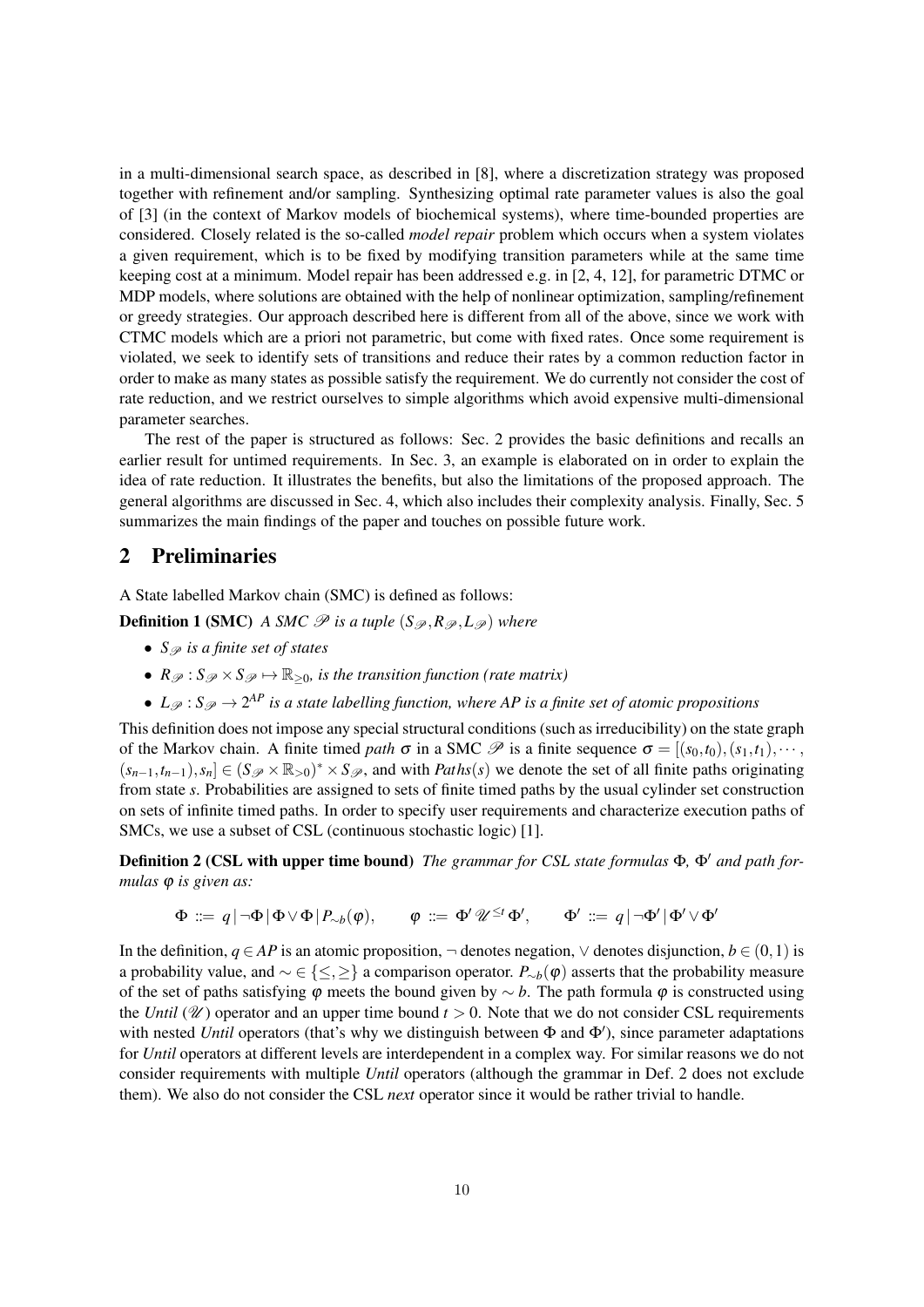**Remark 1** This paper considers probability bounds  $b \in (0,1)$  instead of  $b \in [0,1]$ , since the approach presented here does not aim to turn a non-zero probability into zero, or to turn a probability smaller than one into one. So, we do not treat requirements of the form  $P_{\leq 0}(\varphi)$  or  $P_{\geq 1}(\varphi)$ , and for similar reasons we also do not treat requirements of the form  $P_{>0}(\varphi)$  or  $P_{<1}(\varphi)$ . Furthermore, there is no need to distinguish between  $\lt b$  and  $\lt b$  (or  $\gt b$  and  $\gt b$ ), because in the continuous-time setting the probabilities are the same.

**Definition 3 (Semantics of time-bounded Until path formula)** *The satisfaction relation*  $\models$  *for timebounded* Until *path formulas is defined as in [1]:*

$$
\sigma \models \Phi \mathscr{U}^{\leq t} \Psi \quad \text{if} \quad \exists t' \in [0, t]. (\sigma \circledcirc t' \models \Psi \land \forall t'' \in [0, t'). \sigma \circledcirc t'' \models \Phi)
$$

*where* σ@*t denotes the state occupied by the path* σ *at time t.*

The untimed *Until* formula is obtained as:  $\Phi \mathcal{U} \Psi = \Phi \mathcal{U}^{<\infty} \Psi$ . Let  $Sat(\Phi)$  denote the set of states satisfying state formula  $\Phi$ , and let  $Pr(s, \phi) = Pr(\{\sigma \in Paths(s) \mid \sigma \models \phi\})$  denote the probability of the set of ϕ-satisfying paths originating in state *s*. In order to accomplish the process of rate reduction, we will use a partitioning of the SMC state space:

**Definition 4 (Partitioning of SMC)** *Given an SMC*  $\mathscr P$  *and a CSL requirement*  $\Phi_t = P_{\sim b}(\Phi \mathscr U^{\leq t} \Psi)$ *. Let*  $\varphi = \Phi \mathcal{U} \Psi$ , the untimed version of the path formula. Then, states belonging to

- *Sat*(¬Φ∧ ¬Ψ) *are placed in class* invalid
- *Sat*(Ψ) *are placed in class* target
- *Sat*(Φ∧ ¬Ψ) *are placed in class* transit

*The transit class is further partitioned as:*

- $Pr(s, \varphi) = 1$  *are placed in class* gototarget
- $Pr(s, \varphi) = 0$  *are placed in class* gotoinvalid
- $0 < Pr(s, \varphi) < 1$  *are placed in class* gobothways

This partitioning is illustrated in Fig. 1<sup>1</sup>. Starting from states of class *gototarget*, the Markov chain will eventually reach the *target* class via Φ-states (almost surely within finite time). Conversely, states of class *gotoinvalid* do not possess any path satisfying the given (untimed, and therefore also time-bounded) *Until* requirement. From states of class *gobothways*, both of these behaviours are possible. During the parameter adaptation procedure, our attention will be on the states of the *transit* class. The Partitioning of the state space can be obtained efficiently, based on the state labelling and by applying standard graph algorithms [11]. Note that the time bound ≤ *t* and the probability bound ∼ *b* in the given CSL formula have no influence on the partitioning.

As a simple but important fact we emphasize that the probability of a state satisfying a time-bounded *Until* property will always be less than or equal the probability of that state satisfying the corresponding *untimed* property, i.e.

$$
\forall s. \ \forall t. \ (Pr(s, \Phi \ \mathscr{U}^{\leq t} \ \Psi) \leq Pr(s, \Phi \ \mathscr{U} \ \Psi)) \tag{1}
$$

Furthermore, for an SMC  $\mathscr{P}$ , a subset  $X \subseteq S$  of its state set, and a timed or untimed CSL state formula  $\Phi$ , we introduce the following notation:  $(\mathscr{P} \models_X \Phi) \Longleftrightarrow (\forall s \in X : s \models \Phi)$ . As an example,  $\mathscr{P} \models_{\text{evbothways}} \Phi$ means that all states from class *gobothways* satisfy the requirement Φ.

<sup>1</sup>For the purpose of this paper, there is no need to distinguish between classes *invalid* and *gotoinvalid*, but we prefer to separate them for reasons of symmetry.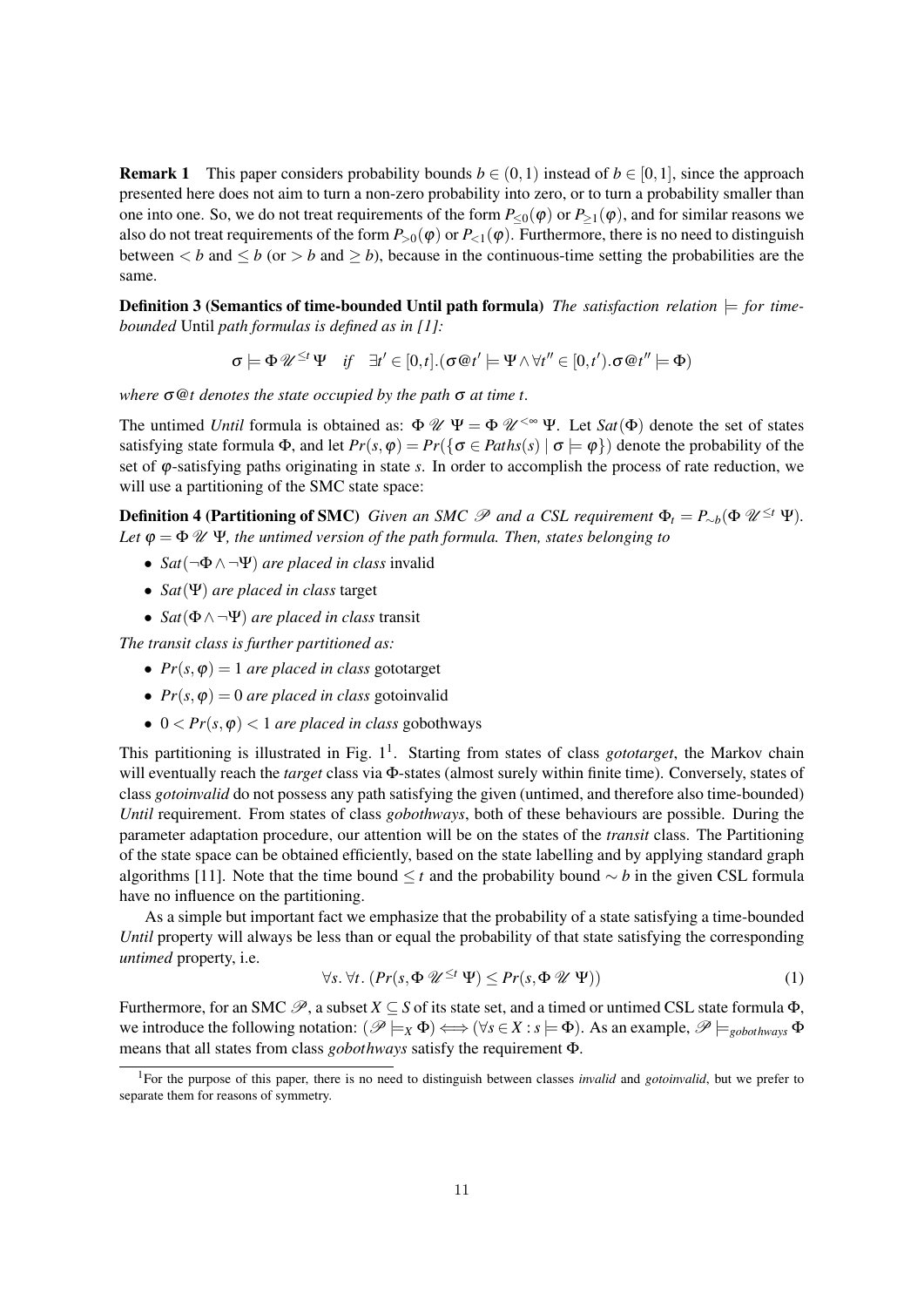

Figure 1: Partitioning of the state space

For the purpose of rate reduction, we construct a reduced (parametric, see below) SMC  $\mathscr G$  from SMC P, where certain transition rates are reduced by factors *i*, *j* and *k* and all the states in classes *invalid* and *target* are made absorbing.

**Definition 5 (Reduced parametric SMC**  $\mathscr G$ ) *Given SMC*  $\mathscr P$  *as in Def. 1, a CSL requirement*  $\Phi_t =$  $P_{\sim b}(\Phi \mathscr{U}^{\leq t} \Psi)$  and three reduction factors (parameters)  $0 < i, j, k \leq 1$ . The reduced SMC  $\mathscr{G}(\Phi, \Psi)$ *is defined as a tuple*  $(S_{\mathscr{G}}, R_{\mathscr{G}}, L_{\mathscr{G}})$  where:

•  $S_g = S_g$ , and the state space partitioning into classes is taken from  $\mathscr P$ 

•  $R_{\mathscr{G}}(s, s') =$  $\sqrt{ }$  $\begin{matrix} \phantom{-} \end{matrix}$  $\overline{\phantom{a}}$ 0 *s* ∈ *target* ∨*s* ∈ *invalid i* ⋅ *R*<sub>P</sub>( $s, s'$ ) *s* ∈ *gototarget* ∧  $s'$  ∈ *target*  $j \cdot R_{\mathscr{P}}(s, s')$  *s* ∈ *gobothways*  $\land s' \in (gotoinvalid \cup invalid)$  $k \cdot R$ <sub> $\mathscr{P}(s, s')$  *s* ∈ *gobothways* ∧ *s*<sup> $\prime$ </sup> ∈ (*gototarget* ∪ *target*)</sub> *R*P(*s*,*s* 0 ) *otherwise*

$$
\bullet \ \ L_{\mathscr G}=L_{\mathscr P}
$$

*Let*  $T_i$  *denote the set of transitions whose rate is multiplied by reduction factor i (and analogously for*  $T_i$ *and Tk).*

Considering the reduction factors *i*, *j* and *k* as variables, the reduced SMC  $\mathscr G$  is a parametric SMC. Once they are fixed,  $\mathscr G$  is a standard SMC. Fig. 1 shows how the transition rates between certain state classes will be multiplied by the reduction factors. The purpose of this multiplication will be explained in the course of the paper.

### 2.1 A result for untimed CSL

In [13], we presented algorithms for the rate reduction problem for untimed *Until* requirements, based on the following principle: In case of an upper probability bound (≤ *b*), all transition rates from *gobothways* to *gototarget* and to *target* are reduced by a global factor of  $0 < k \le 1$ . Similarly, in case of a lower probability bound (≥ *b*), all rates from *gobothways* to *gotoinvalid* and to *invalid* are reduced by a factor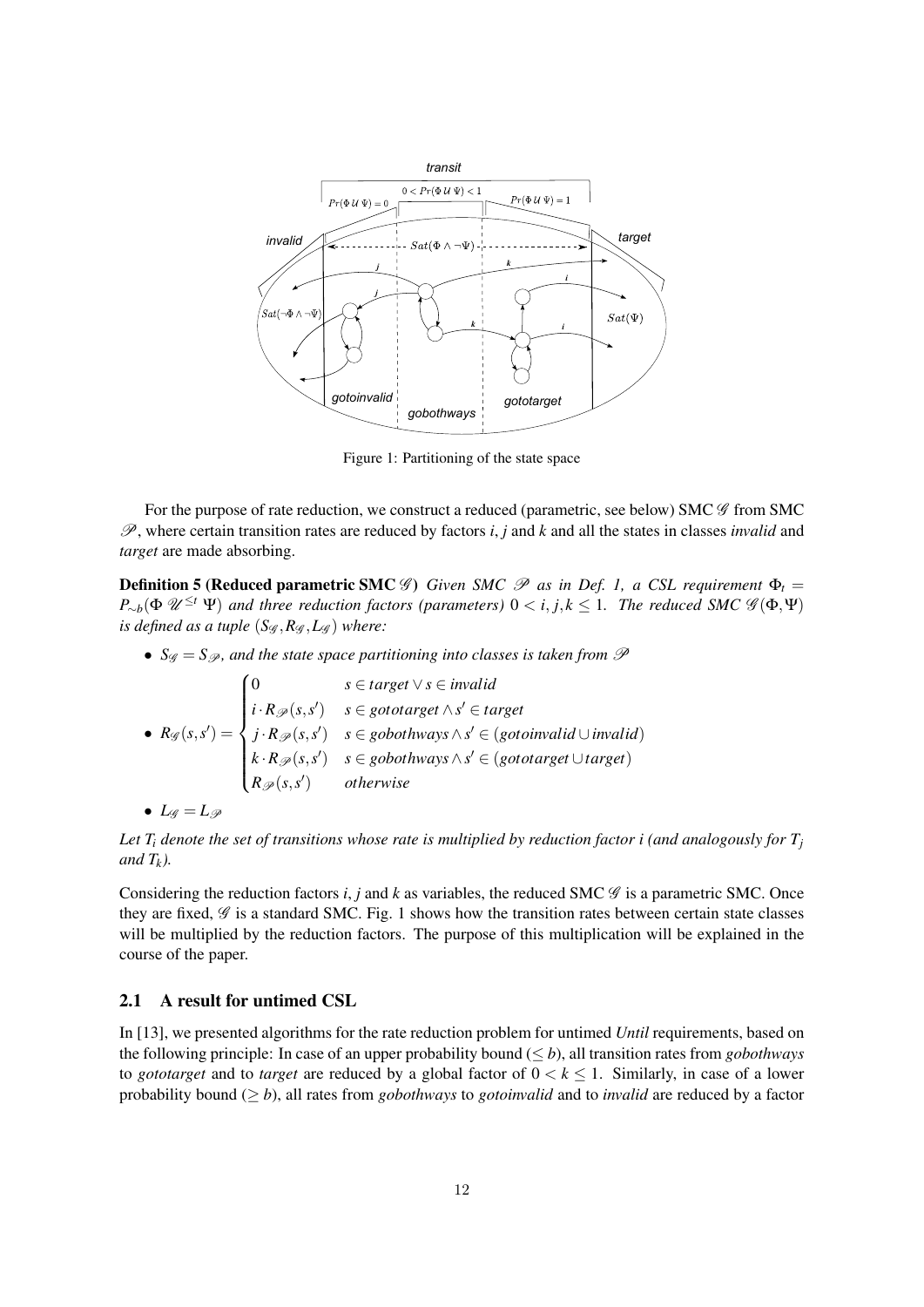of  $0 < j \leq 1$ . The idea is to thereby influence the branching probabilities of states from class *gobothways* in the desired direction. Theorem 3.2 of [13] states that following this strategy, the parameter synthesis problem for untimed *Until* requirements can always be solved for all states of class *gobothways*. We are going to use this result in the sequel, in combination with Eq. (1).

### 2.2 Binary Search Method (BSM)

In the time-bounded CSL scenario, we use the Binary Search Method (BSM) to approximate the maximum satisfying value of the reduction factor, where we search the range between 0 and 1 up to a precision of a given  $\varepsilon > 0$ . Since a closed-form solution for the transient state probabilities for a parametric system is not available, we use an approximation via BSM with multiple evaluations using uniformisation. At the start of the reduction process, the search interval is  $(0,1]$ . BSM continues to halve the search interval until its width is at most the predefined precision  $\varepsilon$ . In pseudo code, BSM reads as follows, the initial call being  $BSM(0,1)$ :

```
BSM(lower, upper)
{
 while upper-lower > epsilon
 {
   middle = (lower + upper) / 2;if "middle satisfies the requirement" then
        lower = middle;
      else
        upper = middle:
 }
 return lower;
}
```
As a result, BSM returns the lower bound of the final search interval, where the search is considered unsuccessful if that returned value is zero.

# 3 Example

Before giving the general rate reduction algorithms, we will explain our method with the help of an example for the two cases of upper time-bounded CSL *Until* requirements for the model SMC  $\mathscr{P}$  given in Fig. 2. Plant  $\mathcal{P}$  (SMC) models an abstract machine with 6 states, which can be *off*, *up* or under *repair*. When the machine is *up*, it can go into *off* or *repair* with some predefined rates. We present our new heuristics/algorithms, partly based on earlier heuristics given in our paper [13], to find reduction factors *i*, *j* and *k* (in case  $\Phi = P_{\sim b}(up \ \mathscr{U}^{\leq t} repair)$  is violated). In order to create the reduced parametric SMC  $\mathscr{G}$ , we need to partition  $\mathscr{P}$  by using the CSL path formula  $\varphi = up \mathscr{U}$  *repair* according to Def. 4. SMC  $\mathscr G$  for this example is given in Fig. 3, which also shows the partitioning. Note that for this example, class *gotoinvalid* is empty.

### 3.1 Case 1

We have an abstract model as shown in  $\mathscr P$  and the user property  $\Phi_1$  in this case shall be given as in Eq. (2).

$$
\Phi_1 := P_{\leq 0.2}(\varphi), \text{ where } \varphi = up \ \mathscr{U}^{\leq 5} \ \text{ repair} \tag{2}
$$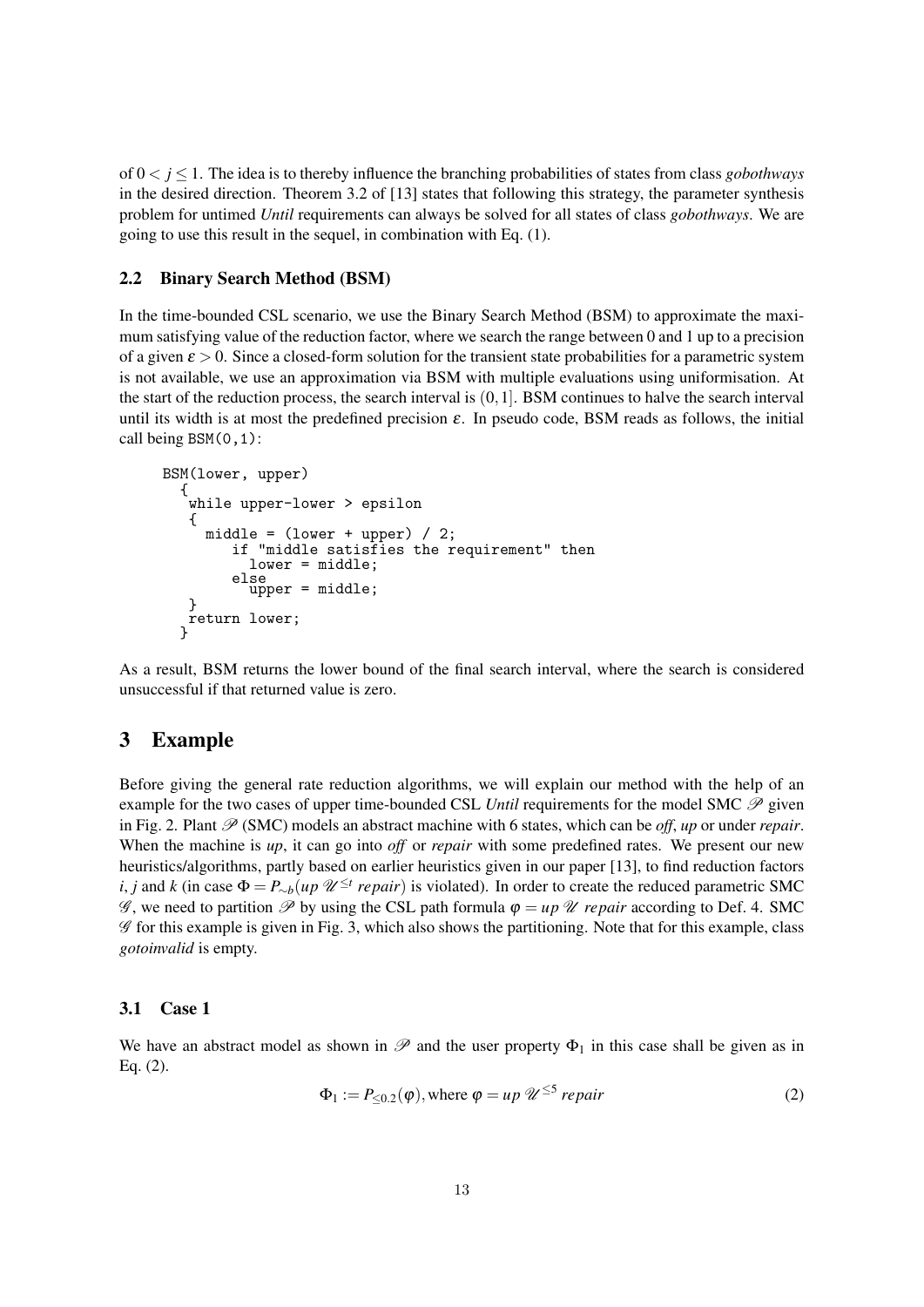

Figure 2: Plant  $\mathscr P$  along with rate matrix  $R_{\mathscr P}$ 



Figure 3: Reduced SMC  $\mathscr G$  and its rate matrix

Model checking with PRISM [10], we get the probabilities for each state as follows:

$$
Pr(P_1, \varphi) = 0 \le 0.2
$$
\n<sup>(3)</sup>

$$
Pr(P_2, \varphi) = 0 \le 0.2\tag{4}
$$

$$
Pr(P_3, \varphi) = 0.47323 > 0.2
$$
\n(5)

$$
Pr(P_4, \varphi) = 0.83443 > 0.2
$$
\n<sup>(6)</sup>

$$
Pr(P_5, \varphi) = 0.91791 > 0.2
$$
\n(7)

$$
Pr(P_6, \varphi) = 1 > 0.2
$$
 (8)

From the above probability values, we can see that  $Sat(\Phi_1) = \{P_1, P_2\}$ . Our focus is only on classes *gobothways* and *gototarget*, as the states from the other classes trivially satisfy/violate the requirement Φ1. The user property Φ<sup>1</sup> is violated for all the states inside our classes of interest, i.e., *P*3,*P*<sup>4</sup> and *P*5. Hence, the process of rate reduction is required. Before the start of adaptation procedure, the values of *i*, *k* and *j* are equal to 1. Now, since the probability of reaching the *target* class within the specified time bound needs to be reduced, we have to slow down the rates going towards class *target*, i.e., adapt reduction factors *i* and *k*, such that the probabilities of the states in classes *gototarget* and *gobothways* to satisfy  $\varphi$  will fall below 0.2.

Initially, we adapt the *i* value, because the probability of the states in *gototarget* class will not get affected by adapting the *k* value, whereas the vice versa is not true. To graphically show the process of finding the satisfying range of the reduction factor  $i$ , we plotted<sup>2</sup> the probabilities at equidistant discrete points of *i*. The curve for state  $P_5$  of *gototarget* class is shown in the Fig. 4a.

<sup>&</sup>lt;sup>2</sup>All the graphs are created using PRISM tool [10].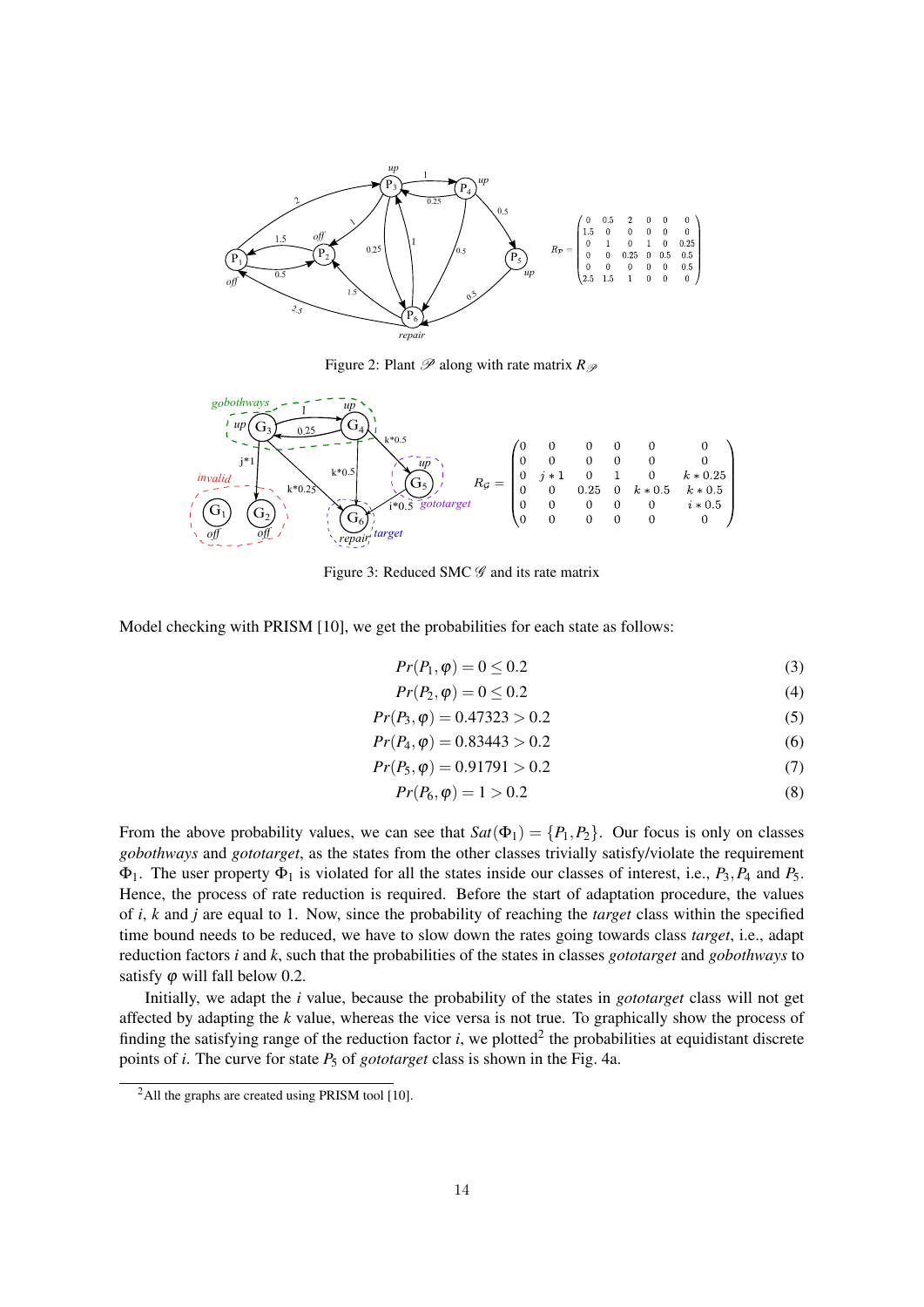

Figure 4: Graphs for Case 1

Finding the reduction factors by solving a set of equations as in the case of untimed CSL is not feasible<sup>3</sup> for the time-bounded *Until* case. Hence, we used BSM to approximately find the satisfaction range of *i*, which is  $0 < i \leq 0.089$ .

Now, we will focus on the states from class *gobothways* (states  $P_3$  and  $P_4$ ). In order to make the states from this class satisfying, we need to adapt the *k* value. In case 1, BSM considers the state with highest probability (here it is state 4) within the class. While adapting *k*, we keep the *i* value fixed to its maximum from the range which we found earlier. By doing so, we obtain the range of *k* to satisfy Eq. (2) to be  $(0 < k \le 0.122)$ . The graph in Fig. 4b, shows the probability plots for states 3 and 4 of  $\mathscr P$  while reducing factor *k*. The *k* value can also be read from the graph in Fig. 4b, the curve for state 4 (blue curve) falls below the required probability bound 0.2 at  $k = 0.122$ . Hence, such a *k* range will be the solution for the whole  $\mathscr{P}$ . After applying the reduction factors *i* and *k*, the probabilities of the states in *gobothways* and *gototarget* class modify as follows, and therefore satisfy the user requirement.

$$
Pr(P_3, \varphi) = 0.10675 \le 0.2
$$
,  $Pr(P_4, \varphi) = 0.19988 \le 0.2$ ,  $Pr(P_5, \varphi) = 0.19948 \le 0.2$ 

From Eq. (1), we know that the probability for a time-bounded user requirement is always less than or equal to the probability of untimed user requirement. Therefore, since the untimed problem can be always solved (see Sec. 2.1) we can conclude that the time-bounded variant can also always be solved.

#### 3.2 Case 2

The user requirement in case 2 shall be as in Eq. (9).

$$
\Phi_2 := P_{\geq 0.95}(\varphi), \text{where again } \varphi = up \, \mathscr{U}^{\leq 5} \, \text{repair} \tag{9}
$$

The actual probabilities of each state for  $\varphi$  are the same as shown in equations from (3) to (8). We can see that probabilities of state  $P_3$  and  $P_4$  (and  $P_5$ ) are lower than the required probability bound i.e.,  $\geq 0.95$ , and thus the user requirement is violated for those states. In case 2, our interest will be only on states from *gobothways* class for the following reasons: 1) All states from classes *invalid* and *gotoinvalid* trivially

<sup>&</sup>lt;sup>3</sup>The transient probabilities for a fixed value of the reduction factor are computed numerically via uniformisation, a parametric closed-form solution is not available.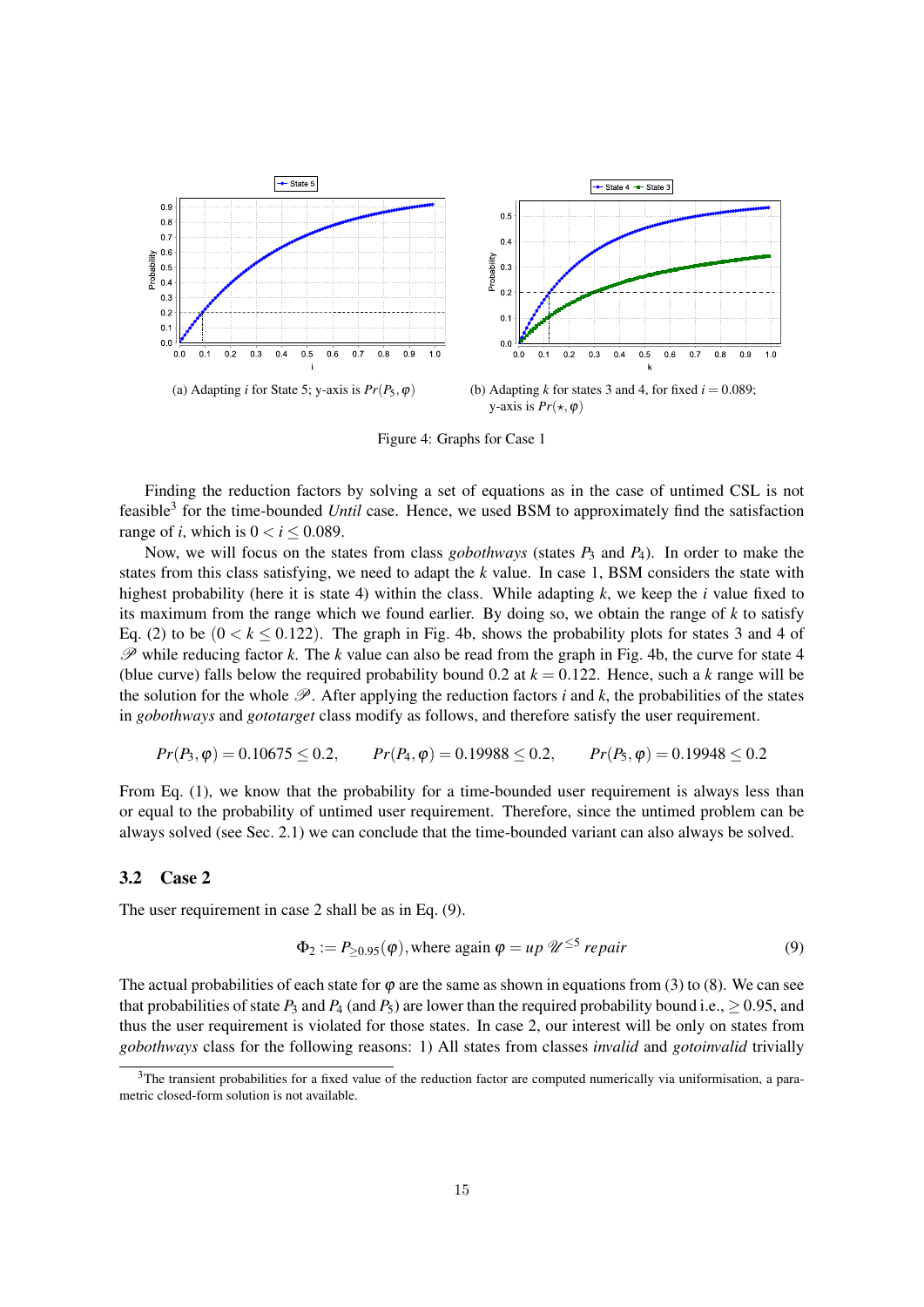

Figure 5: (a) Adapting *j* for states 3 and 4 for Case 2; y-axis is  $Pr(\star, \varphi)$ , (b) Intersecting curves while adapting *j* (for a different example)

cannot satisfy the requirement. 2) States from *gototarget* may or may not satisfy the requirement, but if they don't, nothing can be improved by reducing any rate (one would have to increase the rate from *gototarget* to *target*, but this is not one of our options).

Here, since the probability should be increased beyond 0.95, the transition rates from *gobothways* to *gotoinvalid* or *invalid* should be reduced, in order to make the transitions between *gobothways* to *target* more likely to happen. For BSM, we have to reduce *j*, and so we choose the state with least probability (here it is state 3) within the *gobothways* class. The graph in Fig. 5a shows the probability plots of states 3 and 4 for  $\varphi$ . As it can be seen, while *j* approaches 0, the probability for  $\varphi$  reaches a value of 0.89 (but it does not reach 1.0 due to the time bound), but as per the requirement it should be greater than 0.95. In this case, our algorithm fails to find a satisfying solution.

However, let us take another user requirement for the same case 2 as given in Eq. (10),

$$
\Psi_2 := P_{\geq 0.6}(\varphi), \text{where again } \varphi = up \, \mathscr{U}^{\leq 5} \, \text{repair} \tag{10}
$$

Notice the change in the probability bound. Now, from the graph in Fig. 5a, we can observe that the satisfying range of *j* to be approximately  $0 < j \leq 0.548$ , where the curve is above required probability bound (i.e., ≥ 0.6). For the current *j* value, check all the states from *gobothways* class just to make sure they satisfy  $\Phi_2$ . In general, reducing *j* makes the unbounded requirement  $Pr(\Phi_1 \mathcal{U} \Phi_2)$  larger (even reaches prob. 1), but it slows down the process. Hence the existence of a solution in Case 2 depends on the combination of time and probability bounds given in the user requirement.

# 4 Algorithms

This section explains the general rate reduction algorithms for cases 1 and 2 of upper time-bounded CSL *Until* properties. But before we present the algorithms, we need to discuss the important phenomenon of intersecting curves. In the example from Sec. 3, the probability curves for different states never showed any intersection points. However, in general the probability curves for different states may intersect, as we can observe in other examples. Fig. 5b shows such an example of intersecting curves for varying reduction factor *j*, but intersection of curves may also occur when varying factors *i* or *k*. For that reason, once the value of the reduction factor has been determined for the state with the highest (in case 1) or lowest (in case 2) original probability, one needs to recheck all the other states from the class. As long as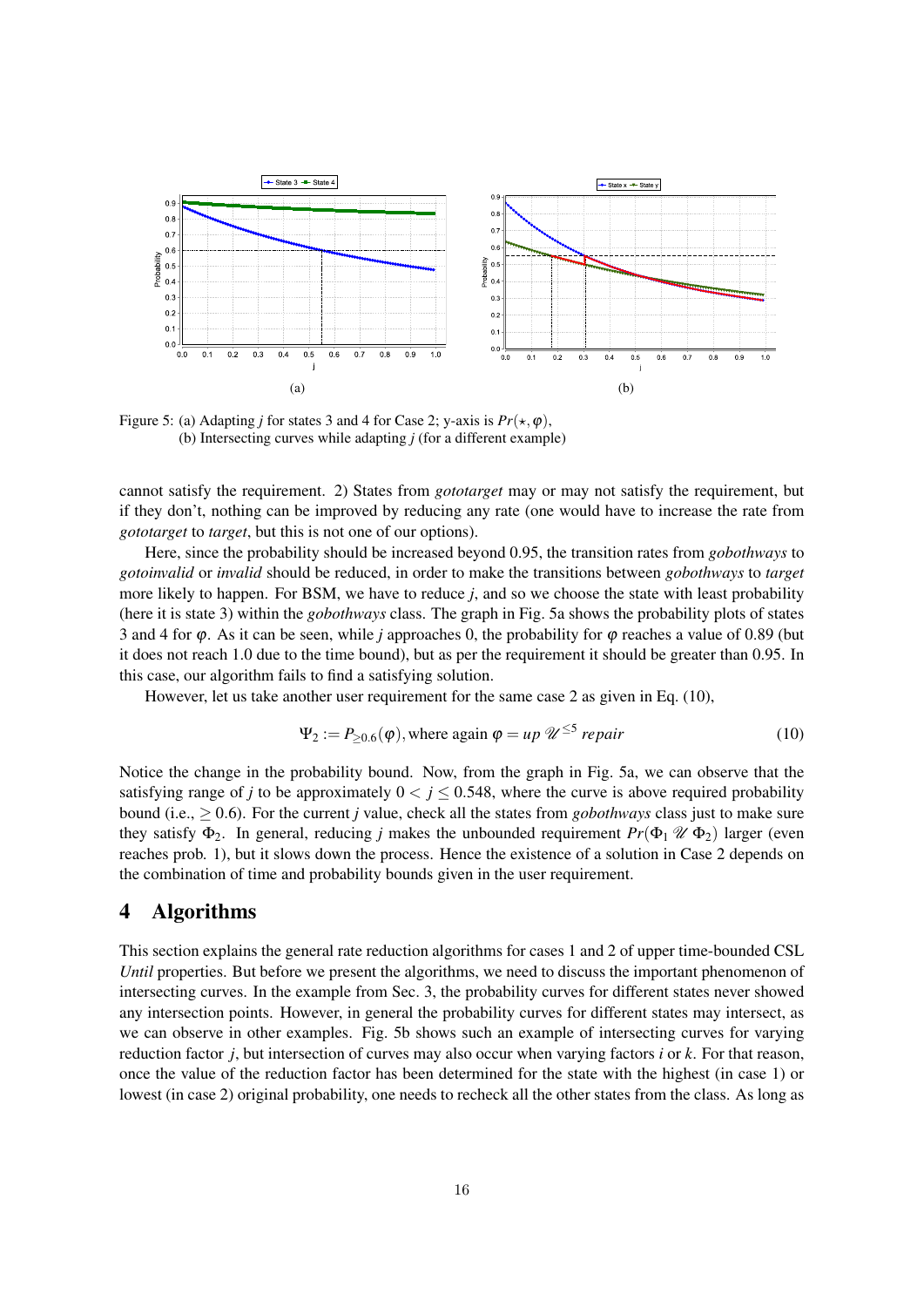at least one of them violates the requirement, the value of the reduction factor has to be reduced further. This is the reason why our algorithms in this section employ while-loops for determining the reduction factors.

#### 4.1 Case 1

The CSL requirement in this case is given as  $\Phi_1 := P_{\leq b}(\Phi \mathscr{U}^{\leq t} \Psi)$ , and the state space of  $\mathscr{P}$  is partitioned according to Def. 4. For any state *s* from *invalid* ∪ *gotoinvalid*, it holds that  $Pr(s, \Phi \mathscr{U}^{\leq t} \Psi) = 0$ , and since 0 < *b* those states trivially satisfy the requirement. Similarly, for states from class *target* the probability to follow a satisfying path is 1, thus *target*-states trivially violate the requirement (and nothing can be done about that).

Therefore, the algorithm will only address states from classes *gobothways* and *gototarget*. Based on the fact stated by Eq. (1) and the fact that the untimed problem can always be solved (see Sec. 2.1), the problem for upper time-bounded *Until* as in  $\Phi_1$  can always be solved for these two classes. The algorithm proceeds by first adapting factor *i* on transitions from *gototarget* to *target*. It starts to reduce the probability for *sh*, the state from class *gototarget* with the highest probability. Since the probability curves of different states within class *gototarget* may intersect with each other, once a satisfying *i* value is found for *sh*, we need to check whether all the other states of class *gototarget* also satisfy Φ1. As long as any of the states violates  $\Phi_1$ , we continue the process of reducing *i* (while loop) by selecting the state with highest probability at that instance. Once all states from class *gototarget* satisfy Φ<sup>1</sup> factor *i* will remain fixed. As a second step, a similar procedure is followed for class *gobothways*, where the algorithm reduces factor *k* on transitions from *gobothways* to *gototarget* ∪ *target*. Again, because of possible intersection of probability curves, the process needs to be continued for class *gobothways* as motivated above. Algorithm 1 formalizes this rate reduction process for Case 1.

### 4.2 Case 2

In this case, the general form of CSL property to be checked is given as  $\Phi_2 := P_{\geq b}(\Phi \mathscr{U}^{\leq t} \Psi)$ . As already stated in Case 1, for any state *s* from *invalid* ∪ *gotoinvalid*, it holds that  $Pr(s, \Phi \mathscr{U}^{\leq t} \Psi) = 0$ , and since  $0 \nless b$  those states trivially violate the requirement (and nothing can be done about it). Similarly, for states from class *target*, the probability to follow a satisfying path is 1, thus *target*-states trivially satisfy the requirement. For any state from class *gototarget*, the probability of satisfying paths may be above or below the bound *b*. For states of the former type, the requirement is satisfied, but for states of the latter type, it is not and nothing can be done about it, since one would have to accelerate the paths towards *target*, which is not possible (since we only allow rate reductions).

Hence, we only focus on the remaining class *gobothways* for rate reduction. If the given  $\Phi_2$  is violated, then the branching probability (to eventually reach class *target* instead of class *invalid*) is too low, or the speed of moving to class *target* is too slow. From the result for untimed *Until* (cf. Sec. 2.1) we know that the branching probability can be increased to any desired value (arbitrarily close to 1) by the reduction factor *j*. Following the similar strategy in case of time-bounded *Until* may lead to a solution, but not always (because of the speed being too slow), as demonstrated by example in Sec. 3.2. So the strategy is to try reducing factor *j*, and return *j* if a satisfying value is found, else return *fail*. Again, since probability curves may intersect, the search for a satisfying value of *j* needs to be performed in a while loop. The general algorithm for this case is given in Algorithm 2.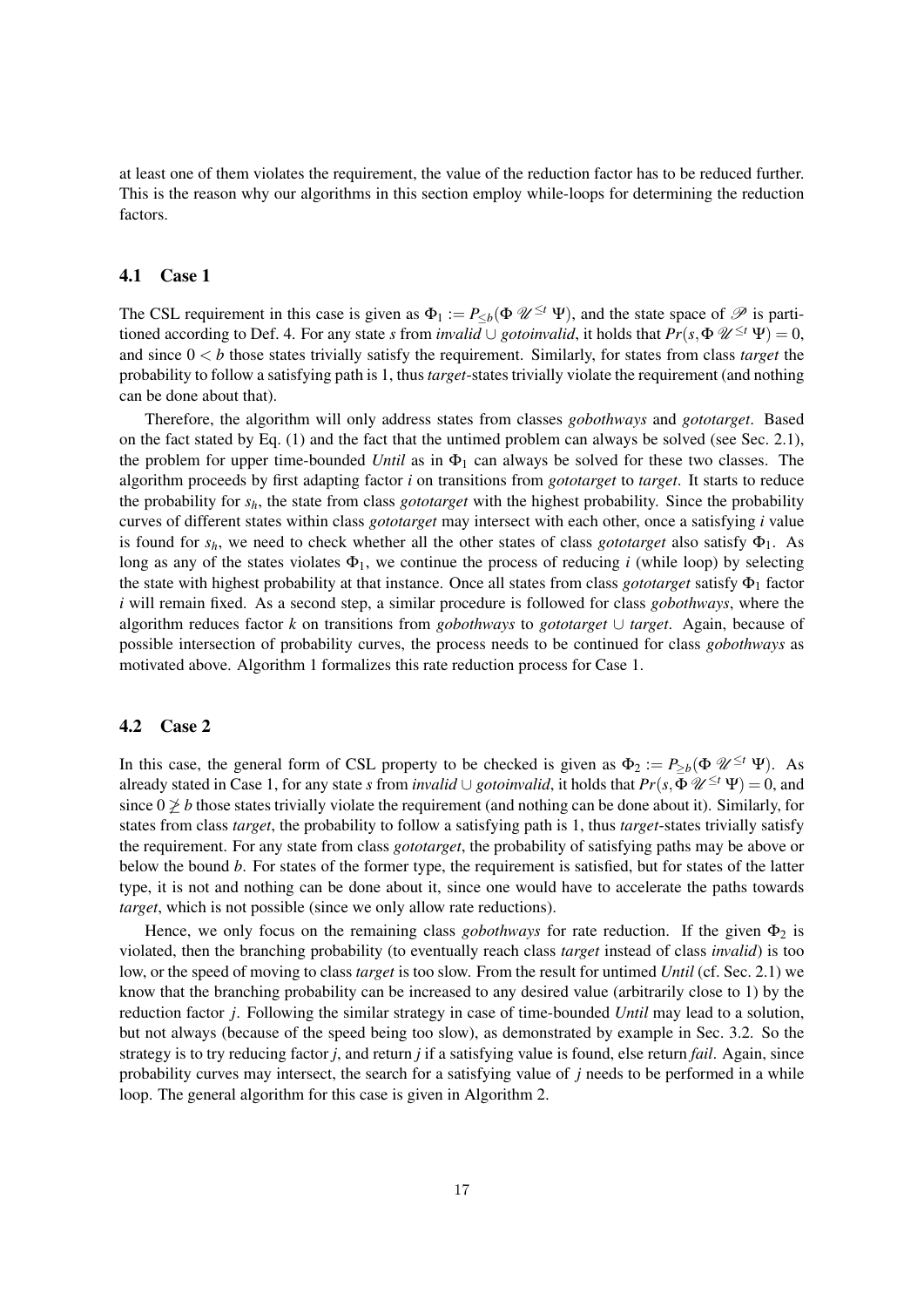| <b>Algorithm 1</b> Rate reduction for $\Phi_1 := P_{\leq b}(\Phi \mathscr{U}^{\leq t} \Psi)$                          |                                                                                                                      |
|-----------------------------------------------------------------------------------------------------------------------|----------------------------------------------------------------------------------------------------------------------|
| <b>Input:</b> SMC $\mathcal{P}$ and time-bounded CSL <i>Until</i> property $\Phi_1$ .                                 |                                                                                                                      |
| <b>Output:</b> Satisfying <i>i</i> , <i>k</i> reduction factors and corresponding sets of transitions $T_i, T_k$      |                                                                                                                      |
| <b>if</b> gobothways $\cup$ gototarget = $\emptyset$ <b>then</b>                                                      |                                                                                                                      |
| quit                                                                                                                  | $\triangleright$ No states whose probabilities can be modified                                                       |
| else                                                                                                                  |                                                                                                                      |
| if $\mathscr{P}\models_{\text{gobothways}\cup \text{gototarget}} \Phi_1$ then                                         | $\triangleright$ No need for rate reduction                                                                          |
| quit                                                                                                                  |                                                                                                                      |
| else                                                                                                                  |                                                                                                                      |
| $\mathscr{G} = (S_{\mathscr{G}}, R_{\mathscr{G}}, L_{\mathscr{G}}); i = 1; k = 1$                                     | $\triangleright$ Construct reduced SMC (Def. 5), initialize red. factors                                             |
| while TRUE do                                                                                                         | $\triangleright$ Find i for class gototarget                                                                         |
| for current <i>i</i> , find $s_h = \arg \max_s \{ Pr(s, \Phi \mathcal{U}^{\leq t} \Psi)   s \in \text{gototarget} \}$ |                                                                                                                      |
| Apply BSM to $s_h$ to find satisfying i                                                                               |                                                                                                                      |
| Check all $s \in gotot \text{arget}$ for current i                                                                    |                                                                                                                      |
| if any of the states still violates $\Phi_1$ then<br>continue                                                         |                                                                                                                      |
| else                                                                                                                  |                                                                                                                      |
| fix factor <i>i</i> and corresponding set $T_i$ ; break                                                               |                                                                                                                      |
| end if                                                                                                                |                                                                                                                      |
| end while                                                                                                             |                                                                                                                      |
| while TRUE do                                                                                                         | $\triangleright$ Find k for class gobothways                                                                         |
|                                                                                                                       | for current k value, find $s'_h = \arg \max_s \{ Pr(s, \Phi \mathcal{U}^{\leq t} \Psi)   s \in \text{gobothways} \}$ |
| Apply BSM to $s'_h$ to find satisfying k                                                                              |                                                                                                                      |
| Check all $s \in gobothways$ for current k                                                                            |                                                                                                                      |
| if any of the states still violates $\Phi_1$ then<br>continue                                                         |                                                                                                                      |
| else                                                                                                                  |                                                                                                                      |
| break                                                                                                                 |                                                                                                                      |
| end if                                                                                                                |                                                                                                                      |
| end while                                                                                                             |                                                                                                                      |
| return factors <i>i</i> , <i>k</i> and corresponding sets $T_i$ , $T_k$                                               |                                                                                                                      |
| end if                                                                                                                |                                                                                                                      |
| end if                                                                                                                |                                                                                                                      |
|                                                                                                                       |                                                                                                                      |

### 4.3 A comment on optimality of Algorithm 2

As argued in Sec. 4.1, Algorithm 1 always succeeds in making all states of *gobothways* ∪ *gototarget* satisfying, whereas Algorithm 2 does not always find as solution. If Algorithm 2 fails, then there does not exist a common reduction factor *j* that will make all the states of class *gobothways* to satisfy Φ2. In this case, some states from *gobothways* may indeed satisfy  $\Phi_2$ , but not all of them. Algorithm 2 is not always optimal in the following sense: There exist cases where the algorithm fails but where it would be possible to use a more general form of rate reduction in order to make more (or maybe even all) states of *gobothways* to satisfy  $\Phi_2$ . In those cases, it is possible to further increase the probability of certain states from *gobothways* to satisfy the path formula  $\Phi \mathscr{U}^{\leq t} \Psi$  by reducing not only the rates from class *gobothways* to class *gotoinvalid* ∪ *invalid* (as Algorithm 2 does), but also reducing the rates of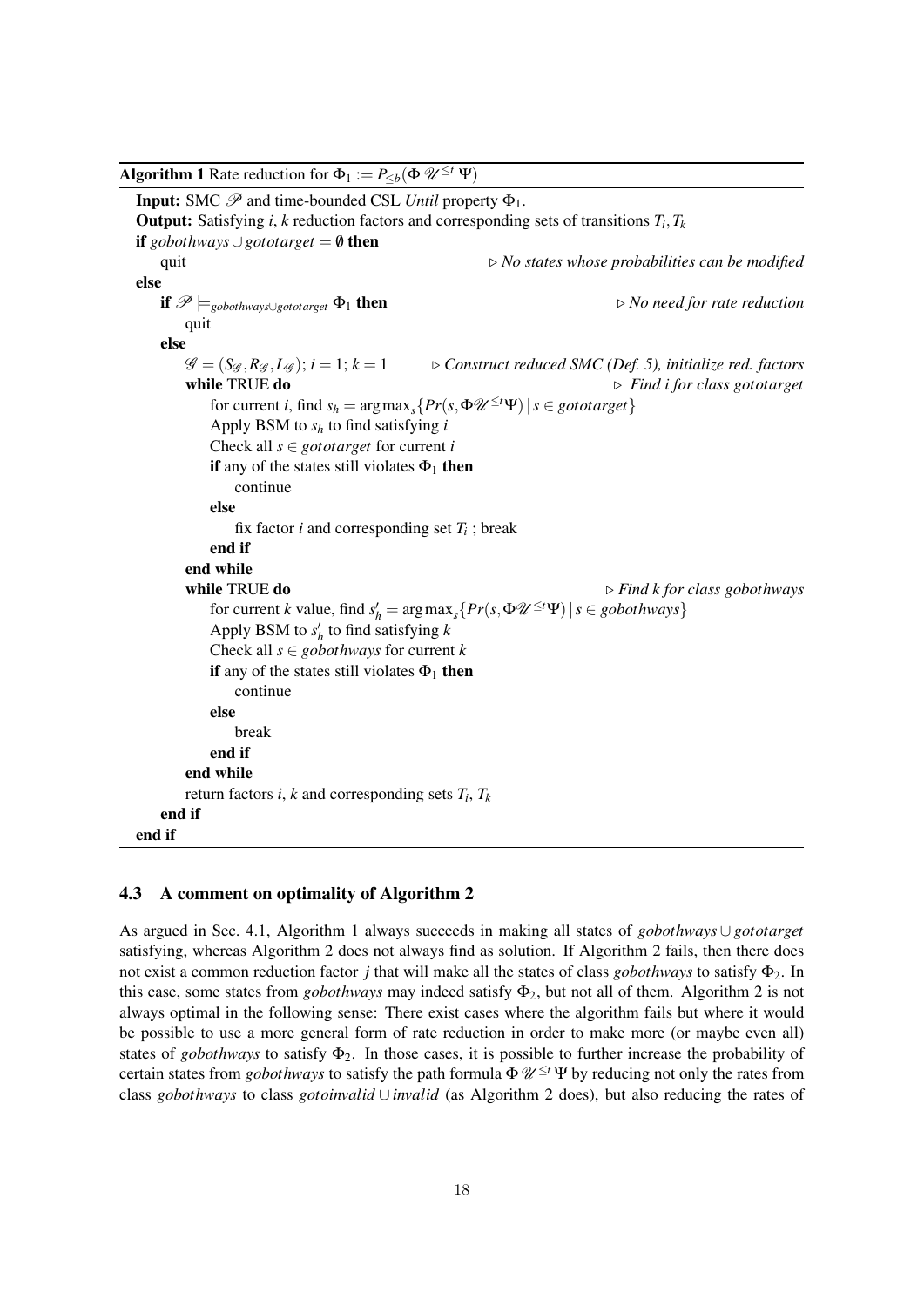| <b>Algorithm 2</b> Rate reduction for $\Phi_2 := P_{>b}(\Phi \mathscr{U}^{\leq t} \Psi)$                 |                                                                                                                     |
|----------------------------------------------------------------------------------------------------------|---------------------------------------------------------------------------------------------------------------------|
| <b>Input:</b> SMC $\mathcal{P}$ and time-bounded CSL Until property $\Phi_2$ .                           |                                                                                                                     |
| <b>Output:</b> Satisfying <i>j</i> reduction factor and corresponding set of transitions $T_i$ , or fail |                                                                                                                     |
| <b>if</b> gobothways = $\emptyset$ then                                                                  |                                                                                                                     |
| quit                                                                                                     | $\triangleright$ No states whose probabilities can be modified                                                      |
| else                                                                                                     |                                                                                                                     |
| if $\mathscr{P}\models_{\text{gobothways}} \Phi_2$ then                                                  | $\triangleright$ No need for rate reduction                                                                         |
| quit                                                                                                     |                                                                                                                     |
| else                                                                                                     |                                                                                                                     |
| $\mathscr{G} = (S_{\mathscr{G}}, R_{\mathscr{G}}, L_{\mathscr{G}}); j = 1$                               | $\triangleright$ Construct reduced SMC (Def. 5), initialize red. factor                                             |
| while TRUE do                                                                                            | $\triangleright$ Find j for class gobothways                                                                        |
|                                                                                                          | for current j value find, $s_l = \arg \min_s \{ Pr(s, \Phi \mathcal{U}^{\leq t} \Psi)   s \in \text{gobothways} \}$ |
| For state $s_l$ apply BSM to reduce j                                                                    |                                                                                                                     |
| if solution found then                                                                                   | $\triangleright$ <i>i.e.</i> , <i>if</i> $j > 0$                                                                    |
| Check all $s \in gobothways$ with current j value                                                        |                                                                                                                     |
| if any of the states still violates $\Phi_2$ then                                                        |                                                                                                                     |
| continue                                                                                                 |                                                                                                                     |
| else                                                                                                     |                                                                                                                     |
| return factor <i>j</i> and corresponding set $T_i$                                                       |                                                                                                                     |
| end if                                                                                                   |                                                                                                                     |
| else                                                                                                     |                                                                                                                     |
| return fail                                                                                              |                                                                                                                     |
| end if                                                                                                   |                                                                                                                     |
| end while                                                                                                |                                                                                                                     |
| end if                                                                                                   |                                                                                                                     |
| end if                                                                                                   |                                                                                                                     |

certain transitions *among* the states of class *gobothways* (i.e. transitions within *gobothways*). However, selecting individual transitions among states of class *gobothways* for rate reduction is a very difficult task for which there are currently no known efficient algorithms or even heuristics, so this is beyond the scope of this paper.

### 4.4 Complexity

We assume a SMC with *N* states and  $M = O(N^2)$  transitions. The time complexity for model checking time-bounded *Until* is the same as for CTMC transient solution by uniformisation, which is known to be  $O(M \cdot q \cdot t)$ , where *q* is the uniformisation rate and *t* is the time bound [1] (note that the uniformisation rate, which is at least the maximum of the states exit rates, actually decreases as we reduce transitions rates). For constructing the reduced SMC  $\mathscr G$  the state classes need to be determined and the reduction factors need to be inserted, all of which can be done in time  $O(M)$ . Given the desired precision  $\varepsilon$ , each run of BSM requires  $O(\log_2 \frac{1}{\epsilon})$  steps. Therefore, the overall time complexity of Algorithms 1 and 2 is  $O(M \cdot q \cdot t \cdot N \cdot \log_2 \frac{1}{\epsilon})$ , where the factor *N* reflects the iterations of the while loop(s).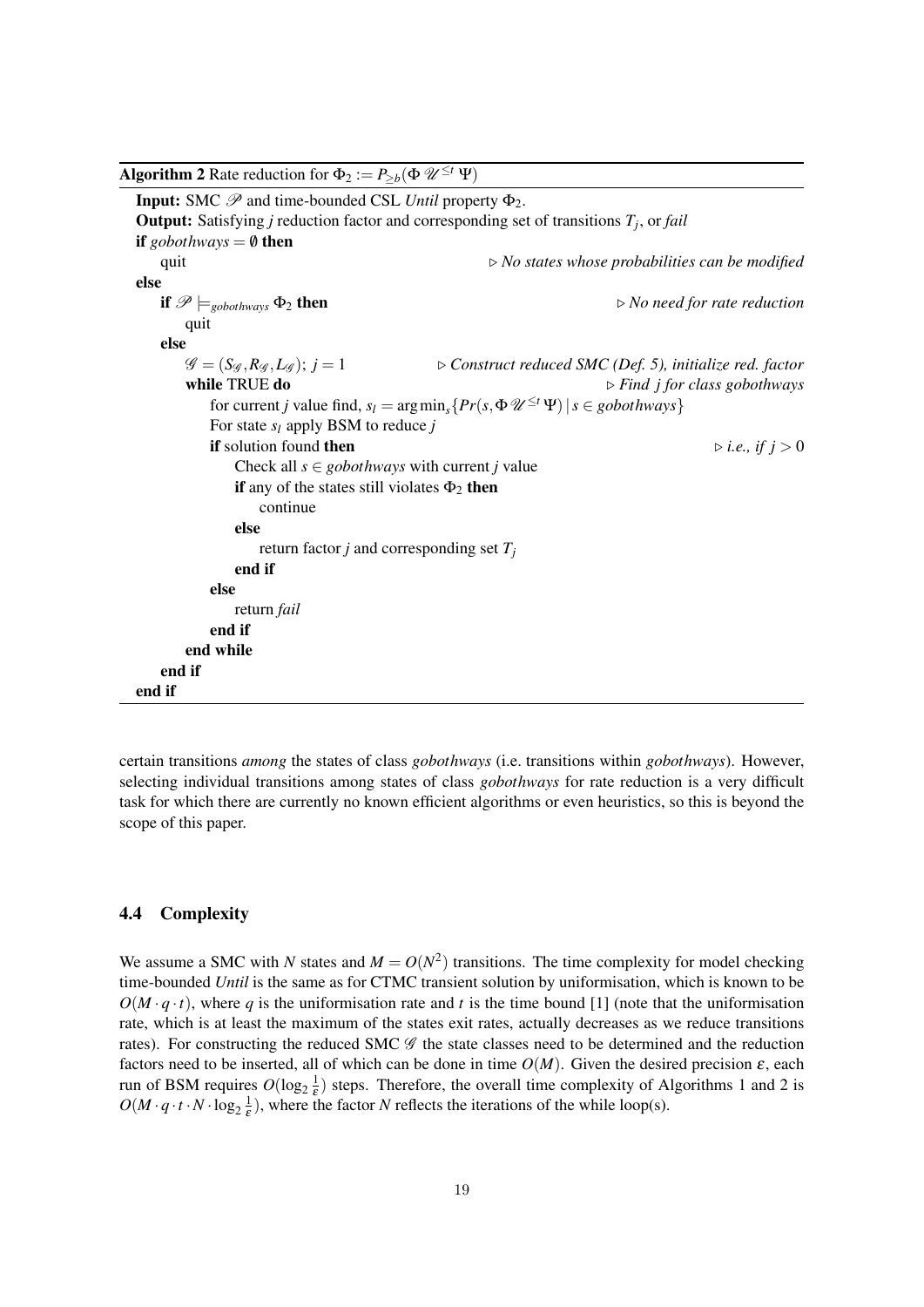## 5 Conclusion

In this paper, we have considered systems (also called "plants") specified as state-labelled Markov chains, and user requirements given as upper time-bounded CSL formulas (without multiple or nested *Until* operators). Whenever a user requirement is violated by some or all states of the plant, we try to *repair* the plant by reducing some dedicated sets of its transition rates, such that eventually the user requirement will be satisfied. We only allow for a slowdown of transition rates (but without completely disabling any transitions), since in most practical situations increasing the transition rates is not feasible. Upon model checking, some states in the plant's state space may already satisfy the requirement, whereas some others may not. Some states will have constant probability which cannot be modified by reducing the rates. Depending on the type of probability bound for the *Until* formula, we identified two possible cases for which we have devised simple and intuitive algorithms along with necessary and sufficient conditions for the solutions to exist. The algorithms partition the state space into different classes and find the appropriate sets of transitions between those classes whose rates need to be reduced, as well as the respective reduction factors.

Our ideal goal is to identify the maximum number of states which can be made to satisfy the user requirement. We have shown that Algorithm 1 (for the upper probability bound) always achieves this goal of maximality, but as discussed in Sec. 4.3, Algorithm 2 (for the lower probability bound) is not always optimal.

In this paper, we have not addressed lower time-bounded CSL user requirements, i.e. the case of <sup>Φ</sup> <sup>=</sup> *<sup>P</sup>*∼*b*(<sup>Φ</sup> <sup>U</sup> <sup>≥</sup>*<sup>t</sup>* <sup>Ψ</sup>). Based upon the probability bound, lower time-bounded CSL requirements can be further divided into two categories to which we refer as cases 3 and 4, and we are planning to elaborate on these cases in a forthcoming paper. Another interesting topic for future work would be to consider timebounded CSL formulas with multiple or nested *Until* operators, a difficult problem, as already hinted at in Sec. 2. Furthermore, there is the interesting open question of how to repair a given plant at the level of the high-level modelling formalism, instead of at the level of the Markov chain.

# References

- [1] C. Baier, B. R. Haverkort, H. Hermanns & J.-P. Katoen (2003): *Model-Checking Algorithms for Continuous-Time Markov Chains*. IEEE Trans. Software Eng. 29(6), pp. 524–541, doi:10.1109/TSE.2003.1205180.
- [2] E. Bartocci, R. Grosu, P. Katsaros, C.R. Ramakrishnan & S.A. Smolka (2011): *Model Repair for Probabilistic Systems*. In: TACAS 2011, Lecture Notes in Computer Science 6605, Springer, pp. 326–340, doi:10.1007/978-3-642-19835-9 30.
- [3] M. Ceska, F. Dannenberg, M. Z. Kwiatkowska & N. Paoletti (2014): *Precise Parameter Synthesis for Stochastic Biochemical Systems*. In: Computational Methods in Systems Biology - 12th International Conference, CMSB, pp. 86–98, doi:10.1007/978-3-319-12982-2 7.
- [4] T. Chen, E.M. Hahn, T. Han, M. Kwiatkowska, H. Qu & L. Zhang (2013): *Model Repair for Markov Decision Processes*. In: Theoretical Aspects of Software Engineering (TASE), 2013, pp. 85–92, doi:10.1109/TASE.2013.20.
- [5] C. Daws (2004): *Symbolic and Parametric Model Checking of Discrete-Time Markov Chains*. In: Theoretical Aspects of Computing - ICTAC 2004, Lecture Notes in Computer Science 3407, Springer Berlin Heidelberg, pp. 280–294, doi:10.1007/978-3-540-31862-0 21.
- [6] E. M. Hahn, H. Hermanns, B. Wachter & L. Zhang (2010): *PARAM: A Model Checker for Parametric Markov Models*. In: Computer Aided Verification, 22nd International Conference, CAV, pp. 660–664, doi:10.1007/978-3-642-14295-6<sub>-</sub>56.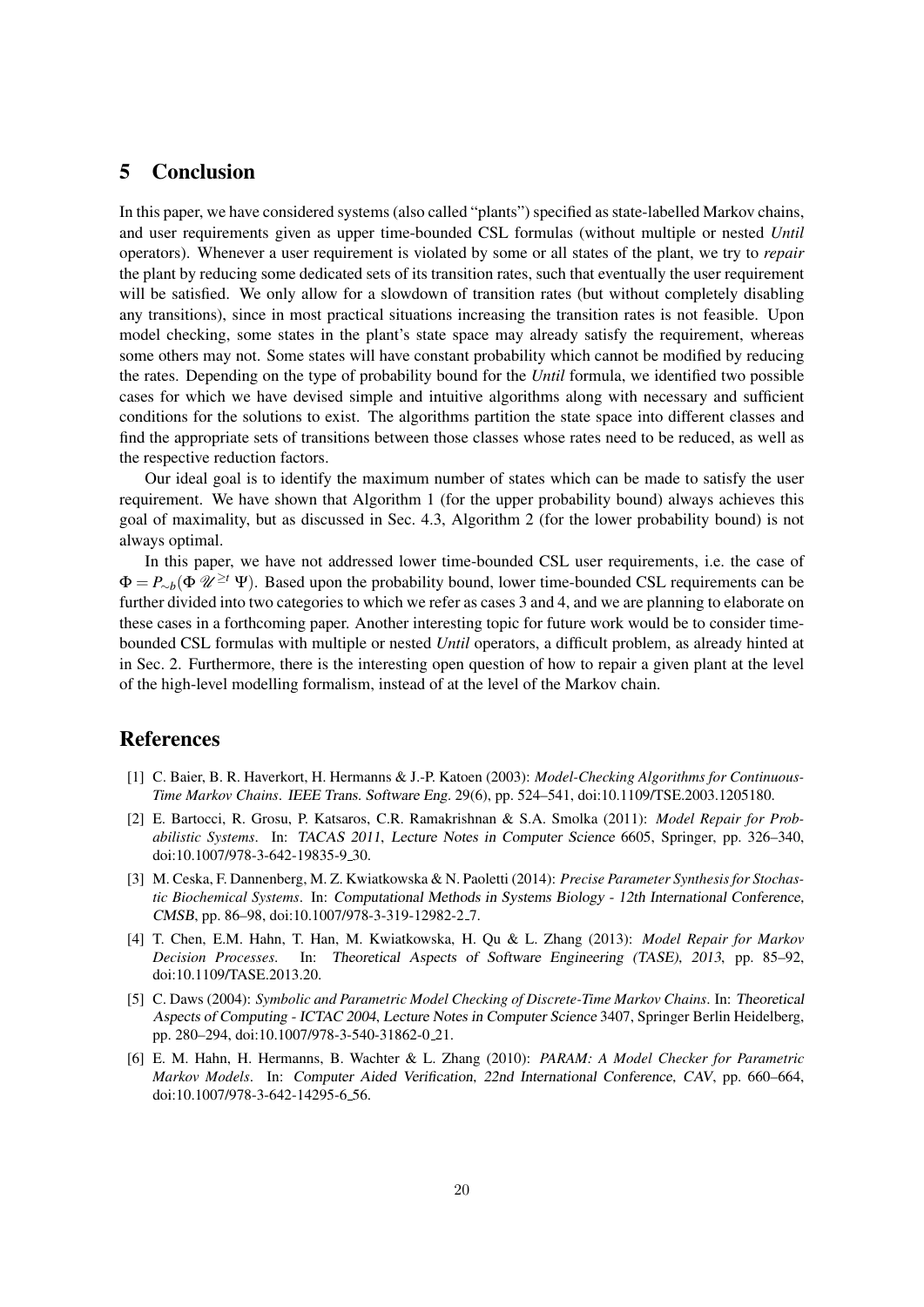- [7] E. M. Hahn, H. Hermanns & L. Zhang (2011): *Probabilistic reachability for parametric Markov models*. STTT 13(1), pp. 3–19, doi:10.1007/s10009-010-0146-x.
- [8] T. Han, J.-P. Katoen & A. Mereacre (2008): *Approximate Parameter Synthesis for Probabilistic Time-Bounded Reachability*. In: Proceedings of the 29th IEEE Real-Time Systems Symposium, RTSS, pp. 173– 182, doi:10.1109/RTSS.2008.19.
- [9] J.-P. Katoen, I.S. Zapreev, E.M. Hahn, H. Hermanns & D.N. Jansen (2011): *The Ins and Outs of the Probabilistic Model Checker MRMC*. Perform. Eval. 68(2), pp. 90–104, doi:10.1016/j.peva.2010.04.001.
- [10] M. Z. Kwiatkowska, G. Norman & D. Parker (2011): *PRISM 4.0: Verification of Probabilistic Real-Time Systems*. In: Computer Aided Verification - 23rd International Conference, CAV, pp. 585–591, doi:10.1007/978- 3-642-22110-1 47.
- [11] K. Mehlhorn (1984): *Data Structures and Algorithms 2: Graph Algorithms and NP-Completeness*. EATCS Monographs on Theoretical Computer Science 2, Springer. Available at http://www.mpi-sb.mpg.de/ ~mehlhorn/DatAlgbooks.html.
- [12] S. Pathak, E. Ábrahám, N. Jansen, A. Tacchella & J.-P. Katoen (2015): A Greedy Approach for the Ef*ficient Repair of Stochastic Models*. In: NASA Formal Methods - 7th Int. Symposium, pp. 295–309, doi:10.1007/978-3-319-17524-9 21.
- [13] B.-S.-K. Tati & M. Siegle (2015): *Parameter and Controller Synthesis for Markov Chains with Actions and State Labels*. In: 2nd International Workshop on Synthesis of Complex Parameters (SynCoP'15), OASIcs 44, pp. 63–76, doi:10.4230/OASIcs.SynCoP.2015.63.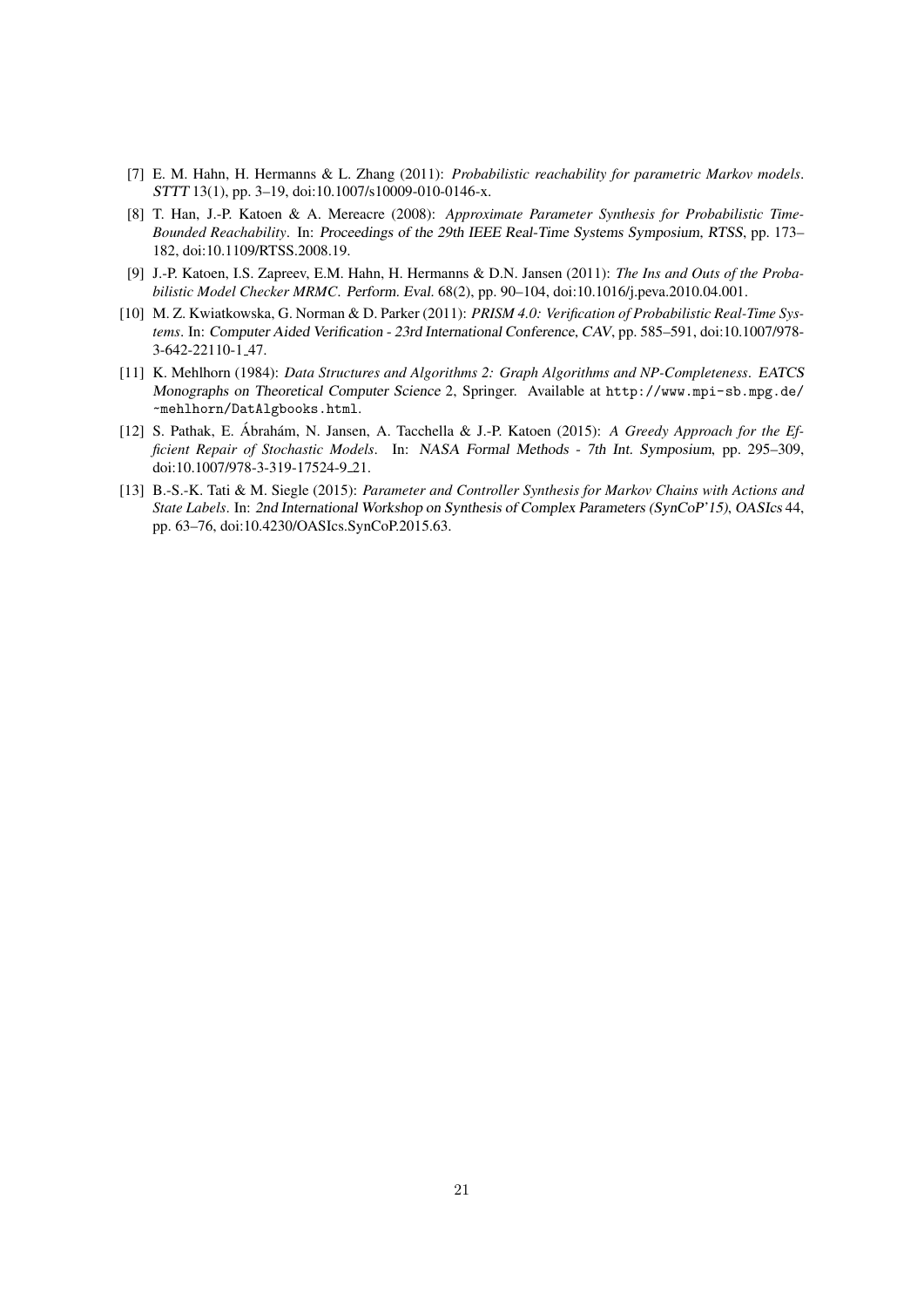# Parametric, Probabilistic, Timed Resource Discovery System

Camille Coti

LIPN, CNRS UMR 7030, Université Paris 13, Sorbonne Paris Cité camille.cot@lipn.univ-paris13.fr

This paper presents a fully distributed resource discovery and reservation system. Verification of such a system is important to ensure the execution of distributed applications on a set of resources in appropriate conditions. A semi-formal model for his system is presented using probabilistic timed automata. This model is timed, parametric and probabilistic, making it a challenge to the parameter synthesis community.

# 1 Introduction

The behavior of distributed systems in general can be challenging to prove. On the other hand, model checking techniques are particularly well adapted to verify that they follow a certain specification, because such techniques explore every possible execution of the system. Moreover, the execution of a distributed algorithm can depend on a large number of parameters, because of the complex combination of elements involved. It is therefore difficult to have a quantitative evaluation of what happens in the system for each and every value of each parameter.

This paper focuses on a resource management system. For some applications, resources can be shared between clients. These clients may need to access the resources in exclusive mode. As a consequence, a reservation system is necessary to arbitrate between clients and orchestrate the utilization of the resources.

For instance, a laboratory can buy a set of computation nodes and put them together in a cluster. A specific node, called the front-end, is used to access the computation nodes and a batch scheduler installed on this front-end node issues reservations on the nodes. The nodes cannot be accessed by a user that does not have an ongoing reservation on the said node issued by the batch scheduler. In practice, this reservation system is implemented using a single job queue that maintains a list of jobs that need to be executed and a list of available resources, and schedules the former on the latter [1, 9, 3, 2].

However, in many situations, this architecture cannot be implemented. For instance, a small lab who bought a handful of GPU nodes might not want to dedicate hardware and human time to setup and administrate a front-end node with a batch scheduling system. On some critical systems, this component can be seen as a single point of failure and then reduce the reliability of the whole system. However, in these situations, it is still necessary to make sure that applications have exclusive access to the machines they are using.

In this paper, we present a completely distributed reservation system, based on the state maintained by each machine itself, and the local network protocol Zeroconf [4]. This system was modeled using (timed) Petri Nets in [11, 10]. However, we have seen that this system is highly parametrizable. the purpose of this paper is to present it as a parametric system for verification and parameter synthesis. The resulting model has a high level of complexity, and therefore forms a case-study which cannot be reasonably solved with current methods. With this paper we aim at presenting it in order to open a discussion for methods that would tackle these problems, for instance by combining or hybriding methods.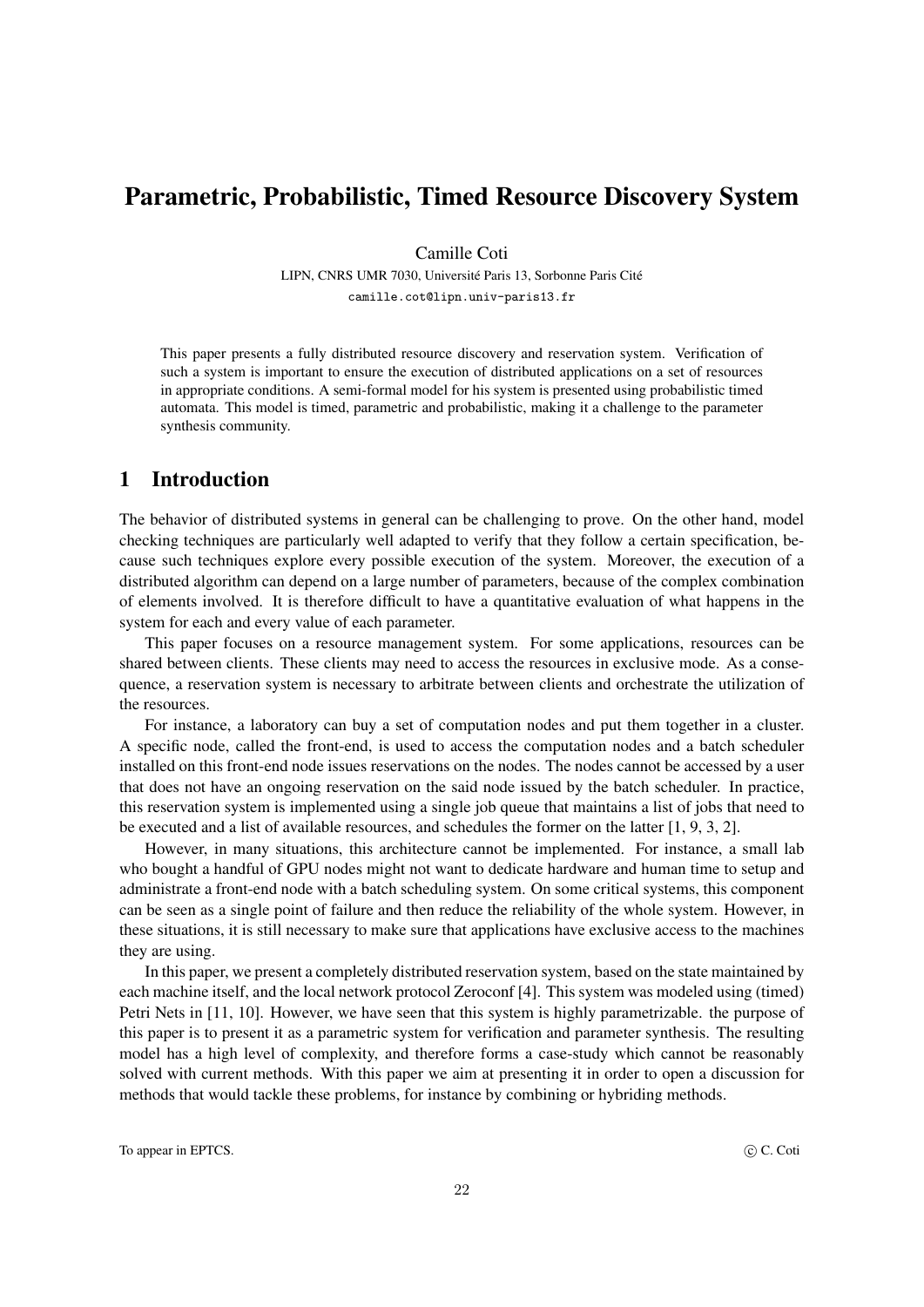The rest of this paper is organized as follow. The global architecture of the system and the algorithms are described in Section 2. Section 3 describes how it can be modeled. Section 4 specifies the expected behavior of the system and how parameter synthesis is useful to verify this behavior. Finally, section 5 concludes this paper and opens questions for the community.

# 2 Presentation of the system

This section presents the reservation system itself. The global architecture is described in section 2.1, the algorithms are presented in section 2.2 for the reservation protocol itself and in section 2.3 for the machines.

### 2.1 Architecture

The global architecture of the system, named QURD, is depicted in Figure 1. Computing resources *declare themselves* on the Zeroconf bus, and users/clients look on the Zeroconf bus to see which resources are available. An *application* (or a *job*) is made of several *processes* that are meant to run on a set of *resources*, also called *machines*. The user submits an application through a *client*.

The Zeroconf bus [4] is a network protocol used for self-configuration of network services. It was originally designed to allow automatic configuration of computers without any intervention from the user nor any centralized server, and later extended to various services. For instances, it is widely used for services such as DNS or network printers. In the latter example, printers declare themselves on the Zeroconf bus, and workstations look on the Zeroconf bus to find out which printers are available.

Zeroconf uses multicast UDP datagrams. It features three operations, two of them can be used for automatic service detection: *discover* and *advertise*. The third operation is called *resolution*: for instance, it is used by the multicast DNS protocol (mDNS) works as follows: 1) the client sends a multicast datagram to ask "what is the IP address that corresponds to this symbolic name"; 2) the hosts that has this symbolic name name answers with a unicast message to the client. A host that provides a service would typically *advertise* it. For this purpose, it sends a multicast datagram to tell all the machines of the networks "I provide this service and on that port". The other mode that can be used for service detection, *discover*, works the other way around: 1) a client sends a multicast datagrapm to as "who provides this service?"; 2) servers that host the requested service reply to the client using a unicast datagram.

In our system, machines declare themselves on the Zeroconf bus when they are available and withdraw themselves when they are taken by a client, *i.e.* when a job is running on them: they use the *advertise* mode. Clients listen and receive the multicast declarations that are sent on the network.

However, this is not sufficient to ensure exclusive access to the machines, because of the asynchronous nature of the system and the absence of a consistent view between concurrent clients. Besides, the Zeroconf protocol does not have real-time accuracy: a machine which is not available anymore might be still visible on it. For instance, if a resource is available at a given moment, two clients will see it on the Zeroconf bus. Both will issue a request, but only one of them should get it.

#### 2.2 Reservation algorithm

When a client wants to reserve a set of machines, the submission protocol works as follows. The client listens to the Zeroconf bus for available machines. It gets a list of available machines. It contacts them one by one and waits for a reply. If the machine acknowledges the reservation, the client receives an "OK" message and keeps the machine. Otherwise, the client receives a "KO" message.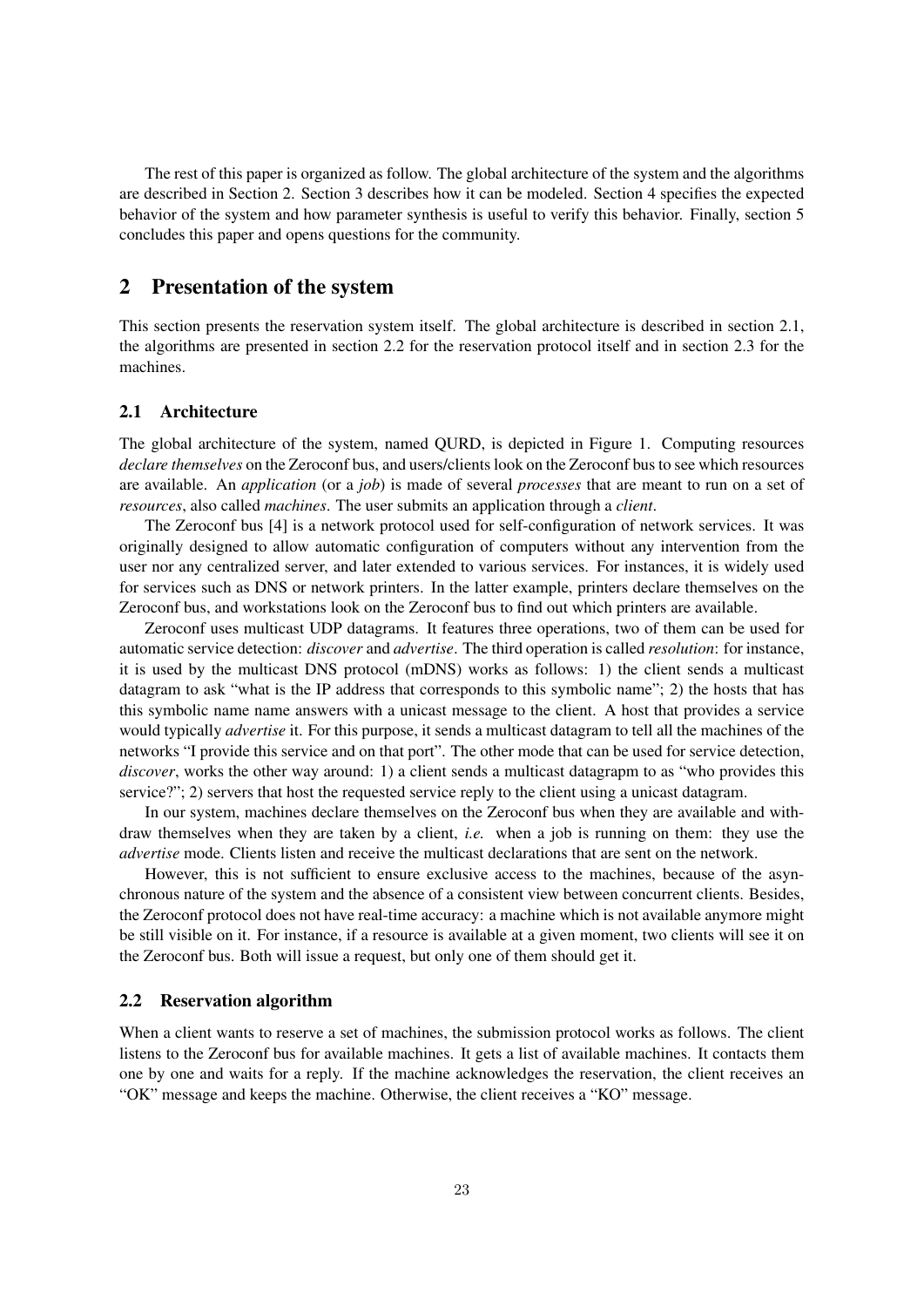

Figure 1: Architecture of a QURD system.

Once the client has enough machines, it starts its job on the said machines. Otherwise, two behaviors are possible. Either the client waits for other machines to become available, with a limit of time set by a timeout (called the *wait semantics*), or it cancels its reservation and frees the machine it has reserved, to try again later (called the *fail semantics*). The algorithm corresponding to the latter approach is given by algorithm 1.

```
Algorithm 1: Resource reservation algorithm (fail semantics)
reserveNodes( nbNodes) begin
   Data: machines = \{\}listenZeroconf();
   foreach machine m newly discovered do
       if card( machines ) < nbNodes then
          contactMachine( m ) ;
          ack = receiveAck( m );
          if ack == OK then
              machines.append( m ) ;
   if card( machines ) == nbNodes then
      return machines ;
   else
       freeMachines( machines ) ;
       return \{\};
```
One important issue with these two reservation semantics is to avoid deadlocks between concurrent reservation requests. For instance, if we consider a system with three machines and two concurrent reservation requests, one for two machines and one for three machines. If the first request gets one machine and the second gets two machines, neither of them has obtained enough machines and there is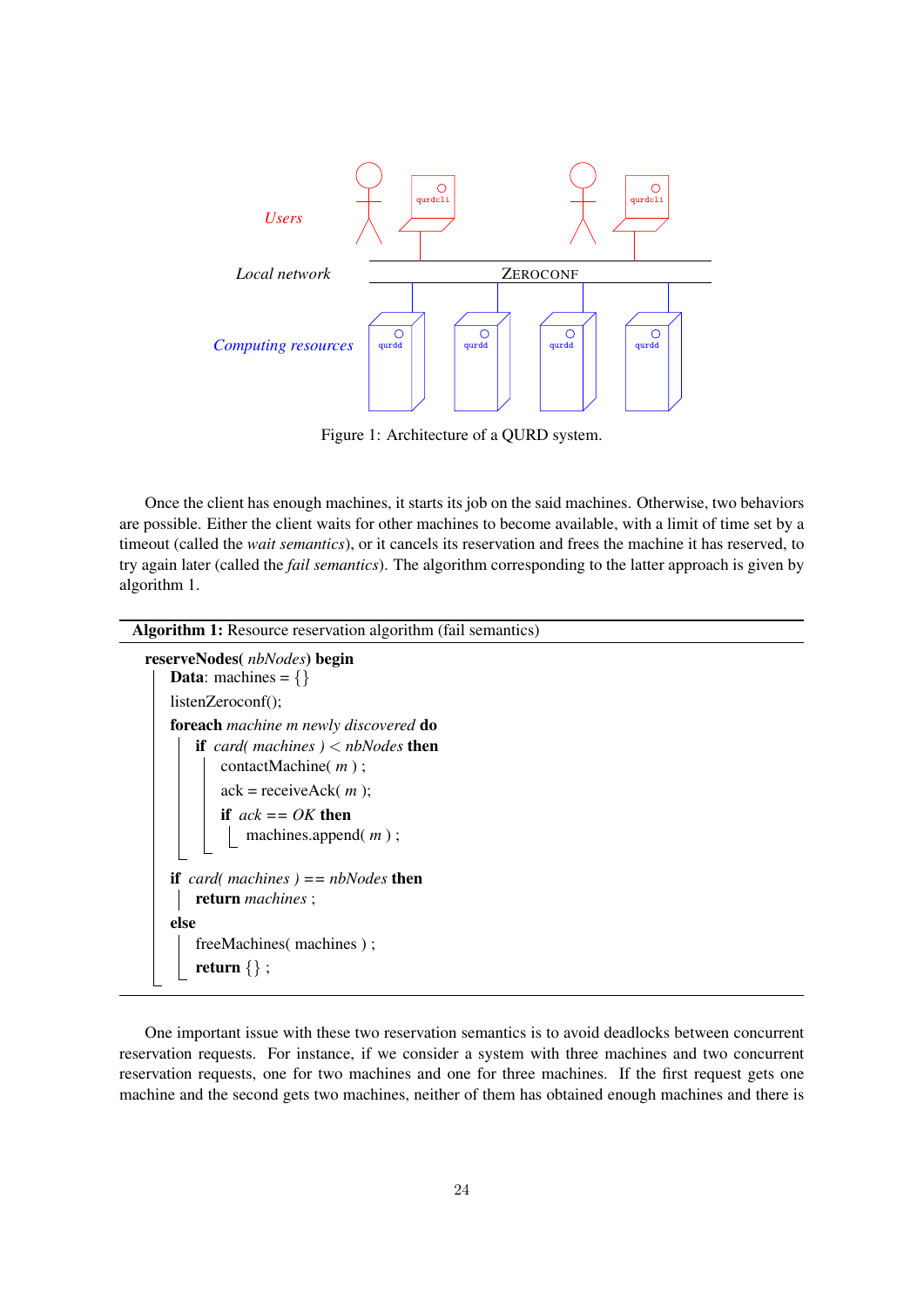no spare machine left. This situation would lead to a deadlock without the possibility to release and retry (*fail* semantics) or release everything after a timeout (*wait* semantics). The *wait* semantics is still useful if there is no available resource because some of them are used by running applications. In this case, as soon as an application is done, the request can get its resources.

#### 2.3 Exclusive access protocol

In order to make sure that jobs have exclusive access to the machines that have been assigned to them, each machine implements a protocol based on its state. When a machine is available for jobs, its state is set to *available*. It can be reserved only when it is in the stat *available*. Otherwise, in any other state, it answers all the requests with "KO".

### 2.4 End of a job

Once the process running on a machine is done, the machine's state is set to *finished*. A job ends when all the processes are done: the client keeps track of which machine is done. Once the job is finished, the machines switch back into state *available* and republish themselves on the Zeroconf bus.

### 2.5 Resource volatility

Resources can be subject to failures. If they fail while they are idle, they switch to state *unavailable* or, if they are still visible on the Zeroconf bus, they never answer the clients' requests and the clients try to find another resource. If they fail while they are in state *reserved*, they never confirm the start-up of the application to the client it has been reserved by and the client handles this case too. If it fails when it is in state *finished*, the client has already taken into account the fact that this resource is done executing its part of the job, so it has no consequence on the execution of the process. The resource goes to state *unavailable* instead of *available*.

The main issue is when the failure happens when the resource is running the job. The failure is detected by a failure detector [6] and the machine is considered to be *dead*. The client is notified of this failure and tries to find a new machine to replace the failed one.

# 3 Modeling the system

This section presents models for the two parts of the system: the machines (section 3.1) and the reservation system of the clients (section 3.2). These two components interact with each other. These interactions are detailed in section 3.3.

The models are presented using a finite-state formalism. Transitions between states are represented by edges. Guards can be present on edges, given between brackets. When the system can chose between two transitions depending on a probability, the probability to chose a given edge is given between parenthesis. Edges related with each other by a probability are linked by an arc. The actions taken by a transition is given on the corresponding edge. In particular, when a transition can be taken only after *T* units of time (*i.e.* the system must remain in a state during at least *T* units of time), the time is initialized before entering the state by an action on the incoming edge (*time* := 0), and a guard on the outgoing edge sets the condition on the time to take this transition (*time*  $> T$ ).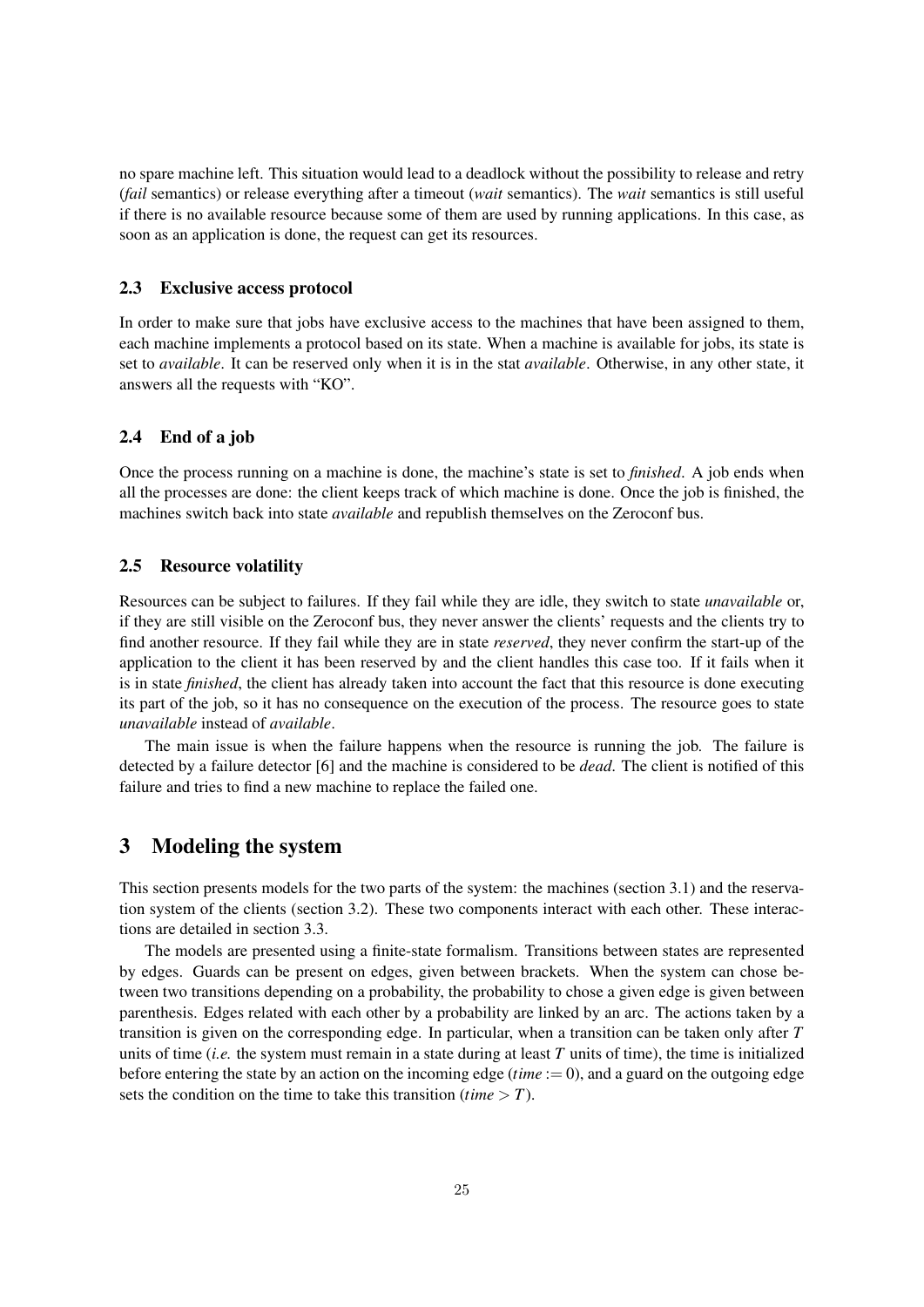Interactions between automata are modeled by synchronizations on actions, in a similar way as what is presented in [8]. For instance, when an automaton sends a request, the corresponding edge contains the request! action and the automaton receives it with request? on the guard of an edge.



#### 3.1 Model of each machine

Figure 2: Automaton modeling the algorithm running on each machine.

The states of a machine are represented in the automaton depicted on figure 2. When no job is running on it, a machine is in the *available* state. For some (local) reason, such as an action from an administrator or a local user (when the machines are unused workstations, for instance with desktop grids), it can become *unavailable*. When the machine is in the state *available*, it can be reserved by a client: in this case, it enters the state *reserved*. We have seen in section 2.2 that a client can cancel a reservation; in this case, the machine returns to the state *available*.

Once the client has all the machines it needs to start a job, it sends a command to all of the machines it has reserved. These machines enter the state *running*, because it is running a process from a job. However, the machine can crash or fail during the execution. It happens with probability  $\lambda$ : then, the machine enters the state *dead*. The probability is given between parenthesis on the edges between states.

A more detailed model is given in figure 3. The resource has a probability  $\lambda$  of dying. If it dies, it reaches the state *fragile*. If it does not, if reaches the state *sustain*. It stays in the sustain state for (at least) *T* time units, representing the execution time of the process. Figure 2 is a more compact representation of this subpart of the model, since the transition after the state *running* is conditioned by a probability and a time.

Once the execution is done *(i.e.* after a given period of time and with probability  $1 - \lambda$ ), it enters the state *finished* and then can be *available* again.

When the machine is reserved, the machine notifies the client it acknowledges the request. Similarly, when the machine starts the application, it acknowledges the client. At the end of the execution, it notifies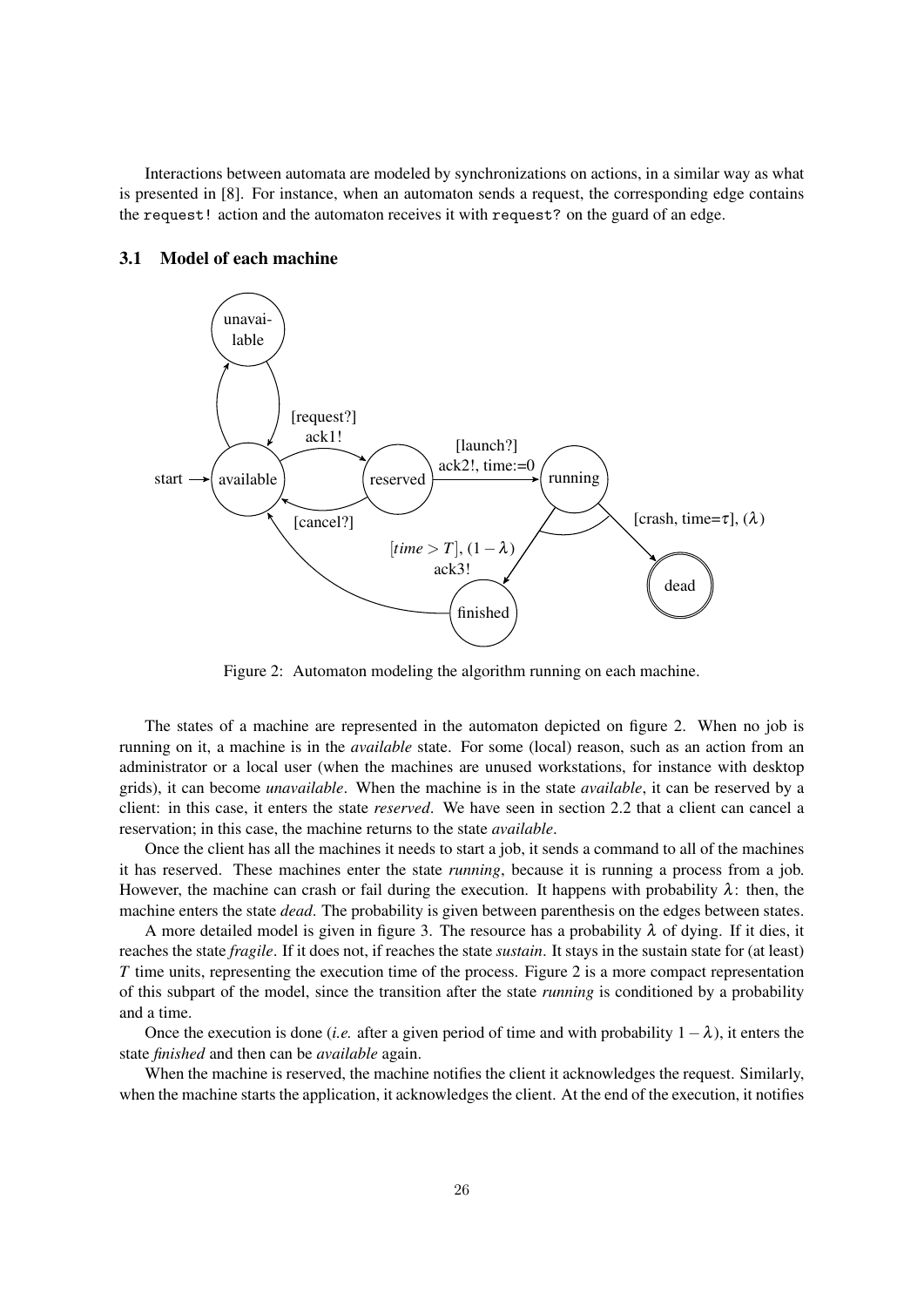the client it is done with its local process.

We can seen that a machine can evolve between states, except if a failure happens and it dies. In this case, it stays in the state *dead* until an administrator performs an action to fix the problem and restart the machine, which can take a long time compared to the typical execution time of each transition of the automata presented here. As a consequence, we are considering here that the machine stays in the state *dead*.



Figure 3: Modeling the volatility of a resource.

## 3.2 Model of the reservation system

The reservation system is modeled by the automaton given on figure 4. It uses counters. Initially, the system is in state *begin*. A counter is used to count the number of machines that have acknowledged the reservation; it is initialized to zero when the system transitions from the state *begin* to the state *reserve*. Each time a machine acknowledges the reservation, the counter is incremented. When the required number of machines have acknowledged (*NB OK* answers), the automaton reaches the state *launch*. In a similar way, it counts the number of machines that have acknowledged application start-up. Once they all have answered, the automaton reaches the state *wait*, until all the machines are done.

The automaton presented here implements the *wait* semantics. If not enough machines can be reserved, the system releases the machines and returns to the initial state.

A detailed model for the state *reserve* is given in Figure 5. This model is made of two parts. The top part of the model is the *discovery* system of Zeroconf: the client listens to the Zeroconf bus, and sends a request when it discovers a new machine. In the same time, the client waits for acknowledgements from the machines: this corresponds the lower part of the model. Every time an acknowledgement is received, a counted is incremented. When enough machines have answered, both automata reach the final state by synchronizing on the done action.

We have seen in section 2.5 that resources can fail during the execution of a job. In this case, the reservation system is informed by the failure detector and reaches the state *failure*. Then it requests an additional resource and starts the application on it.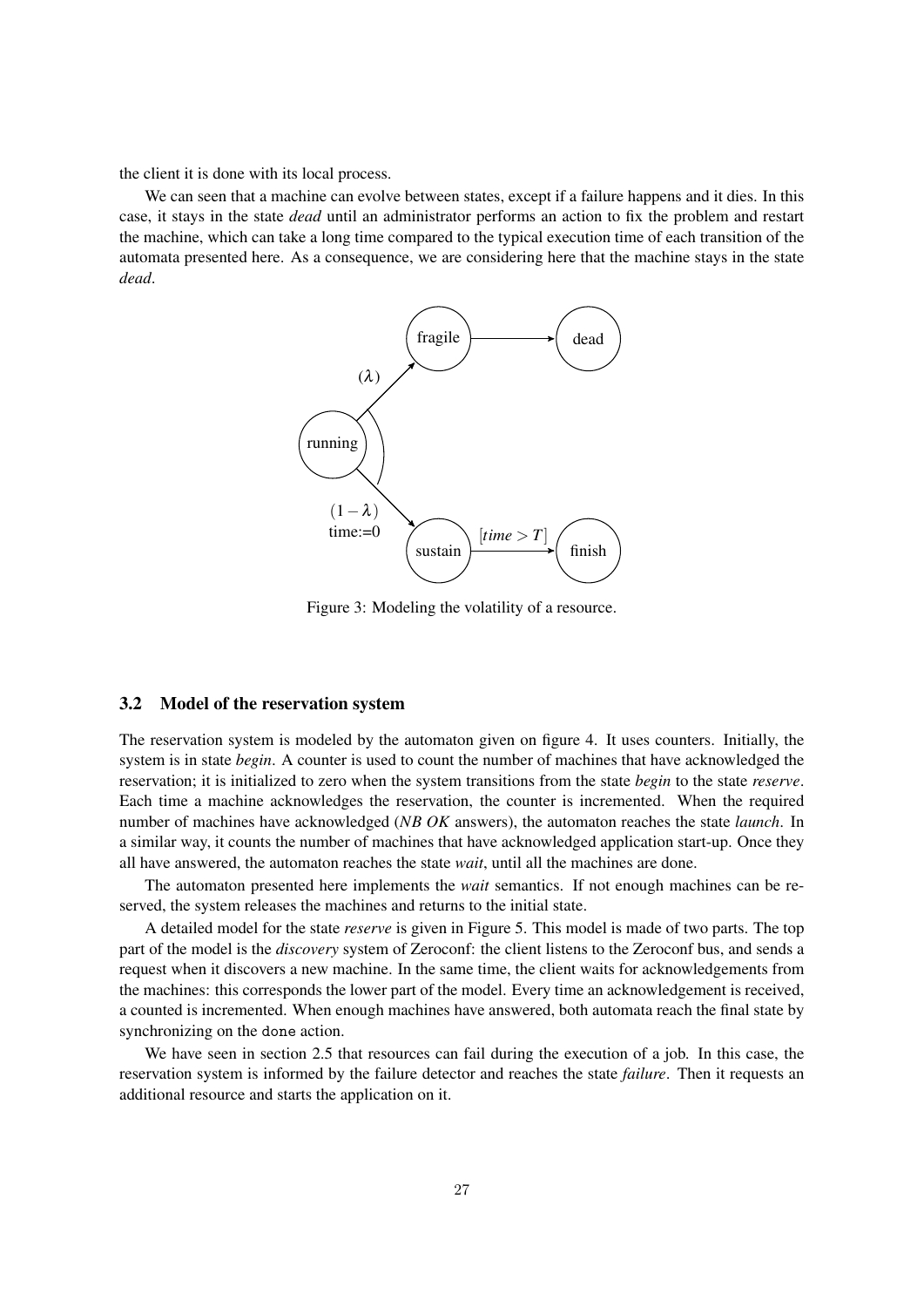

Figure 4: Automaton modeling the reservation system (*wait* semantics)





Figure 5: Detailed model for the state *reserve* (wait semantics)

### 3.3 Interactions between the automata

We have seen in Figure 2 that the machines need some actions from the reservation systems and that some actions are made to this reservation system. In a similar way, we have seen in figure 4 that the reservation system interacts with the machines. This set of actions forms a mini-protocol between the two automata.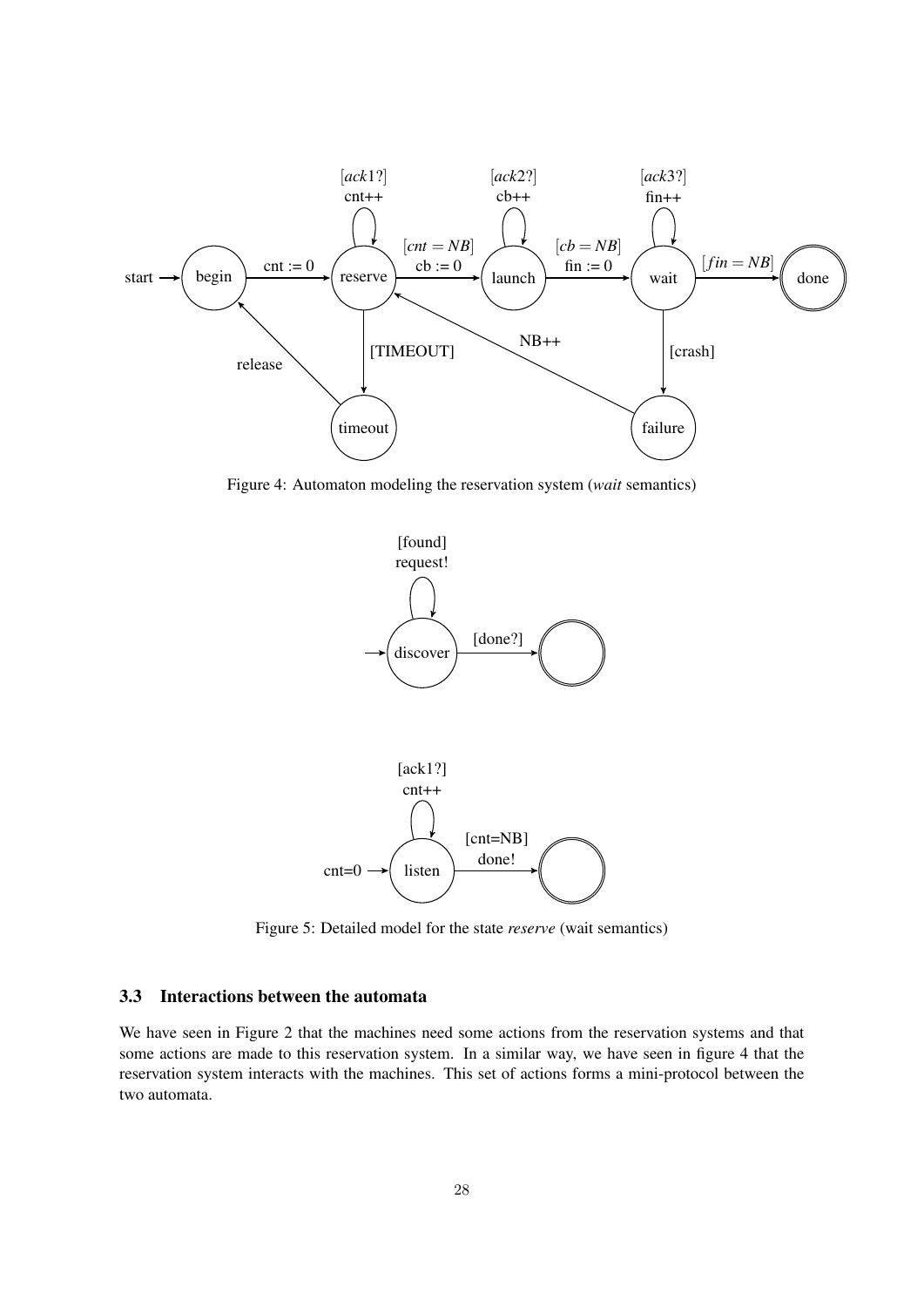- 1. The reservation system *sends a request* to the machines it has found on the Zeroconf bus (request action). When a machine receives a request, it answers *OK* or *KO* depending on the state it is currently in.
- 2. The available machines *acknowledge* the request (ack1 action). For each acknowledgement it receives, the client increments a counter.
- 3. The reservation system *sends a command* to the machines that were assigned to it (launch action). When each machine receives it, it starts the command.
- 4. The available machines *acknowledge* the command (ack2 action). The client counts the number of acknowledgement it receives.
- 5. The available machines *notify* the reservation system that the execution of its local process is done (ack3 action). The client counts the number of acknowledgement it receives and, when it has received all of them, the execution is done.

## 4 Parameter synthesis and verification of the system

This system contains many parameters, and its behavior depends on these parameters. Parameter synthesis can be useful to verify is behavior under different parameters. An exploration of the behavior of such as system, for instance using behavioral cartography [7], can give the ranges of parameters for the system to behave as expected.

### 4.1 Expected behavior

The system must have several properties. The *soundness* of the system [5] (option to complete, proper completion and no dead transitions) was verified in [10, 11]: in the absence of failures, all the jobs are executed and complete. If resources can fail, there can be too many failures, in which case the jobs that need more resources than there are surviving resources cannot be executed. In this case, it was verified that *there exists* an execution in which all the jobs complete.

More specifically, it is also necessary to ensure *exclusive access* of the processes of all the jobs on the resources. It is one of the expected properties of this system: when a process of a job is executed on a resource, this resource must not be attributed to any other job. This property is important for instance for computation resources (computation nodes, GPUs...): if a node runs more processes than the number of cores it has, the processes need to share the execution time. This situation is called *oversubscription*. This property was also verified using Petri nets in [10, 11].

Timed models such as timed Petri nets [11] give a more precise idea of the behavior of the system in terms of, for example, deadlines. Verification techniques on such models can provide properties such as "in *T* time units, all the jobs have completed".

Parameter synthesis is particularly important to have a more precise idea of these properties. For instance, it can give precise completion time for a range of execution times. It is highly important for critical systems for example, to verify what is doable and under which conditions. In particular, one can want to make sure that for every possible execution, all the jobs complete before a certain number of time units. Parameter synthesis would help dimensioning the system (number of resources, number of jobs to put in the system) to be sure that the system behaves as required.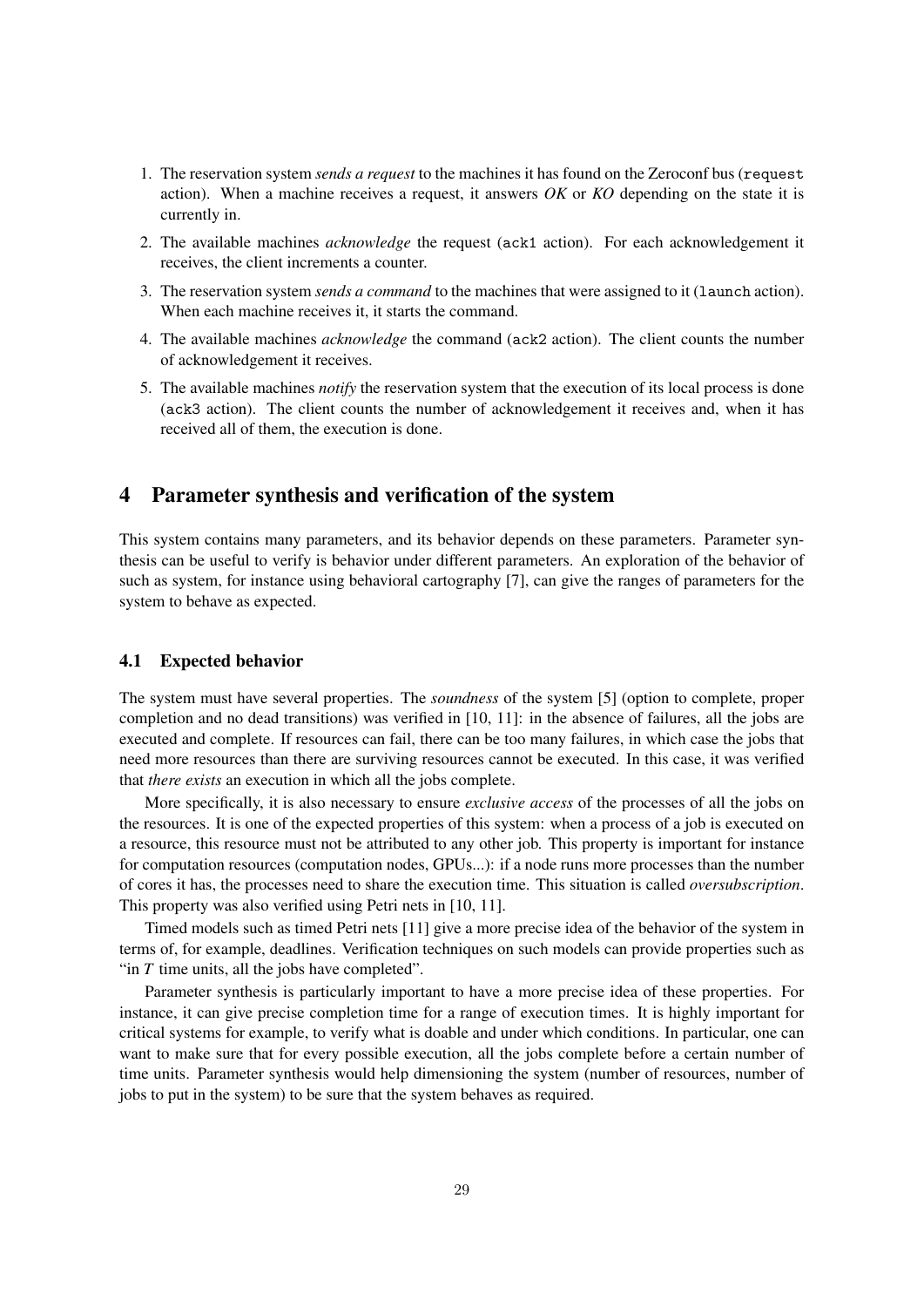#### 4.2 Parameters of the model

We have seen in sections 3.1 and 3.2 that the model depends on several parameters:

- The number of machines in the system:
- The number of clients issuing requests in the system;
- The number of resources asked by each client:
- The execution time of the processes of each job;
- The failure probability of each resource;
- In the *wait* semantics, the value of the timeout;
- In the *fail* semantics, the time after which the request is issued again.

The number of resources asked by each client is specific for each client. For instance, a client may ask for three machines and another one may ask for six machines. The execution time is assumed to be roughly the same for all the processes of a given job but not necessarily the same. As a consequence, machines spend some time in the state *finished*, but this time is generally small compared to the time spent in the state *running*.

However, if a resource has crashed during the execution of a process, the failed process must be reexecuted, possibly from the beginning (some applications include a failure-recovery protocol that may reduce the re-execution time). Therefore, at the end of the execution of this job, the other resources used by the job are waiting for it in the state *finished*.

Therefore, the failure rate is very important to compute a likelihood of execution time. For instance, one can expect a result like "There is a likelihood of 50% that all the applications will be done after *N* time units, 25% after 2*N* time units, 15% after 3*N* time units and 10% that machines will crash too often for the applications to complete".

Besides, keeping some parameters unknown would allow to dimension the system with respect to some requirements. For instance, for a given number of resources, how many jobs can be executed and finish on time? Or the other way around, for a given number of jobs, how many resources does the system need to have to make sure that all the jobs will be executed and finish on time?

# 5 Conclusion

In this paper, we have presented a distributed algorithm for resource discovery and reservation. This algorithm was verified using model checking techniques (P/T Petri nets, Colored Petri nets and Timed Petri nets) in a previous paper, but these tools did not take into account the fact that the system contains several parameters, including on times and probabilities.

Parameter synthesis techniques such as behavioral cartography would permit to exhibit values for these parameters that would guarantee that the system follows a certain behavior. However, the complexity of the model, which is in the same time parametric, timed and probabilistic, makes it challenging for current parameter synthesis techniques.

Therefore, we hope that the system presented and modeled in this paper will be a challenge for the parameter synthesis community to find fitting parameter synthesis, maybe by hybridizing or combining several existing techniques, or developing new, specific ones.

One approach would be to consider parts of the problem as smaller instances and to decompose it as models of increasing complexity. A finite-state model, with no probability, can be used to perform a worst-case analysis. A real-time model, with parameterized delays, timeouts and number of processes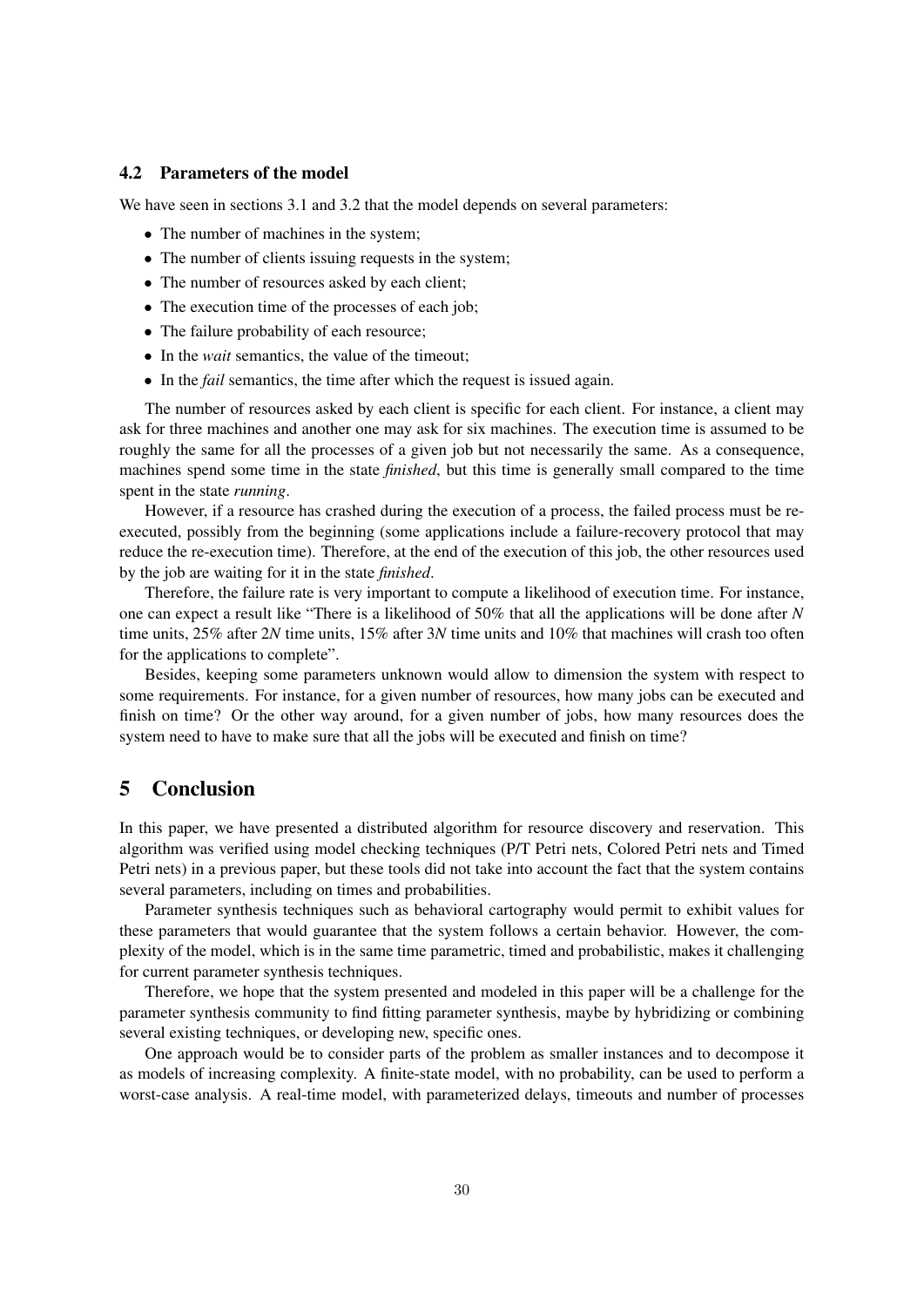and resources but no probability, can be used to do a verification and quantification of the behavior of the system without failures. Last, the full model allows to perform verification and behavior analysis of the complete system.

Moreover, some assumptions can be made to perform a worst-case analysis and verify some properties. For instance, the failure probability can be simplified by a global failure rate, such as "at most 10% of the resources fail during the execution of a job". Under this assumption, the model loses its probabilistic nature.

### References

- [1] *LSF: Load Sharing Facility*. WWW Page: http://www.platform.com/Products/platform-lsf. Available at http://www.platform.com/Products/platform-lsf.
- [2] *Portable Batch System*. WWW Page: http://www.pbsgridworks.com/. Available at http://www. pbsgridworks.com/.
- [3] *Torque Resource Manager*. WWW Page: http://www.clusterresources.com/products/torqueresource-manager.php. Available at http://www.clusterresources.com/products/ torque-resource-manager.php.
- [4] *Zero Configuration Networking (Zeroconf)*. WWW Page: http://www.zeroconf.org. Available at http: //www.zeroconf.org.
- [5] Wil M. P. van der Aalst (1997): *Verification of Workflow Nets*. In: ICATPN, LNCS, Springer-Verlag, London, UK, pp. 407–426.
- [6] Marcos Kawazoe Aguilera, Wei Chen & Sam Toueg (1997): *Heartbeat: A Timeout-Free Failure Detector for Quiescent Reliable Communication*. In Marios Mavronicolas & Philippas Tsigas, editors: Proceedings of the 11th Workshop on Distributed Algorithms (WDAG'97), Lecture Notes in Computer Science 1320, Springer, pp. 126–140.
- [7] Étienne André & Laurent Fribourg (2010): *Behavioral Cartography of Timed Automata*. In Antonín Kučera & Igor Potapov, editors: Proceedings of the 4th Workshop on Reachability Problems in Computational Models (RP'10), Lecture Notes in Computer Science 6227, Springer, Brno, Czech Republic, pp. 76–90, doi:10.1007/978-3-642-15349-5. Available at http://www.lsv.ens-cachan.fr/Publis/PAPERS/PDF/ AF-rp10.pdf.
- [8] Gerd Behrmann, Alexandre David & Kim G Larsen: *A tutorial on UPPAAL 4.0 (Updated November 28, 2006)*.
- [9] Nicolas Capit, Georges Da Costa, Yiannis Georgiou, Guillaume Huard, Cyrille Martin, Grégory Mounié, Pierre Neyron & Olivier Richard (2005): *A batch scheduler with high level components*. In: Proceedings of the 5th International Symposium on Cluster Computing and the Grid (CCGRID'05), IEEE Computer Society, Cardiff, UK, pp. 776–783.
- [10] Camille Coti, Sami Evangelista & Kais Klai (2015): *Queue-less, Uncentralized Resource Discovery: Formal Specification and Verification.* In Daniel Moldt, Heiko Rölke & Harald Störrle, editors: Proceedings of the International Workshop on Petri Nets and Software Engineering (PNSE'15), including the International Workshop on Petri Nets for Adaptive Discrete Event Control Systems (ADECS 2015) A satellite event of the conferences: 36th International Conference on Application and Theory of Petri Nets and Concurrency Petri Nets 2015 and 15th International Conference on Application of Concurrency to System Design ACSD 2015, Brussels, Belgium, June 22-23, 2015., CEUR Workshop Proceedings 1372, CEUR-WS.org, pp. 315–316. Available at http://ceur-ws.org/Vol-1372/paper19.pdf.
- [11] Camille Coti, Sami Evangelista & Kais Klai (2015): *Time Petri Net Models for a New Queuless and Uncentralized Resource Discovery System*. CoRR abs/1502.03431. Available at http://arxiv.org/abs/1502. 03431.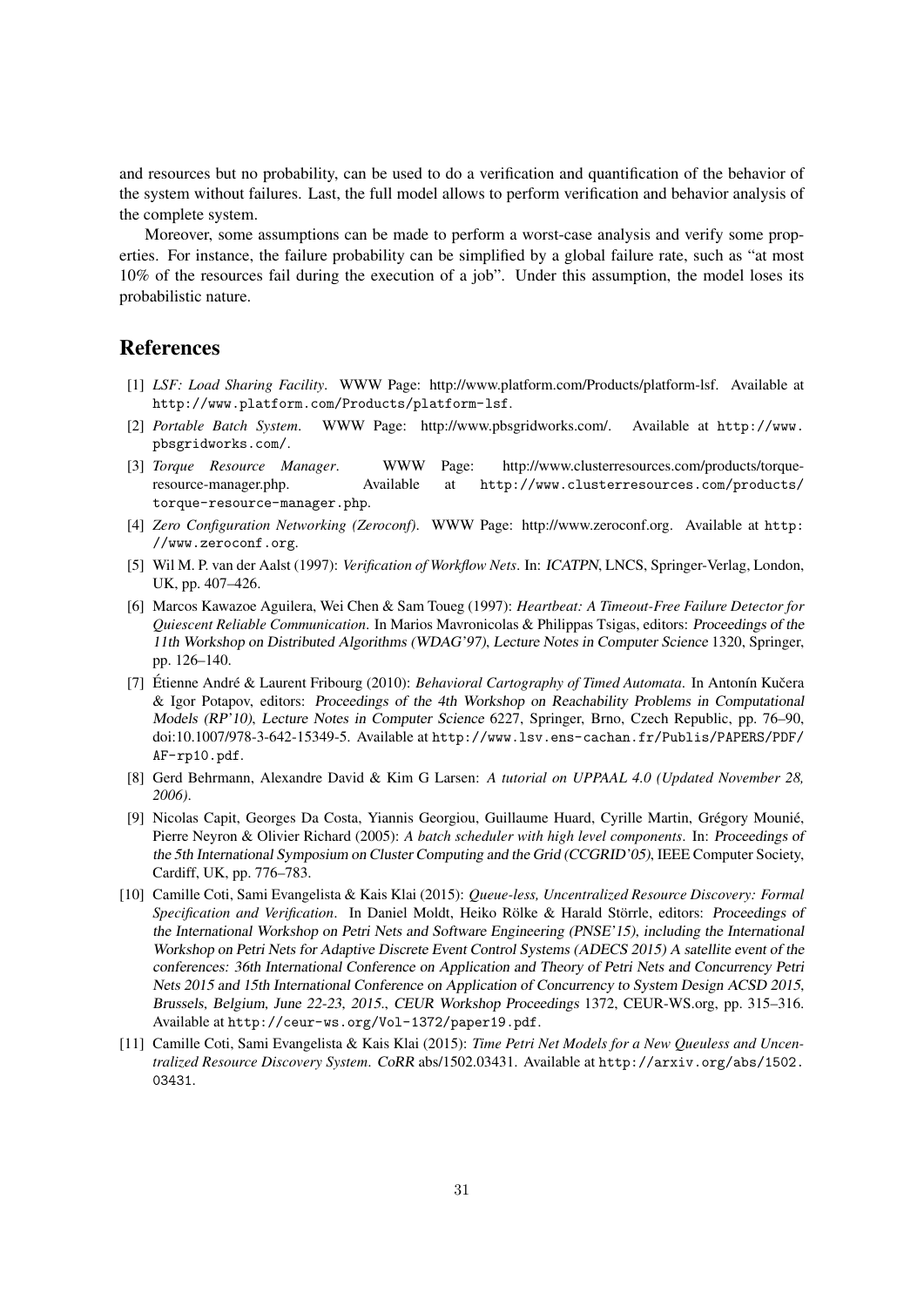# Weighted Branching Simulation Distance for Parametric Weighted Kripke Structures

Louise Foshammer, Kim Guldstrand Larsen and Anders Mariegaard

Department of Computer Science, Aalborg University Selam Lagerlöfs Vej 300, DK-9220 Aalborg, Denmark. {foshammer,kgl,am}@cs.aau.dk

This paper concerns branching simulation for weighted Kripke structures with parametric weights. Concretely, we consider a weighted extension of branching simulation where a single transition can be matched by a sequence of transition while preserving the branching behavior. We relax this notion to allow for a small degree of deviation in the matching of weights, inducing a directed distance on states. The distance between two states can be used directly to relate properties of the states within a sub-fragment of weighted CTL. The problem of relating systems thus changes to minimizing the distance which, in the general parametric case, corresponds to finding suitable parameter valuations such that one system can approximately simulate another. Although the distance considers a potentially infinite set of transition sequences we demonstrate that there exists an upper bound on the length of relevant sequences, thereby establishing the computability of the distance.

# 1 Introduction

In recent years within the area of embedded and distributed systems, a significant effort has been made to develop various formalisms for modeling and specification that address non-functional properties. Examples include extensions of classical Timed Automata [2] with cost and resource consumption/production in Priced Timed Automata [6] and Energy Automata [8]. For quantitative analysis of these systems, a generalization of bisimulation equivalence by Milner [17] and Park [19] as behavioral distances [21, 16, 1] between system, has been studied.

In parallel, *parametric* extensions of various formalism have been intensively studied. Instead of requiring exact specification of e.g probabilities, cost or timing constraints, these formalisms allow for the use of *parameters* representing unknown or unspecified values. This can be used to encode multiple configurations of the same system as a system being parametric in the configurable quantities. The problem is then to find "good" parameter values such that the instantiated system (configuration) performs as expected. For real-time systems, Parametric Timed Automata [3, 4] and Parametric Stateful Timed CSP [5] have been developed. Parametric probabilistic models [14, 13] have also been developed as well as parametric analysis for weighted Kripke structures [9, 10, 15]. [10] provides an efficient modelchecking algorithm for a parametric extension of real-time CTL on timed Kripke structures. [15] extends [10] to full parameter synthesis by demonstrating that model-checking a finite subset of the entire set of parameter values is sufficient.

In this paper we revisit (parametric) weighted Kripke structures with the purpose of lifting the behavioral distance defined in [11] to the parametric setting, demonstrate its fixed point characterization and prove computability of the distance between any two systems. The distance is a generalization of a weighted extension of branching simulation [12]. Consider the following two processes *s*,*t* both ending in the inactive process 0:

$$
s \rightarrow_5 0
$$
 and  $t \rightarrow_3 t_1 \rightarrow_2 0$ 

Submitted to: SynCoP 2016, 3rd International Workshop on Synthesis of Complex Parameters  c L. Foshammer, K.G Larsen & A. Mariegaard This work is licensed under the Creative Commons Attribution License.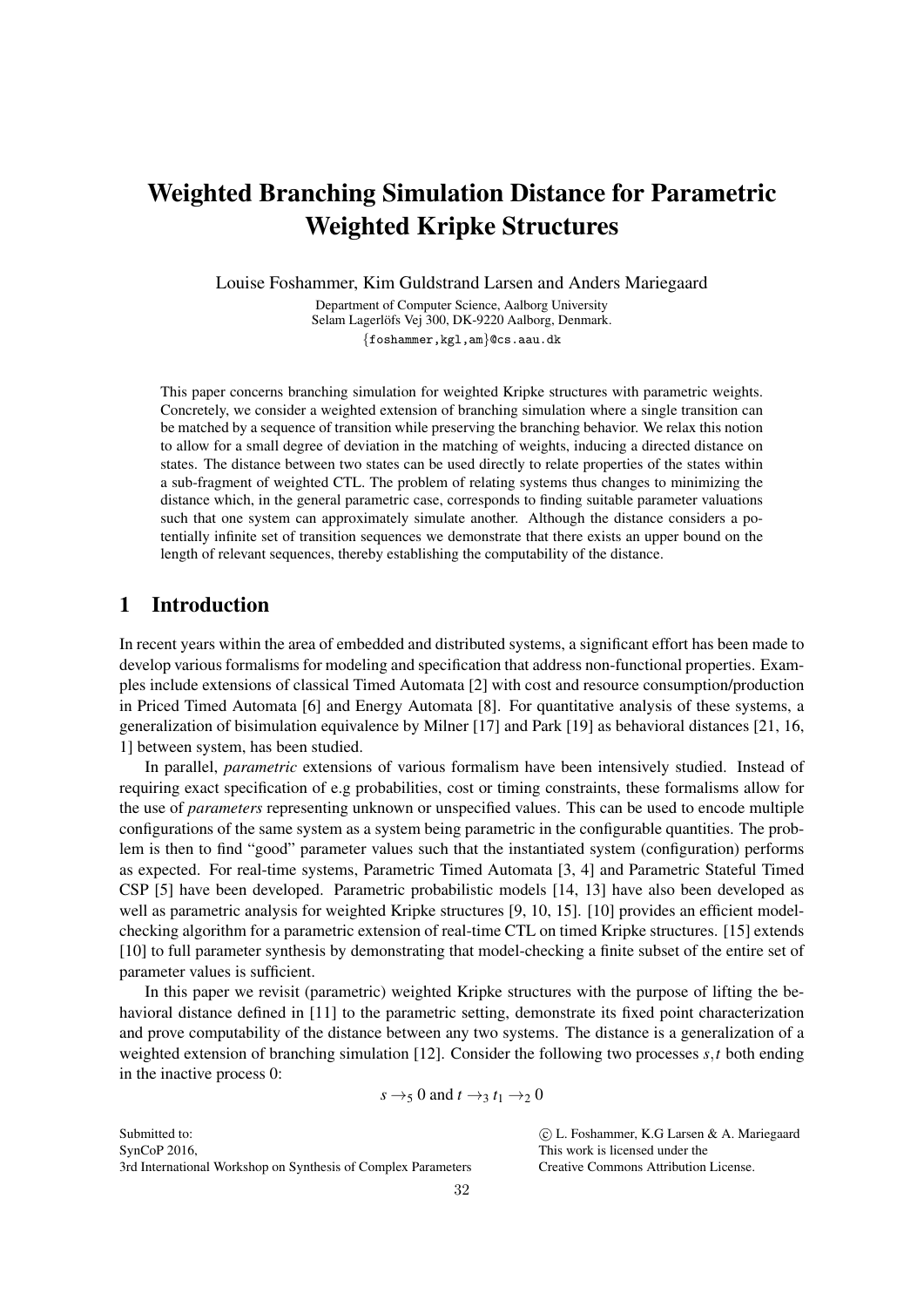If  $s, t, t_1$  satisfy the same atomic proposition,  $t_1$  may be deemed unobservable and  $t$  may simulate  $s$  as they both evolve into the process 0 with the same overall weight. [11] captures this situation in generality by extending branching simulation with weights. Consider a similar scenario, where the process *t* is now parametrized by the parameter *p*:

$$
s \rightarrow 5
$$
 0 and  $t \rightarrow p t_1 \rightarrow 2$  0

If  $p \neq 3$  we know that *t* can no longer simulate *s*. However, it should be intuitive that  $p = 6$  is somehow worse than  $p = 2$  as the latter is closer to 3. Thus, instead of considering pre-orders and Boolean answers we develop a parametric distance between states such that as the value of *p* approaches 3, the distance between *s* and *t* decreases towards 0. The distance will also give us a direct relation between the properties satisfied by *s* and *t* and a distance of 0 implies that any formula satisfied by *s* is satisfied by *t*. In this way one can reason about how "close" a given implementation is to the specification and compare different configurations that are not necessarily able to fully simulate *s*.

The structure of this paper is as follows: in Section 2 we introduce preliminaries and recall results from [11], Section 3 concerns the fixed point characterization of the distance for weighted systems, Section 4 lifts the distance to the parametric setting and finally Section 5 concludes the paper and describes future work.

# 2 Preliminaries

A weighted Kripke Structure (WKS) extends the classical Kripke structure by associating to each transition a non-negative rational transition weight.

**Definition 1** (Weighted Kripke Structure). A weighted Kripke Structure is a tuple  $\mathcal{K} = (S, AP, \mathcal{L}, \rightarrow)$ where *S* is a finite set of states, *AP* is a set of atomic propositions,  $\mathcal{L}: S \to \mathcal{P}(AP)$  is a labelling function, associating to each state a set of atomic propositions and  $\rightarrow \subseteq S \times \mathbb{Q}_{\geq 0} \times S$  is the finite transition relation.

A transition from *s* to *s'* with weight *w* will be denoted by  $s \rightarrow_w s'$  instead of  $(s, w, s') \in \rightarrow$ .

**Example 1.** Figure 1 depicts the WKS  $\mathcal{K} = (S, AP, \mathcal{L}, \rightarrow)$  where  $S = \{s, s_1, s_2, s_3, s_4, t, t_1, t_2\}$ , AP  $\{\{a,b\},\ \mathscr{L}(s) = \mathscr{L}(s_1) = \mathscr{L}(s_2) = \mathscr{L}(t) = \mathscr{L}(t_2) = \{a\},\ \mathscr{L}(s_3) = \mathscr{L}(s_4) = \mathscr{L}(t_1) = \{b\}$  and  $\rightarrow = \{(s,1,s_1), (s,2,s_2), (s_1,2,s_2), (s_1,1,s_3), (s_1,3,s_4), (s_2,5,s_4), (t,2,t_1), (t,1,t_2), (t_2,2,t_2), (t_2,1,t_1)\}.$ 



Figure 1: WKS *X* where  $s \nleq t$  and  $t \nleq s$  but  $s \leq 0.5$  *t*.

To reason about behavior of WKSs, we introduce a weighted variant of the classical notion of branching simulation [12]. The basic idea is to let a transition  $s \rightarrow_5 s'$  be matched by a sequence of transitions  $t \rightarrow_2 t_1 \rightarrow_2 t_2 \rightarrow_1 t_3$ , if  $t_3$  can simulate *s*<sup> $\prime$ </sup>, as the accumulated weight equals 5. In addition, each intermediate state passed through in the matching transition sequence must be able to simulate *s*. In this way the branching structure of systems is preserved. Instead of always requiring exact weight matching we allow small relative deviations. These small deviations will in Section 3 induce a directed distance between WKS states.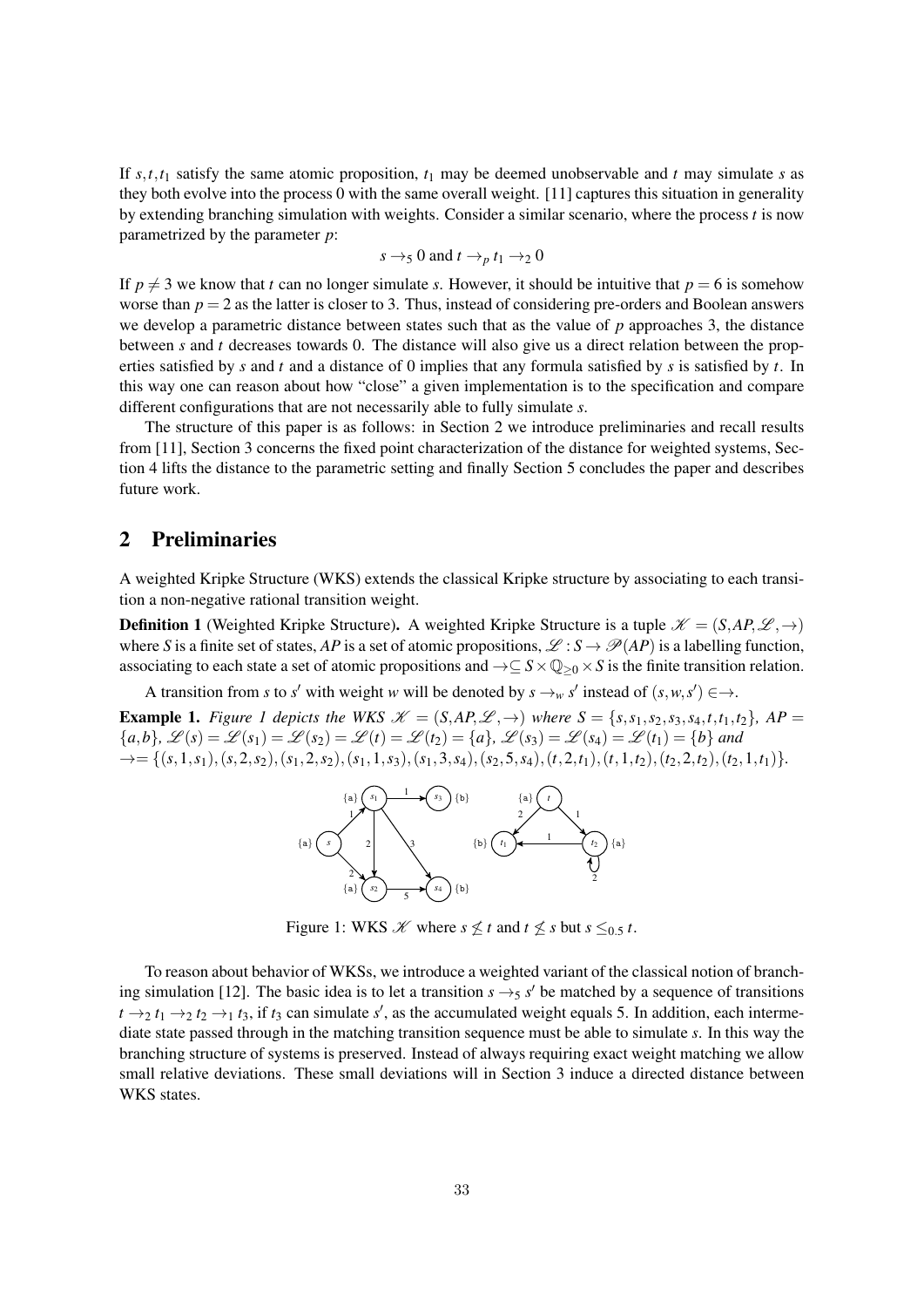**Definition 2** (Weighted Branching  $\varepsilon$ -Simulation [11]). Given a WKS  $\mathcal{K} = (S, AP, \mathcal{L}, \rightarrow)$  and an  $\varepsilon \in$  $\mathbb{R}_{\geq 0}$ , a binary relation  $R^{\varepsilon} \subseteq S \times S$  is a weighted branching  $\varepsilon$ -simulation relation if whenever  $(s, t) \in R^{\varepsilon}$ :

- $\mathscr{L}(s) = \mathscr{L}(t)$
- for all  $s \to_w s'$  there exists  $t \to_{v_1} t_1 \to_{v_2} \cdots \to_{v_k} t_k$  such that  $\sum_{i=1}^k v_i \in [w(1-\varepsilon), w(1+\varepsilon)], (s', t_k) \in$ *R*<sup>ε</sup> and  $\forall i < k.(s,t_i) \in R^{\varepsilon}$ .

If there exists a weighted branching  $\varepsilon$ -simulation relating *s* to *t* we write  $s \leq_{\varepsilon} t$ . If  $\varepsilon = 0$  we write *s*  $\leq t$  instead of *s*  $\leq_0 t$ . Note that in this case  $\sum_{i=1}^{k} v_i = w$ .

**Example 2.** *Consider again Figure 1 and the pair*  $(s,t)$ *. It is clear that t*  $\leq s$  *because of the loop t*<sub>2</sub>  $\rightarrow$  2*t*<sub>2</sub>*. We can also observe that s*  $\leq t$  *as the transition s*  $\rightarrow$ <sub>2</sub> *s*<sub>2</sub> *can only be matched by t*  $\rightarrow$ <sub>2</sub> *t*<sub>1</sub> *but s*<sub>2</sub>  $\leq$  *t*<sub>1</sub> *as*  $\mathscr{L}(s_2) \neq \mathscr{L}(t_1)$ . If we relax the matching requirements by 50%, we get that s can be simulated by t i.e *s* ≤<sub>0.5</sub> *t*; *s* →2 *s*<sub>2</sub> *can be matched by t* →<sub>1</sub> *t*<sub>2</sub> *as* [2(1 − 0.5),2(1+0.5)] = [1,3] *and* 1 ∈ [1,3] *(another legal match would be*  $t \to 1$  $t_2 \to 2$  $t_2$ *). Now,*  $s_2 \to s_1$  *<i>can be matched exactly by*  $t_2 \to 2$  $t_2 \to 2$  $t_2 \to 1$  $t_1$ *. It follows that*  $\varepsilon \geq 0.5 \iff s \leq_{\varepsilon} t$ .

If we restrict weighted CTL to only encompass the existential quantifier and remove the next-operator and we know that  $s \leq_{\varepsilon} t$ , then for any property  $\phi$  of *s*, there exists a related property  $\phi^{\varepsilon}$  of *t*.

Definition 3 (Existential Fragment of Weighted CTL without next). The syntax of *EWCT L*−*<sup>X</sup>* is given by the following abstract syntax:

$$
\phi ::= a \mid \neg a \mid \phi_1 \wedge \phi_2 \mid \phi_1 \vee \phi_2 \mid E(\phi_1 U_I \phi_2),
$$

where  $a \in AP$ ,  $I = [l, u]$  and  $l, u \in \mathbb{Q}_{\geq 0}$  such that  $l \leq u$ . For a WKS  $\mathcal{K} = (S, AP, \mathcal{L}, \rightarrow)$  and an arbitrary state *s* ∈ *S*, the semantics of *EWCTCL*−*<sup>X</sup>* formulae is given by a satisfiability relation, inductively defined on the structure of formulae in  $EWCTL_{-X}$ . For existential until;  $\mathscr{K}, s \models E(\phi_1 U_I \phi_2) \iff \text{there exists}$ a sequence  $s \to_{w_1} s_1 \to_{w_2} \cdots \to_{w_k} s_k \to_{w_{k+1}} \ldots$  where  $s_k \models \phi_2, \forall i \leq k \cdot s_i \models \phi_1$  and  $\sum_{i=1}^k w_i \in I$ . Let the *ε*-*expansion* of a formula  $\phi = E(\phi_1 U_{[l,u]}\phi_2)$  be given by  $\phi^{\varepsilon} = E(\phi_1^{\varepsilon} U_{[l(1-\varepsilon),u(1+\varepsilon)]}\phi_2^{\varepsilon})$  where  $\phi_1^{\varepsilon}$  and  $\phi_2^{\varepsilon}$ are defined inductively by relaxing any interval by  $\varepsilon$  percent in both directions (just as for  $[l, u]$ ).

**Theorem 1.** *[11] Let*  $\mathcal{K} = (S, AP, \mathcal{L}, \rightarrow)$  *be a WKS. Then for all s,t*  $\in S, \varepsilon \in \mathbb{R}_{\geq 0}$ *:* 

$$
s \leq_{\varepsilon} t \quad \text{iff} \quad \forall \varepsilon' \in \mathbb{Q}_{\geq 0}, \varepsilon \leq \varepsilon'.[\forall \phi \in EWCTL_{-X}.s \models \phi \implies t \models \phi^{\varepsilon'}].
$$

## 3 Weighted Branching Simulation Distance for WKSs

We now define a directed distance between WKS states as a least fixed point to a set of equations. The distance from *s* to *t*,  $d(s,t)$ , represents the minimal  $\varepsilon$  such that  $s \leq_{\varepsilon} t$ . Thus, if  $d(s,t) = 0$  then  $s \leq t$ . As the distance is based upon weighted branching  $\varepsilon$ -similarity and its relative deviation in weight matching, it will not satisfy the triangle inequality and is therefore not a hemi-metric  $<sup>1</sup>$ .</sup>

The distance definition follows intuitively weighted branching  $\varepsilon$ -simulation. If  $s \leq_{\varepsilon} t$  then no matter what transition *s* chooses, *t* has a matching transition sequence with a relative difference of at most  $\varepsilon$ . In order words, for a given transition  $s \to_{w} s'$ , the goal of *t* is to find a matching sequence  $t \to_{v_1} t_1 \cdots \to_{v_n} t_n$ that *minimizes* the relative difference     $\left[\frac{\sum_{i=0}^{n} v_i}{w} - 1\right]$  as well as ensuring that any intermediate state  $t_i$  has as small a distance to *s* as possible. The strategy of *s* is then to find a *maximal* move, given the minimization strategy of *t*. In the remainder of this section we assume a fixed WKS  $\mathcal{K} = (SAP, \mathcal{L}, \rightarrow)$ .

<sup>&</sup>lt;sup>1</sup> absolute deviations would lead to a hemi-metric but is insufficient when the weights have different magnitudes.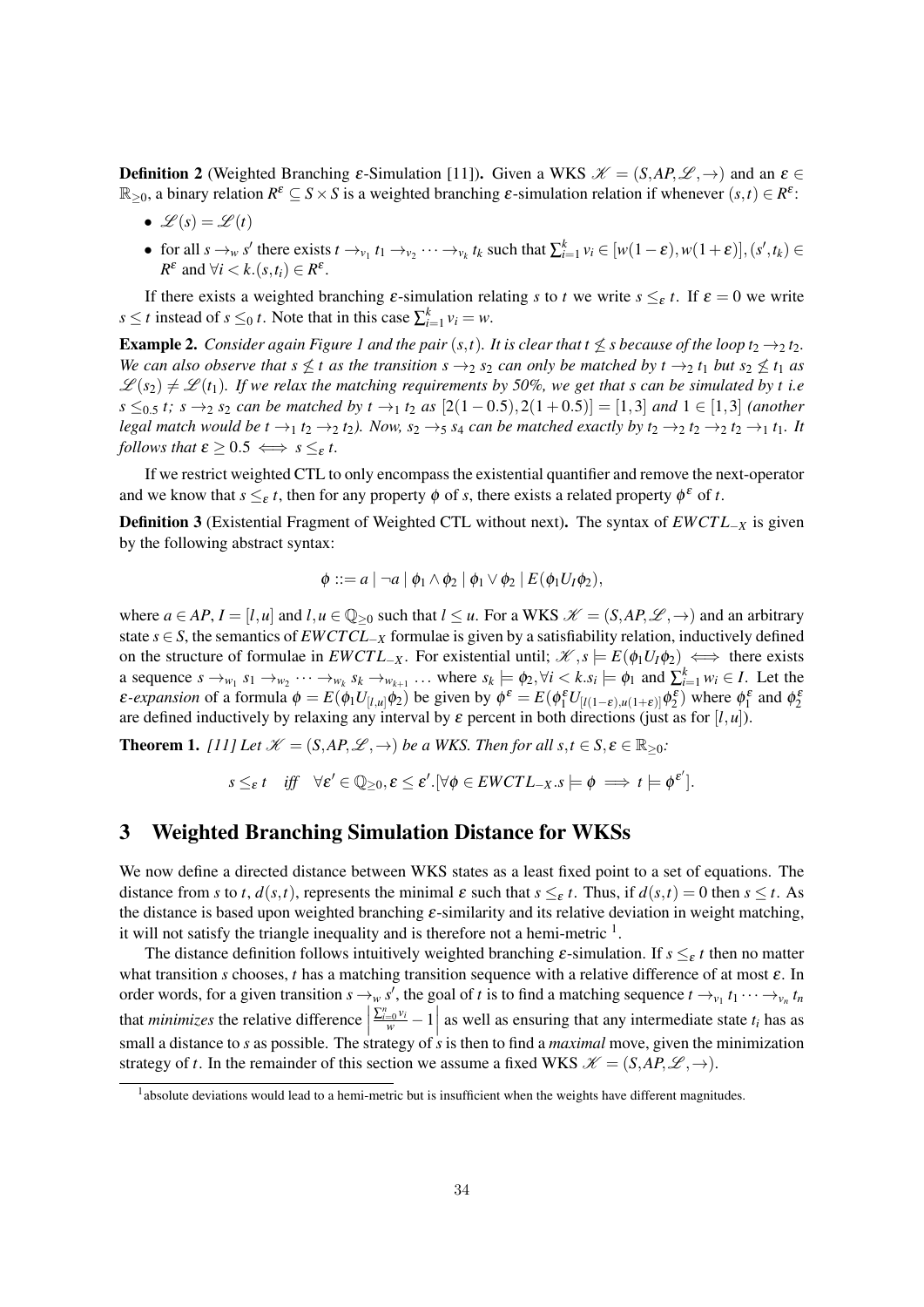**Definition 4** (Weighted Branching Simulation Distance). For an arbitrary pair of states  $s, t \in S$  we define the weighted branching simulation distance from *s* to *t*,  $d(s,t)$ , as the least fixed point ( $\stackrel{\text{min}}{=}$ ) of the following set of equations:

$$
d(s,t) \stackrel{\min}{=} \left\{ \begin{array}{ll} \infty & \text{if } \mathscr{L}(s) \neq \mathscr{L}(t) \\ \max_{s \to \omega} \left\{ \min_{t \to \nu_1 t_1 \cdots \to \nu_n t_n} \left\{ \max \left\{ \left| \frac{\sum_{i=0}^n v_i}{\omega} - 1 \right|, d(s', t_n), \chi \right\} \right\} \right\} & \text{o.w} \end{array} \right\}
$$

We assume the empty transition sequence to have accumulated weight 0 and let  $\mathbb{R}_{\geq 0} = \{w | w \in \mathbb{R}\}$  $\mathbb{R}, w \ge 0$   $\}$  ∪  $\{\infty\}$  denote the extended set of non-negative reals. For any  $d_1, d_2 \in \mathbb{R}_{\geq 0}^{S \times S}$  let  $d_1 \leq d_2$  iff  $\forall (s,t) \in S \times S.d_1(s,t) \leq d_2(s,t)$ . Then  $(\mathbb{R}_{\geq 0}^{S \times S}, \leq)$  constitutes a complete lattice. We now define a monotone function on  $(\mathbb{R}^{S \times S}_{\geq 0}, \leq)$  that iteratively refines the distance:

**Definition 5.** Let  $\mathscr{F}: \mathbb{R}_{\geq 0}^{S \times S} \to \mathbb{R}_{\geq 0}^{S \times S}$  be defined for any  $d \in \mathbb{R}_{\geq 0}^{S \times S}$ :

$$
\mathscr{F}(d)(s,t) = \begin{cases} \infty & \text{if } \mathscr{L}(s) \neq \mathscr{L}(t) \\ \max_{s \to \omega s'} \left\{ \min_{t \to \omega t, t_1, \dots, t_m, t_n} \left\{ \max \left\{ \left| \frac{\sum_{i=0}^n v_i}{w} - 1 \right|, d(s', t_n), \atop \max \{d(s, t_i) \mid i < n\} \right\} \right\} \right\} & \text{o.w} \end{cases}
$$

By Tarski's fixed point theorem [20] we are guaranteed the existence of a least (pre-)fixed point. Thus, the weighted branching simulation distance is well-defined. Note that any transition  $s \rightarrow_w s'$ , *t* may have an infinite set of possible transition sequence matches in the presence of cycles in the system. To this end we demonstrate an upper bound, *N*, on the length of relevant matching sequences. As the set of sequences of length at most *N* is finite (the WKS is finite) computability of the distance follows. The first step is proving that any sequence exercising a loop with accumulated weight 0 can be ignored. We refer to these cycles as *0-cycles*.

**Lemma 1.** For a given move  $s \to_w s'$ , any transition sequence  $t \to_{v_1} t_1 \cdots \to_{v_n} t_n$  with a 0-cycle can be *removed without affecting the distance d*(*s*,*t*)*.*

*Proof.* A transition sequence with one or more 0-cycles has the exact same accumulating weight as the corresponding sequence with no 0-cycles. Furthermore, exercising the loop (once) can only introduce new states, leading to a potentially larger value of  $\max\{d(s,t_i)|i\leq n\}$ . Thus, 0-cycles can be ignored.  $\Box$ 

Given that 0-cycles can be removed, we now prove an upper bound *N* on the length of sequences that affect the distance  $d(s,t)$ . Thus, any sequence longer than *N* can be safely ignored.

**Lemma 2.** *Given that*  $K$  *has no 0-cycles, it is the case that whenever*  $s \rightarrow_w s'$ *:* 

$$
\exists N. \forall \pi = t \rightarrow_{v_1} t_1 \dots \rightarrow_{v_n} t_n, n \ge N.
$$
  
\n
$$
\exists \pi^* = t \rightarrow_{u_1} t'_1 \dots \rightarrow_{u_m} t'_m, m \le N.
$$
  
\n
$$
t_n = t'_m \land \left| \frac{\sum_{i=0}^m u_i}{w} - 1 \right| \le \left| \frac{\sum_{i=0}^n v_i}{w} - 1 \right| \land
$$
  
\n
$$
\{t'_1, \dots, t'_{m-1}\} \subseteq \{t_1, \dots, t_{n-1}\}
$$

*Proof.* Let  $w_{\text{min}} = \min\{w \mid s \rightarrow_w s'\}$  be the minimum weight in the WKS and let  $s_{w_{\text{max}}} = \max\{w \mid s \rightarrow_w s'\}$ be the maximum weight out of *s*. We now demonstrate that  $N \ge \frac{2 \cdot s_{w_{\text{max}}}}{w_{\text{min}}} \cdot |S|$  is sufficient. Any sequence of length |*S*| must have a loop which, by assumption, cannot have accumulated weight 0. Thus, after |*S*|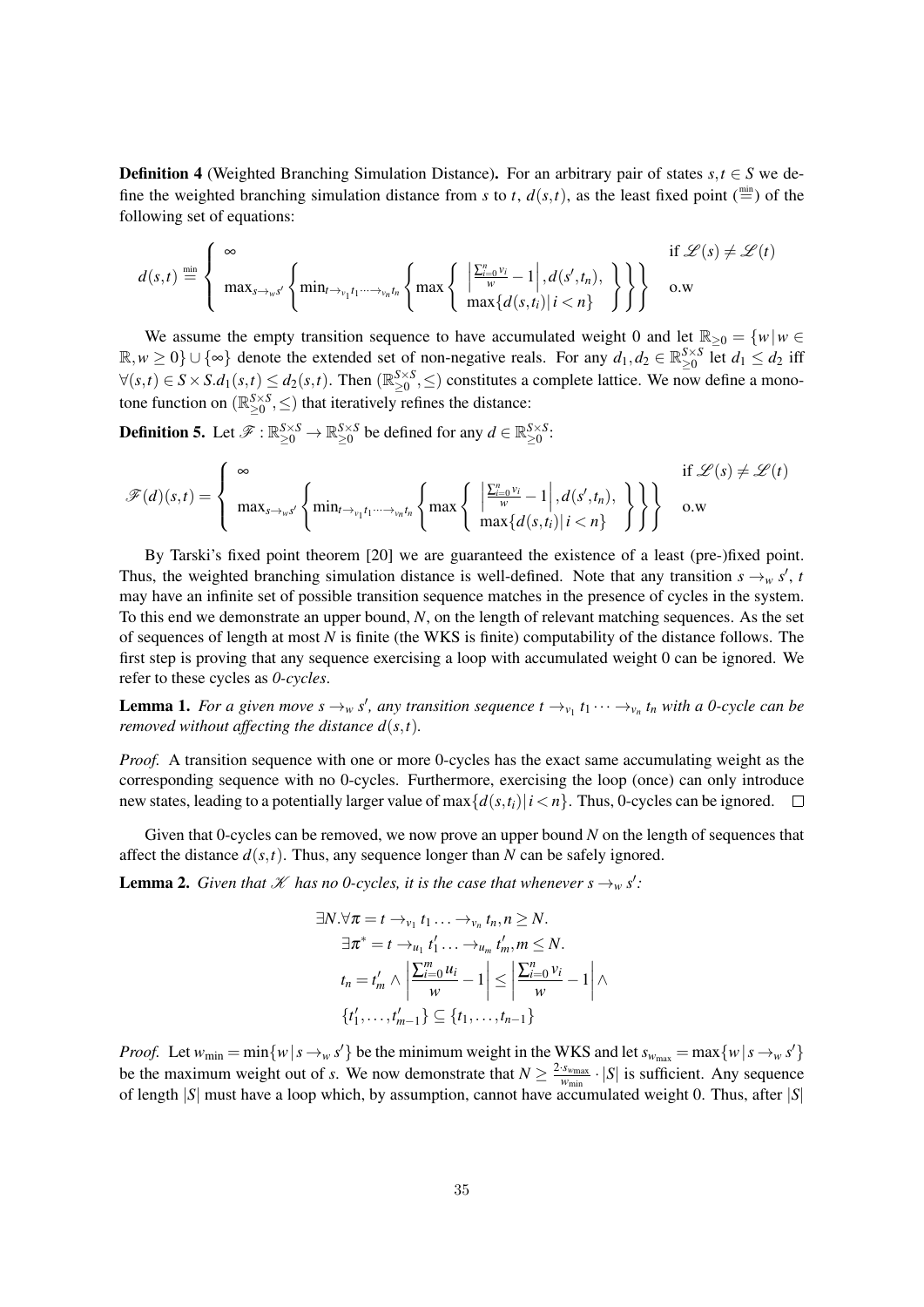transitions, the accumulated weight must be at least  $w_{\text{min}}$ . Without loss of generality, assume that it is *exactly w*<sub>min</sub>. If the sequence exercises the loop a number of time, the accumulated weight will at some point reach  $2 \cdot s_{w_{\text{max}}}$ . Let this sequence be  $\pi = t \rightarrow_{v_1} t_1 \cdots \rightarrow_{v_k} t_k$  and let *x* denote the number of times the loop is exercised i.e  $x \cdot w_{min} \ge 2 \cdot s_{w_{max}}$ . Consider now the corresponding sequence  $\pi^* = t \to_{u_1} t'_1 \cdots \to_{u_l} t'_l$  $i_1 \cdots \rightarrow_{u_l} i_l$ where the loop is removed. As  $\sum_{i=0}^{k} v_i \geq 2 \cdot s_{w_{\text{max}}}$  it follows that  $\sum_{i=0}^k v_i$  $\left| \frac{\sum_{i=0}^{k} v_i}{s_{w_{\text{max}}}} - 1 \right| > 1$ . By assumption, removing the loop results in a strictly lower accumulated weight implying |  $\sum_{i=0}^{l} u_i$  $\frac{\sum_{i=0}^{l} u_i}{s_{w_{\max}}} - 1 \Big| < 1$  $\sum_{i=0}^k v_i$  $\frac{\sum_{i=0}^{k} v_i}{s_{w_{\text{max}}}} - 1$ . We also directly have  $t_k = t'_l$  and  $\{t_1, \ldots, t'_l\} \subseteq \{t_1, \ldots, t_k\}$ . We will now derive *N* from the inequality  $x \cdot w_{\min} \ge$  $2 \cdot s_{w_{\text{max}}}$ . The number of times the loops is exercised must be equal to the length of the entire sequence divided by |*S*| as we are sure to exercise the loop every |*S*| states. Thus,  $x = \frac{N}{|S|} \implies \frac{N}{|S|} \cdot w_{\text{min}} \ge 2 \cdot s_{w_{\text{max}}}$ *N* and finally,

$$
N \ge \frac{2 \cdot s_{w_{\max}}}{w_{\min}} \cdot |S|.
$$

**Theorem 2** (Computability). For two states  $s, t \in S$ , the weighted branching simulation distance is com*putable.*

*Proof.* Lemma 2 provides an upper bound on the length of transition sequence that we need to consider in the computation of  $d(s,t)$  for any states  $s,t \in S$  under the assumption that there are no 0-cycles. By Lemma 1 we know that any 0-cycles can be removed without affecting the distance. Thus when computing the distance we know for the sub-expression

$$
\min_{t\to v_1t_1\cdots v_nt_n}\left\{\max\left\{\left|\frac{\sum_{i=0}^n v_i}{w}-1\right|, d(s',t_n),\right\}\right\}
$$

that  $n \leq \frac{2 \cdot s_{w_{\text{max}}}}{w_{\text{min}}} \cdot |S|$ . As the WKS has a finite number of states and a finite transition relation, only a finite number of sequences of finite length exist. Thus we can modify the distance function to only consider these without affecting the computed distance. Thus, the distance must at some point converge as only a finite number of relative distances on the form  $\frac{\sum_{i=0}^{n} v_i}{w} - 1$  exists.  $\Box$ 

We leave the exact complexity of computing  $d(s,t)$  open but note that deciding  $d(s,t) = 0$  is NPcomplete [11].

**Example 3.** *Consider again Figure 1 and the computation of*  $d(s,t)$ *. For the transition s*  $\rightarrow_1$  *s*<sub>1</sub> *only* one sequence is considered instead of the entire infinite set arising from the loop;  $t \to_1 t_2$ . As  $\left|\frac{3}{1} - 1\right| >$  $\left(\frac{1}{1}-1\right)$ , even the sequence that only exercises the loop once is worse than just transitioning to t<sub>2</sub> directly. *This happens because the accumulated matching weight exceeds the weight being matched and the same states are involved in both sequences. Therefore any sequence involving the loop can be ignored. Note that we in this example consider fewer sequences than implied by the upper bound given in Lemma 2. For*  $s \rightarrow_1 s_1$  the bound would be  $\frac{2 \cdot 2}{2} \cdot 8 = 16$  but it should be clear that the loop can be safely ignored. *For the transition s*  $\rightarrow$ <sub>2</sub>*s*<sub>2</sub>*, there are two relevant matching sequences; <i>t*  $\rightarrow$ <sub>1</sub>*t*<sub>2</sub> *and t*  $\rightarrow$ <sub>1</sub>*t*<sub>2</sub>  $\rightarrow$ <sub>2</sub>*t*<sub>2</sub>*. Thus,* 

$$
d(s,t) \stackrel{\min}{=} \max \left\{ \begin{array}{l} \max \left\{ \left| \frac{1}{1} - 1 \right|, d(s_1, t_2) \right\}, \\ \min \left\{ \begin{array}{l} \max \left\{ \left| \frac{1}{2} - 1 \right|, d(s_2, t_2) \right\}, \\ \max \left\{ \left| \frac{3}{2} - 1 \right|, d(s_2, t_2), d(s, t_2) \right\} \end{array} \right\} \end{array} \right\}
$$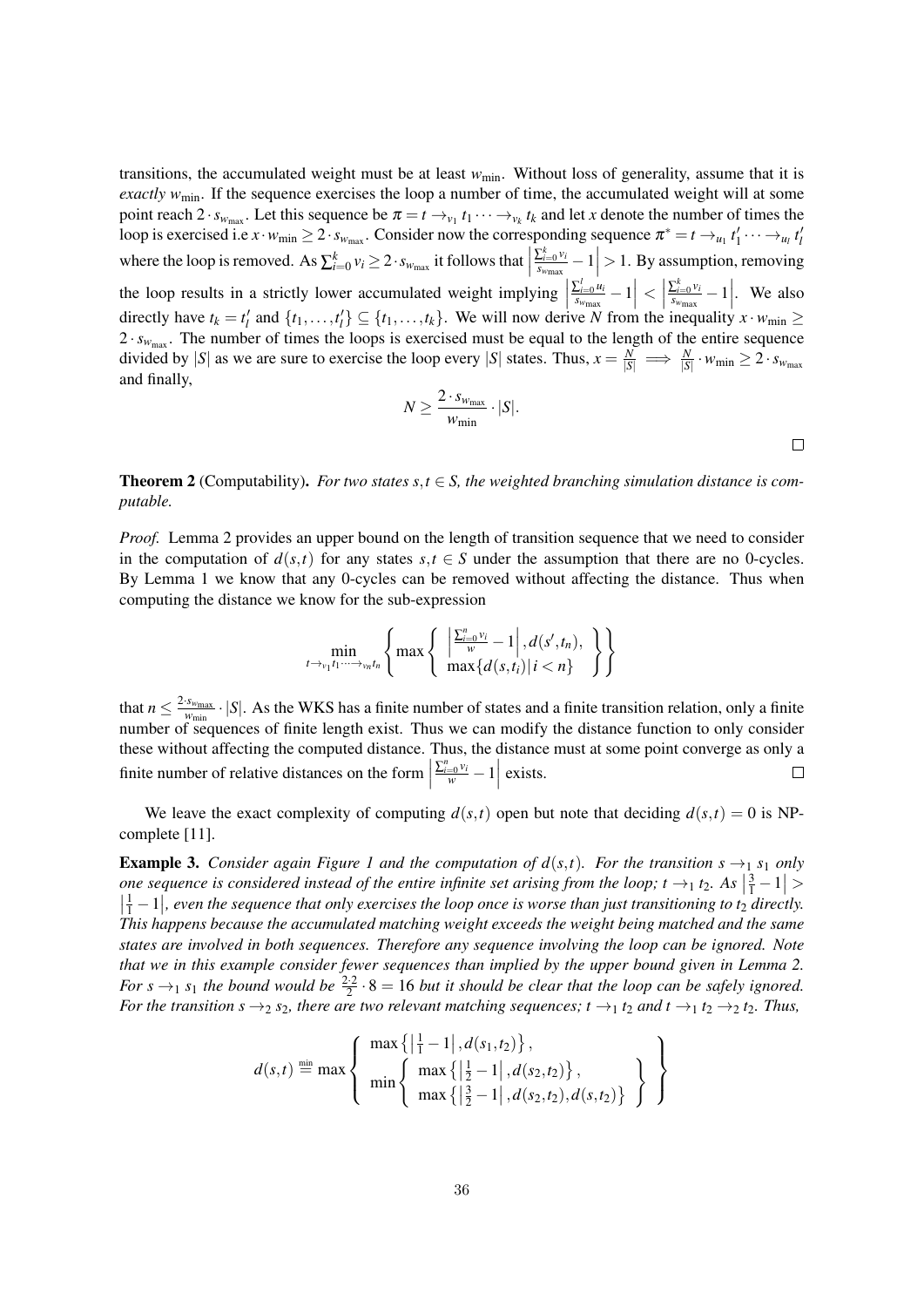*It is easily shown that*  $d(s_2, t_2) = 0$  *<i>as*  $s_2 \rightarrow s_1$  *s*<sub>4</sub> *can be matched exactly by*  $t_2 \rightarrow_2 t_2 \rightarrow_2 t_2 \rightarrow_1 t_1$ *. Thus,* 

$$
d(s,t) \stackrel{\text{min}}{=} \max\left\{\frac{1}{2}, d(s_1,t_2), d(s,t_2)\right\}
$$

*where*

$$
d(s_1, t_2) \stackrel{\min}{=} \max \left\{ \max \left\{ \left| \frac{2}{2} - 1 \right|, d(s_2, t_2) \right\}, \max \left\{ \left| \frac{1}{1} - 1 \right|, d(s_3, t_1) \right\}, \max \left\{ \left| \frac{2}{3} - 1 \right|, d(s_1, t_2), d(s_4, t_1) \right\} \right\} \text{ and } d(s, t_2) \stackrel{\min}{=} \max \left\{ \max \left\{ \left| \frac{2}{2} - 1 \right|, d(s_2, t_2) \right\} \right\}.
$$

*As s<sub>4</sub>*  $\leftrightarrow$ *, s<sub>3</sub>*  $\leftrightarrow$  *and t<sub>1</sub>*  $\leftrightarrow$  *it follows that*  $d(s_4,t_1) = d(s_3,t_1) = 0$ *, hence* 

$$
d(s_1, t_2) \stackrel{\text{min}}{=} \max \left\{ \frac{1}{2}, d(s_1, t_2) \right\}.
$$

The least solution to this equation is  $\frac{1}{2}$  hence  $d(s_1,t_2) = d(s,t) = \frac{1}{2}$ *. From Example 2 we know that s*  $\leq_{\varepsilon}$  t *for any*  $\varepsilon \geq 0.5$  *i.e for any*  $\varepsilon \geq d(s,t)$ .

Now that we have established the computability of the distance we prove its relation to weighted branching  $\varepsilon$ -simulation.

**Theorem 3.** *For two states s,t*  $\in$  *S and*  $\epsilon \in \mathbb{R}_{>0}$ *:* 

$$
d(s,t) \leq \varepsilon \text{ iff } s \leq_{\varepsilon} t
$$

*Proof.* ( $\implies$ ) For this direction we prove that  $R^{\varepsilon} = \{(s,t) | s,t \in S, d(s,t) \leq \varepsilon\}$  is a weighted branching  $\varepsilon$ -simulation relation. Suppose  $(s,t) \in R^{\varepsilon}$ . Then  $d(s,t) \leq \varepsilon$  and by the fixed point property of *d*,

$$
d(s,t) = \max_{s \to \omega s'} \left\{ \min_{t \to \omega_1 t_0 \cdots \to \omega_n t_n} \left\{ \max \left\{ \left| \frac{\sum_{i=0}^n v_i}{w} - 1 \right|, \max \{d(s', t_n) \} \cup \{d(s, t_i) | i < n\} \right\} \right\} \right\}
$$

We immediately have that for any transition  $s \rightarrow_w s'$  there exists a matching transitions sequence  $t \rightarrow_{v_1} s'$  $t_0 \cdots \rightarrow_{v_n} t_n$  such that  $\left| \sum_{i=0}^{n} v_i - 1 \right| \leq \varepsilon$ ,  $d(s', t_n) \leq \varepsilon$  and  $\forall i < n$ .  $d(s, t_i) \leq \varepsilon$ . Thus, by definition of  $R^{\varepsilon}$ , for any transition  $s \to w$  *s'* there exists a sufficient matching sequence from *t* such that  $(s', t_n) \in R^{\varepsilon}$  and  $(s, t_i) \in R^{\varepsilon}$  for any  $i < n$ .

 $(\Leftarrow)$  Let

$$
d^*(s,t) = \begin{cases} \varepsilon & \text{if } s \leq_{\varepsilon} t \\ \infty & \text{otherwise} \end{cases}
$$

We now prove that *d* is a pre-fixed point of  $\mathcal{F}$  i.e  $\mathcal{F}(d^*)(s,t) \leq d^*(s,t)$  for any pair  $(s,t) \in S$ . If  $s \nleq_{\varepsilon} t$ then  $d^*(s,t) = \infty$  and there is nothing to prove. If  $s \leq_{\varepsilon} t$  then for any transition  $s \to_w s'$  there exists a matching sequence  $t \to_{v_1} t_0 \cdots \to_{v_n} t_n$  such that  $\sum_{i=1}^n v_i \in [w(1-\varepsilon), w(1+\varepsilon)], s' \leq_{\varepsilon} t_n$  and  $s \leq_{\varepsilon} t_i$  for any  $i < n$ . We can now argue that

$$
\max_{s\to\omega s'}\left\{\min_{t\to\omega_1 t_0\cdots\to\omega_n t_n}\left\{\max\left\{\left|\frac{\sum_{i=0}^n\omega_i}{w}-1\right|,\max_{\{d^*(s',t_n)\}\cup\{d^*(s,t_i)|i
$$

as  $\sum_{i=1}^{n} v_i \in [w(1-\varepsilon), w(1+\varepsilon)]$  is equivalent to  $\left|\frac{\sum_{i=0}^{n} v_i}{w} - 1\right| \leq \varepsilon$ ,  $s' \leq_{\varepsilon} t_n$  implies  $d^*(s', t_n) = \varepsilon$  and similarly  $d^*(s,t_i) = \varepsilon$  for any  $i < n$ . As  $d^*$  is a pre-fixed point of  $\mathscr F$  and  $d^*(s,t) = \varepsilon$  it must be the case that  $d(s,t) \leq \varepsilon$  as *d* is the *smallest* pre-fixed point of  $\mathcal{F}$ .  $\Box$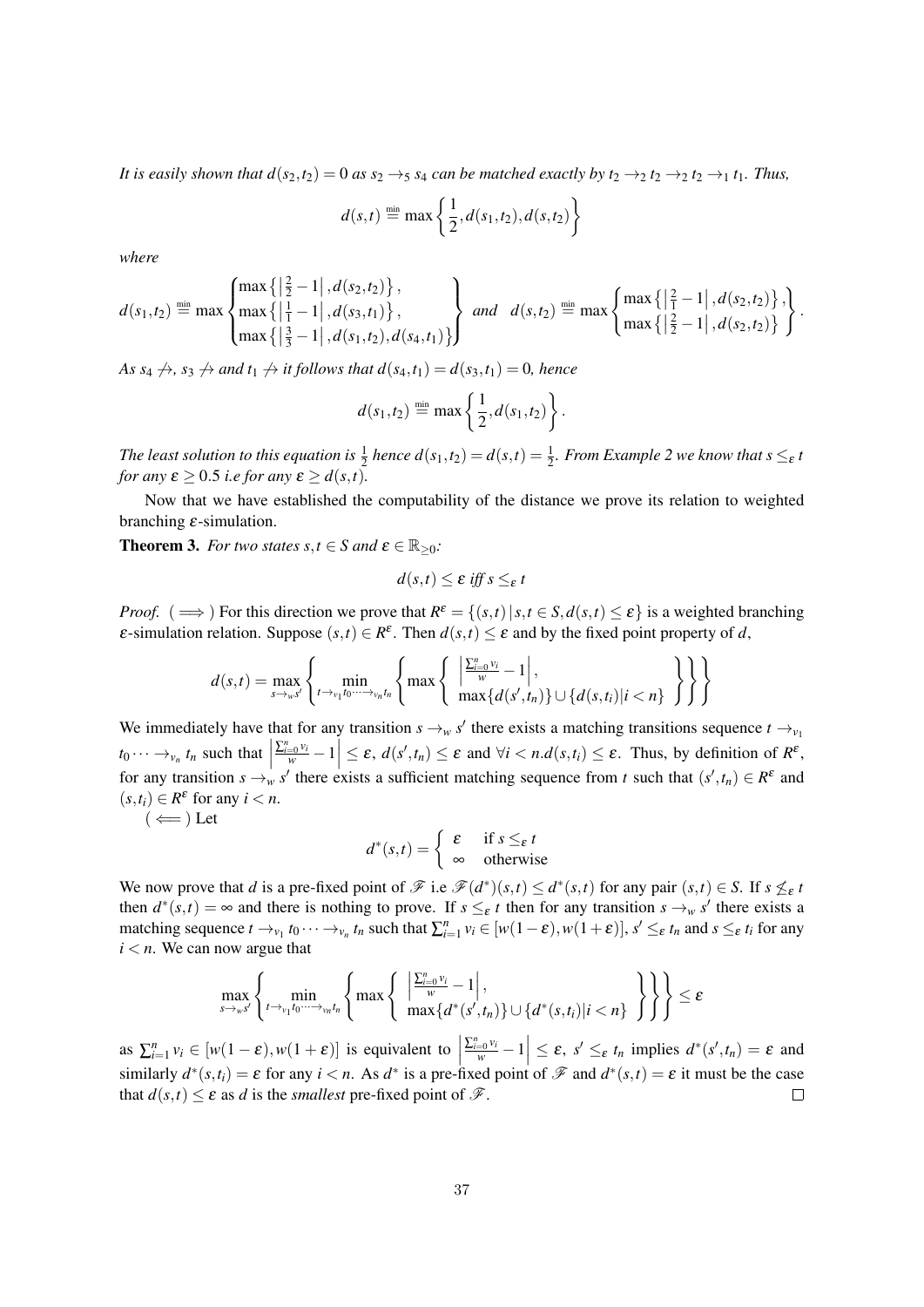Combining Theorem 1 and Theorem 3 we immediate get a relation between the distance from one state *s* to another state *t* and their *EWCT L*−*<sup>X</sup>* properties:

$$
d(s,t) \leq \varepsilon \quad \text{iff} \quad \forall \varepsilon' \in \mathbb{Q}_{\geq 0}, \varepsilon \leq \varepsilon'. \, [\forall \phi \in EWCTL_{-X}.s \models \phi \implies t \models \phi^{\varepsilon'}.
$$

### 4 Weighted Branching Simulation Distances for Parametric WKSs

We now extend WKS with parametric weights. The lifted parametric distance will be from a WKS to a parametric system and is represented as a parametric expression that can be evaluated to a rational by a *parameter valuation*. If one abstracts multiple configurations of the same system as one parametric system and calculate the parametric distance, evaluating the distance with respect to a parameter valuation then corresponds to calculating the exact distance from a specific configuration (given by the valuation) to the WKS. Thus, instead of working with multiple WKS configurations, one can use a parametric system and compute the parametric distance once.

A parametric weighted Kripke structure (PWKS) extends WKS by allowing transitions to have parametric weights. Let  $\mathcal{P} = \{p_1, \ldots, p_n\}$  be a fixed finite set of parameters. A *parameter valuation* is a function mapping each parameter to a non-negative rational;  $v : \mathscr{P} \to \mathbb{Q}_{\geq 0}$ . The set of all such valuation will be denote by  $\mathcal V$ .

Definition 6 (Parametric Weighted Kripke Structure). A *parametric weighted Kripke structure* is a tuple  $\mathcal{K}_{\mathcal{P}} = (S, AP, \mathcal{L}, \rightarrow)$ , where *S* is a finite set of states, *AP* is a set of atomic propositions,  $\mathcal{L}: S \rightarrow \mathcal{P}(AP)$ is a mapping from states to sets of atomic propositions and  $\rightarrow \subseteq S \times \mathscr{P} \cup \mathbb{Q}_{\geq 0} \times S$  the finite transition relation.

Unless otherwise specified, we assume a fixed PWKS  $\mathcal{K}_{\mathcal{P}} = (S, AP, \mathcal{L}, \rightarrow)$  in the remainder of this section. One can instantiate a PWKS to a WKS by applying a parameter valuation. A PWKS thus represents an infinite set of WKSs.

**Definition 7.** Given a parameter valuation  $v \in V$ , we define the *instantiated WKS* of  $\mathcal{K}_{\mathcal{P}}$  under *v* to be  $\mathcal{K}_{\mathcal{P}}^{\nu} = (S, AP, \mathcal{L}, \rightarrow_{\nu})$  where

$$
\rightarrow_v = \{(s,v(p),s') \mid (s,p,s') \in \rightarrow, p \in \mathscr{P}\} \cup \{(s,w,s') \mid (s,w,s') \in \rightarrow, w \in \mathbb{Q}_{\geq 0}\}\
$$

For a state *s* in  $\mathcal{K}_{\mathcal{P}}$  let *s*[*v*] be the corresponding state in the WKS  $\mathcal{K}_{\mathcal{P}}^{\nu}$  and let  $\leq_{\varepsilon}$  be lifted to disjoint unions of WKSs in the natural way.

Given a WKS state *s*, a PWKS state *t* and  $\varepsilon \ge 0$  we now state three interesting problems:

- 1. Does there exist a  $v \in \mathcal{V}$  such that  $s \leq_{\varepsilon} t[v]$ ?
- 2. Can we characterize the set of "good" parameter valuation  $V = \{v | v \in \mathcal{V}, s \leq_{\varepsilon} t[v]\}$ ?
- 3. Can we synthesize a valuation  $v \in \mathcal{V}$  that minimizes  $\varepsilon$  for  $s \leq_{\varepsilon} t[v]$ ?

We will show how to solve (2) by fixed point computations. The result will be a set of linear inequalities over parameters and  $\varepsilon$  which has as solution a set of parameter valuations. Instead of considering a concrete  $\varepsilon \in \mathbb{R}_{>0}$ , one can let  $\varepsilon$  be an extra parameter. Thus, (1) and (3) can be solved by first solving (2) and applying e.g *Z*3 [18] and ν*Z* [7] or similar tools to solve the inequalities and search for solutions that minimize  $\varepsilon$ .

**Example 4.** *Consider Figure 2. From Example 2 we know that*  $s \leq 0.5$  *f|v| <i>if v*(*p*) = 1*. Both v*(*p*) = 0 *and*  $\nu(p) = 2$  *imply s*  $\leq_1$  *t*[*v*]*. It turns out that*  $\nu(p) = 1$  *<i>is the valuation that minimizes*  $\varepsilon$  *for s*  $\leq_\varepsilon$  *t*[*v*]*.*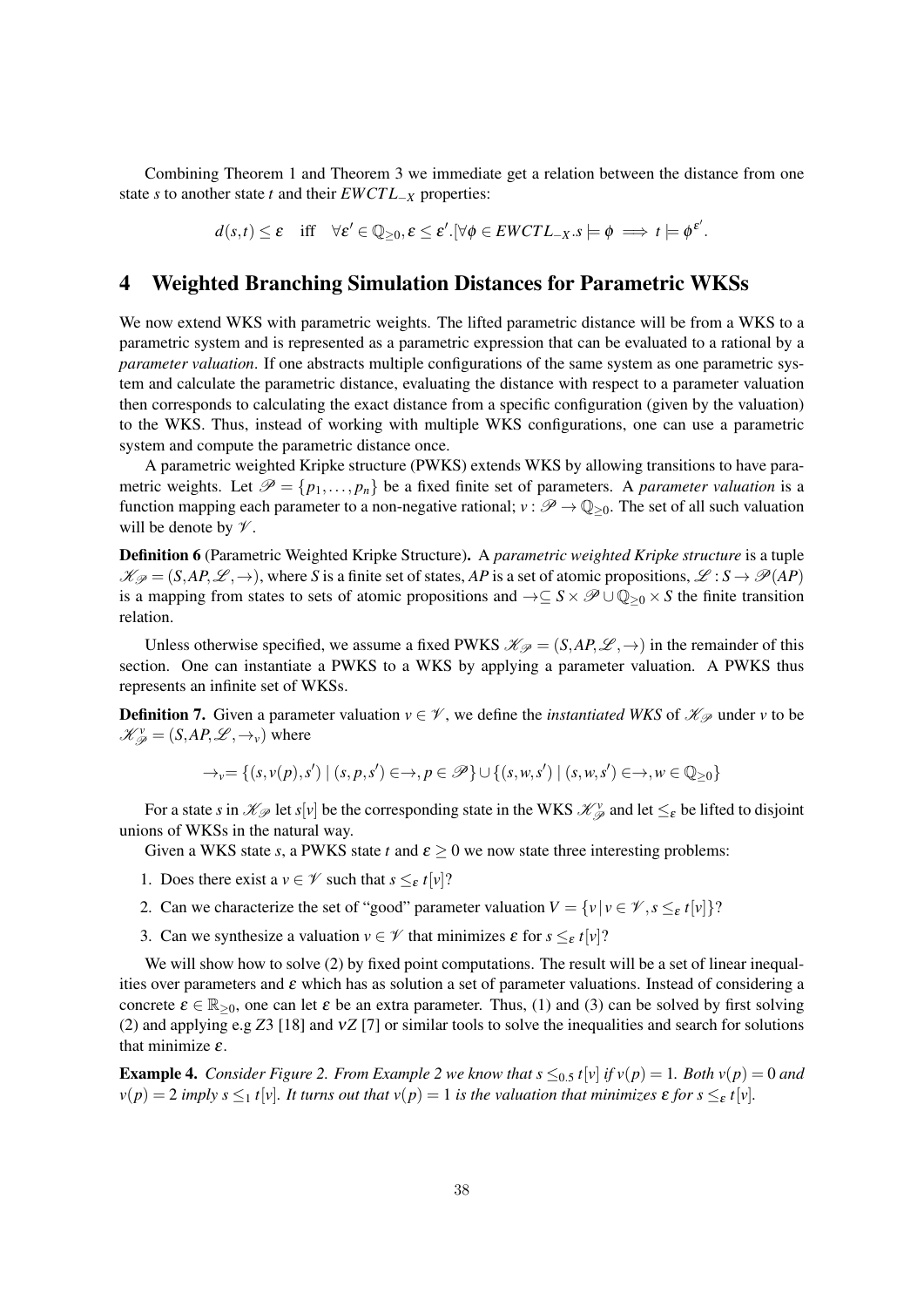

Figure 2: A WKS (left) and a PWKS (right)

If we were to validate a given parameter valuation we could simply apply the valuation to the PWKS and use  $\mathscr F$  directly to decide if the distance is below some  $\varepsilon$ . As we want a full characterization of the good parameter valuation we will instead represent the distance as a parametric expression. For any two states *s*,*t* we will associate an expression  $E_{s,t}$  such that the solution set to the inequality  $E_{s,t} \leq \varepsilon$ characterizes the set of good parameter valuations i.e applying a parameter valuation to *Es*,*<sup>t</sup>* yields a concrete weighted distance. The syntactic elements for the expressions can be derived directly from  $\mathscr{F}$ ; we need syntax for describing minimums of maximums of basic elements  $\left|\frac{v}{w} - 1\right|$  where *w* is rational and *v* a linear expression in the parameters. Hence, we define the following abstract syntax:

$$
E_1, E_2 ::= \left| \frac{v}{w} - 1 \right| | \min\{E_1, E_2\} | \max\{E_1, E_2\}
$$

where  $w \in \mathbb{Q}_{\geq 0}$  and  $v$  is on the form  $\sum_{i=0}^{n} a_i p_i + b$  s.t  $a_i \in \mathbb{N}$  for all  $i < n$  and  $b \in \mathbb{Q}_{\geq 0}$ . We extend parameter valuations to expressions in the obvious way and denote by  $\llbracket E \rrbracket(v)$  the value of *E* under  $v \in \mathscr{V}$ . Similar to disjunctive normal form for logical formulae, we can convert any expression to an equivalent expression being a min expression of max expressions of simple expressions  $\left|\frac{v}{w}-1\right|$ . To convert an expression, note that for any  $v \in \mathcal{V}$ 

$$
[\max{\min{E_1, E_2}, E_3}]|(v) = [\min{\max{E_1, E_3}, \max{E_2, E_3}}]|(v)
$$

The set of expression on this normal form will be denoted by  $\mathscr E$ . The following definitions concern the ordering of parametric distance function from the set  $\mathscr{E}^{S \times S_{\mathscr{P}}}$ . We define both a syntactic ordering and semantic ordering. The syntactic ordering is based on syntactically ordering elements from  $\mathscr E$ .

**Definition 8.** The syntactic ordering  $\sqsubseteq_{\mathscr{E}} \subseteq \mathscr{E} \times \mathscr{E}$  is defined inductively on the structure of  $\mathscr{E}$ :

$$
\left| \frac{\sum_{i=0}^{n} a_i p_i + b}{w} - 1 \right| \sqsubseteq_{\mathcal{E}} \left| \frac{\sum_{i=0}^{n} a'_i p_i + b'}{w} - 1 \right| \quad \text{iff} \quad \begin{cases} \forall i. a_i \le a'_i \land b \le b' & \text{if } \frac{b'}{w}, \frac{b}{w} \ge 1 \\ \forall i. a_i = a'_i \land b = b' & \text{otherwise} \end{cases}
$$
\n
$$
\max \{ E_{1.1}, E_{1.2} \} \sqsubseteq_{\mathcal{E}} \max \{ E_{2.1}, E_{2.2} \} \quad \text{iff} \quad \forall i. \exists j. E_{1.i} \sqsubseteq_{\mathcal{E}} E_{2.j}
$$
\n
$$
\min \{ E_{1.1}, E_{1.2} \} \sqsubseteq_{\mathcal{E}} \min \{ E_{2.1}, E_{2.2} \} \quad \text{iff} \quad \forall j. \exists i. E_{1.i} \sqsubseteq_{\mathcal{E}} E_{2.j}
$$

We extend this ordering to distance functions

**Definition 9.** The *syntactic* ordering on distance functions  $\sqsubseteq_{\mathscr{E}}$  is defined for any  $d^1_{\mathscr{P}}, d^2_{\mathscr{P}} \in \mathscr{E}^{S \times S_{\mathscr{P}}}$ :

$$
d^1_{\mathscr{P}} \sqsubseteq_{\mathscr{E}} d^2_{\mathscr{P}}
$$
 iff  $\forall s, t \in S.d^1_{\mathscr{P}}(s,t) \sqsubseteq_{\mathscr{E}} d^2_{\mathscr{P}}(s,t).$ 

We now define the semantic ordering of distance functions.

**Definition 10.** The *semantic* ordering on distance functions  $\sqsubseteq_{\llbracket \mathcal{E} \rrbracket}$  is defined for any  $d^1_{\mathcal{P}}, d^2_{\mathcal{P}} \in \mathcal{E}^{S \times S_{\mathcal{P}}}$ :

$$
d_{\mathscr{P}}^1 \sqsubseteq_{\llbracket \mathscr{E} \rrbracket} d_{\mathscr{P}}^2 \quad \text{iff} \quad \forall s, t \in S, v \in \mathscr{V}. \llbracket d_{\mathscr{P}}^1(s, t) \rrbracket(v) \leq \llbracket d_{\mathscr{P}}^2(s, t) \rrbracket(v).
$$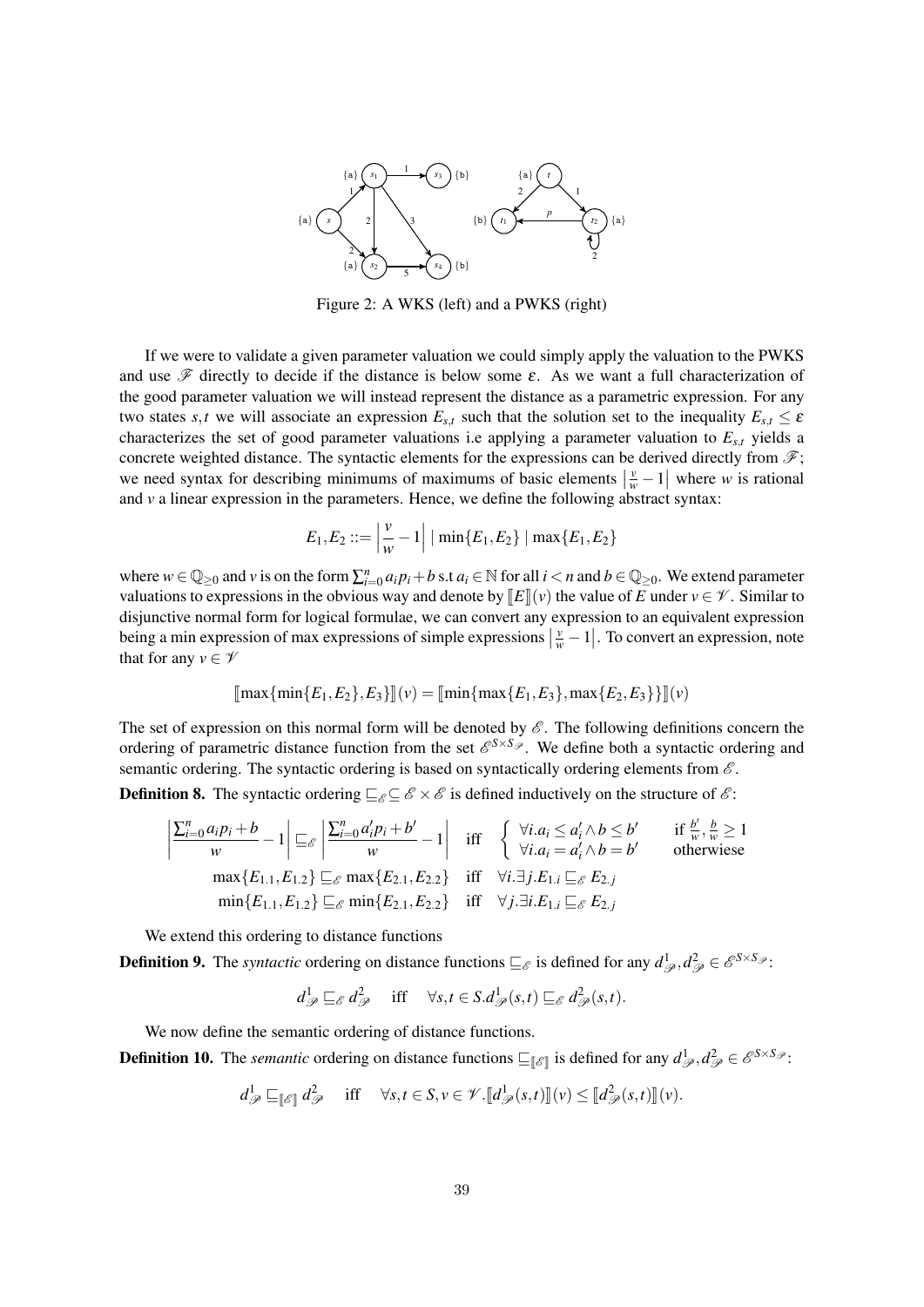By design of the ordering on expressions, the syntactic ordering implies the semantic ordering.

**Lemma 3.** For arbitrary  $d^1_{\mathscr{P}}, d^2_{\mathscr{P}} \in \mathscr{E}^{S \times S_{\mathscr{P}}}.$ 

$$
d^1_{\mathscr{P}} \sqsubseteq_{\mathscr{E}} d^2_{\mathscr{P}} \implies d^1_{\mathscr{P}} \sqsubseteq_{\llbracket \mathscr{E} \rrbracket} d^2_{\mathscr{P}}
$$

When lifting the distance to the parametric setting, we consider disjoint unions of systems and require that only the simulating system can be parametric. Let  $\mathcal{K}_{\mathcal{P}} = (S_{\mathcal{P}}, AP, \mathcal{L}_{\mathcal{P}}, \rightarrow^{\mathcal{P}})$  be a PWKS and  $\mathcal{K} = (S, AP, \mathcal{L}, \rightarrow)$  a WKS. To compute the distance between states we now consider the function  $\mathscr{F}_{\mathscr{P}}$ :  $\mathscr{E}^{S \times S_{\mathscr{P}}} \to \mathscr{E}^{S \times S_{\mathscr{P}}}$  being the trivial parametric analogue to  $\mathscr{F}$  of Definition 5 for disjoint unions of WKSs and PWKSs.  $\mathcal{F}_{\mathcal{P}}$  is monotone on the complete lattice  $(e^{S \times S_{\mathcal{P}}}, \sqsubseteq_{[\mathcal{E}]})$  and therefore has a least fixed point computable by repeated application of  $\mathcal{F}_{\mathcal{P}}$  on the bottom element  $d_{\mathcal{P}}^0(s,t)$  where  $\forall s \in S, t \in$  $S_{\mathscr{P}}.d_{\mathscr{P}}^0(s,t) = 0$ . We refer to this fixed point as the *semantic* least fixed point of  $\mathscr{F}_{\mathscr{P}}$  and denote it by  $d_{\mathscr{P}}^{\min}$ . It follows that  $\llbracket d_{\mathscr{P}}^{\min}(s,t) \rrbracket(v) \leq \varepsilon \iff d(s,t[v]) \leq \varepsilon$  but the computation involves a quantification over all valuations in the semantic ordering. Instead we wish to compute an equivalent syntactic fixed point over expressions.

For WKS we assumed no 0-cycles to give an upper bound on the length of relevant transition sequences. Similarly for PWKS, we require all loops to have at least one strictly positive non-parametric weight in order to show computability of a syntactic fixed point of  $\mathcal{F}_{\mathcal{P}}$ .

**Lemma 4.** Let  $\mathscr{K} = (S, AP, \mathscr{L}, \rightarrow)$  be a WKS with state  $s \in S$  such that  $s \rightarrow_w s'$  and let  $\mathcal{K}_{\mathcal{P}} = (S_{\mathcal{P}}, AP, \mathcal{L}_{\mathcal{P}}, \rightarrow^{\mathcal{P}})$  *be a PWKS with the following property:* 

• *There exists a*  $w_{\text{min}} > 0$  *such that for any valuation, the accumulated weight of every loop in*  $\mathcal{K}_{\mathcal{P}}$ *is at least w*min *(strongly cost non-zeno).*

*Then for any*  $t \in S$ <sub> $\mathscr{P}$ </sub>*:* 

$$
\exists N. \forall \pi = t \rightarrow_{v_1}^{\mathscr{P}} t_1 \dots \rightarrow_{v_n}^{\mathscr{P}} t_n, n \geq N.
$$
  

$$
\exists \pi^* = t \rightarrow_{u_1}^{\mathscr{P}} t'_1 \dots \rightarrow_{u_m}^{\mathscr{P}} t'_m, m \leq N.
$$
  

$$
t_n = t'_m \land \left| \frac{\sum_{i=0}^m u_i}{w} - 1 \right| \sqsubseteq_{\mathscr{E}} \left| \frac{\sum_{i=0}^n v_i}{w} - 1 \right| \land
$$
  

$$
\{t'_1, \dots, t'_{m-1}\} \subseteq \{t_1, \dots, t_{n-1}\}
$$

*Proof.* Let the maximum weight out of *s* be  $s_{w_{\text{max}}}$ . Any sequence of length  $|S_{\mathscr{P}}|$  must have a loop which, by assumption, cannot have accumulated weight 0 w.r.t any parameter valuation. Thus, the accumulated weight w.r.t any valuation is at least  $w_{\text{min}}$ . Without loss of generality we assume it to be exactly  $w_{\text{min}}$ . Exercising the loop a number of times will at some point result in the accumulated weight being greater than  $2 \cdot s_{w_{\text{max}}}$  w.r.t any valuation. Let this sequence be  $\pi^* = t \rightarrow_{v_1}^{\mathcal{P}} t_1 \cdots \rightarrow_{v_k}^{\mathcal{P}} t_k$  and let *x* denote the number of times the loop is exercised i.e  $x \cdot w_{\text{min}} \geq 2 \cdot s_{w_{\text{max}}}$ . Let  $\sum_{i=0}^{k} v_i = \sum_{i=0}^{n} a_i p_i + b$ . Then it is clear that  $\frac{b}{s_{w_{\text{max}}}}>1$ . Now consider the corresponding non-looping sequence  $\pi_1 = t \rightarrow_{u_1}^{\mathcal{P}} t'_1 \cdots \rightarrow_{u_l}^{\mathcal{P}} t'_l$  and let  $\sum_{i=0}^{l} u_i = \sum_{i=0}^{n} a_i' p_i + b'$ . We would like it to be the case that

$$
\left| \frac{\sum_{i=0}^{n} a'_i p_i + b'}{w} - 1 \right| \sqsubseteq_{\mathscr{E}} \left| \frac{\sum_{i=0}^{n} a_i p_i + b}{w} - 1 \right|
$$

but it might be the case that  $\frac{b'}{s_{w_{\text{max}}}} < 1$ . Consider a third sequence  $\pi = t \rightarrow_{x_1}^{\mathcal{P}} t_1'' \cdots \rightarrow_{x_m}^{\mathcal{P}} t_m''$ , being  $\pi^*$ modified to exercise the loop one more time and let  $\sum_{i=0}^{m} x_i = \sum_{i=0}^{n} a_i'' p_i + b''$ . Now we know that  $\frac{b''}{s_{w_{\text{max}}}} > 1$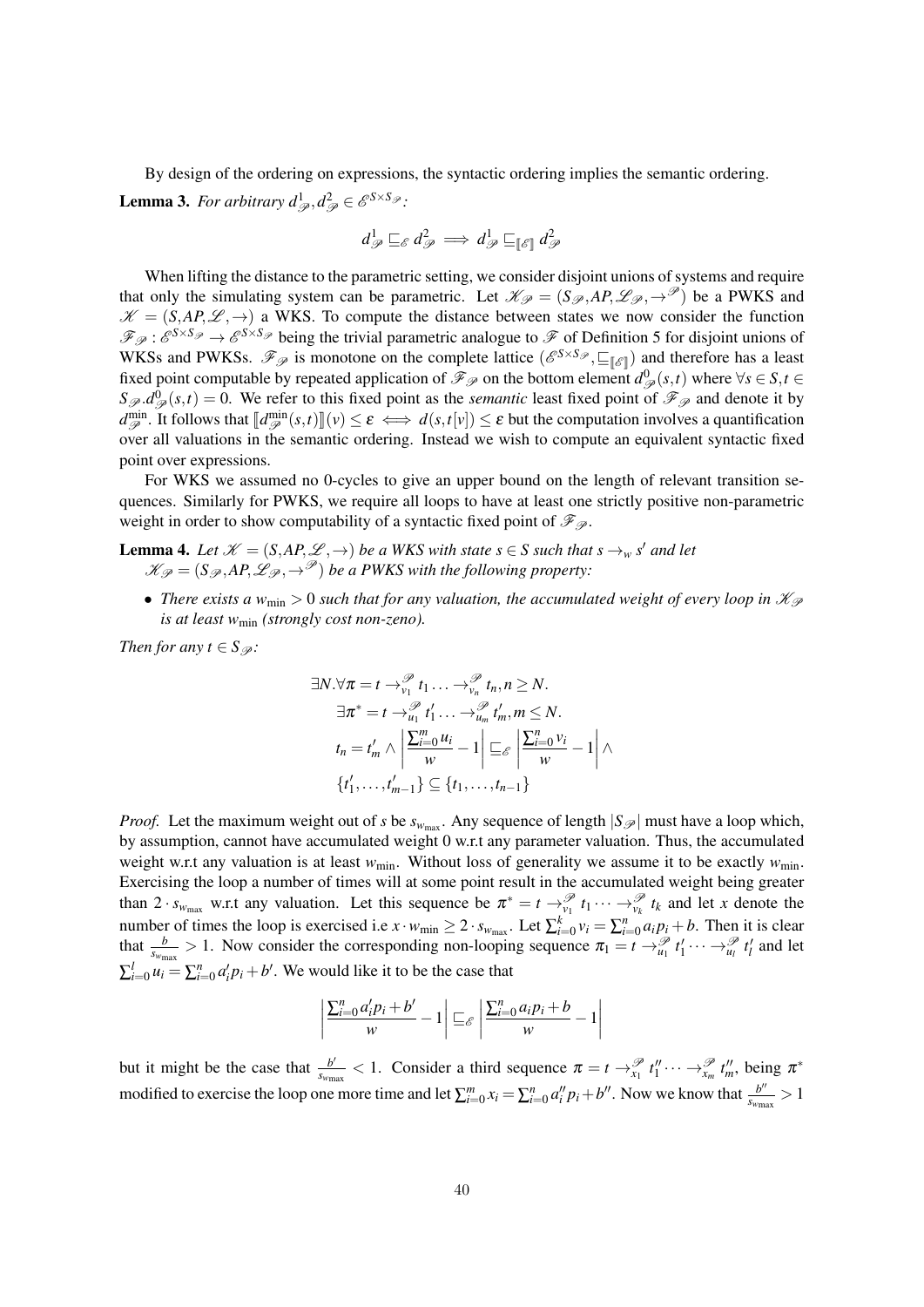as  $b'' > b'$  and furthermore  $\frac{\sum_{i=0}^n a'_i p_i + b'}{w} - 1$   $\subseteq$  $\begin{array}{c} \hline \end{array}$  $\frac{\sum_{i=0}^n a''_i p_i + b''}{w} - 1$ ,  $t_k = t_m^{\prime\prime}$  and  $\{t_1^{\prime}, \ldots, t_k\} \subseteq \{t_1^{\prime\prime}, \ldots, t_m^{\prime\prime}\}.$ We can now derive *N*. For  $\pi^*$  we have the inequality  $x \cdot w_{\min} \ge 2 \cdot s_{w_{\max}}$  and by Lemma 2 this leads to the bound  $\frac{2 \cdot s_{w_{\text{max}}}}{w_{\text{min}}} \cdot |S_{\mathscr{P}}|$ . As  $\pi$  is at most  $|S_{\mathscr{P}}|$  longer than  $\pi^*$  we get

$$
N \ge \frac{2 \cdot s_{w_{\max}}}{w_{\min}} \cdot |S_{\mathscr{P}}| + |S_{\mathscr{P}}|
$$

 $\Box$ 

**Lemma 5.** There exists a natural number n such that  $\mathscr{F}_{\mathscr{P}}^n(d_{\mathscr{P}}^0)$  is a fixed point w.r.t  $\sqsubseteq_{\mathscr{E}}$ .

The following theorem states that we can, by computing the syntactic fixed point, get a characterization of the good parameter valuations for  $s \leq_{\varepsilon} t[v]$ . Thus, the syntactic fixed point implies the semantic fixed point  $d_{\mathscr{P}}^{\min}$ .

**Theorem 4.**  $\mathscr{F}_{\mathscr{P}}^n(d_{\mathscr{P}}^0)(s,t) = E_{s,t}$  has the following property:

$$
s \leq_{\varepsilon} t[v] \quad \text{iff} \quad [E_{s,t}](v) \leq \varepsilon
$$

By computing the syntactic fixed point we thus get a characterization of the "good" parameter valuations as the solution set for the inequality  $E_{s,t} \leq \varepsilon$ .

**Example 5.** Consider the WKS and PWKS from Figure 2. To compute  $E_{s,t}$ , let  $d^i_{\mathscr{P}}(s,t) = \mathscr{F}^i_{\mathscr{P}}(d^0_{\mathscr{P}})(s,t)$ . We now show how the distance from s to t is updated after each iteration. Note that although  $d^{\perp}_{\mathscr{P}}(s,t)$  =  $d^2_{\mathscr{P}}(s,t)$ , the fixed point is not reached as the distance between dependent pairs is still being refined.

$$
d_{\mathscr{P}}^{1}(s,t) = \max \left\{ \begin{array}{l} \max\left\{ \left| \frac{1}{1} - 1 \right|, d_{\mathscr{P}}^{0}(s_{1}, t_{2}) \right\}, \\ \max\left\{ \left| \frac{3}{2} - 1 \right|, d_{\mathscr{P}}^{0}(s_{1}, t_{2}), d_{\mathscr{P}}^{0}(s, t_{2}) \right\} \end{array} \right\} = \frac{1}{2}
$$
  

$$
d_{\mathscr{P}}^{2}(s,t) = \max \left\{ \begin{array}{l} \max\left\{ \left| \frac{1}{1} - 1 \right|, 0 \right\}, \\ \max\left\{ \left| \frac{3}{2} - 1 \right|, 0, \frac{1}{2} \right\} \end{array} \right\} = \frac{1}{2}
$$
  

$$
d_{\mathscr{P}}^{3}(s,t) = \max \left\{ \begin{array}{l} \frac{1}{2}, \\ \min\left\{ \left| \frac{p}{5} - 1 \right|, \left| \frac{p+2}{5} - 1 \right|, \left| \frac{p+4}{5} - 1 \right| \right\}, \\ \min\left\{ \left| \frac{p}{3} - 1 \right|, \left| \frac{p+2}{3} - 1 \right| \right\}, \\ \min\left\{ \left| \frac{p}{1} - 1 \right|, \left| \frac{p+2}{1} - 1 \right| \right\} \end{array} \right\}
$$
  

$$
d_{\mathscr{P}}^{4}(s,t) = d_{\mathscr{P}}^{3}(s,t)
$$

We immediately see that any solution to  $E_{u,v} \leq \varepsilon$  is bounded from below by  $\frac{1}{2}$ . This implies that there *exists no valuation*  $v \in V$  *such that*  $s \leq_{\varepsilon} t[v]$  *for*  $\varepsilon < \frac{1}{2}$ *. If we consider the valuation*  $v_{\min}(p) = 1$  *we get that*  $[E_{s,t}](v_{\min}) = \frac{1}{2}$  *i.e*  $v_{\min}$  *is the valuation that induces the minimal distance*  $d(s,t[v_{\min}]) = \frac{1}{2}$ *.* 

### 5 Conclusion and Future Work

We have characterized the distance from [11] between weighted Kripke structures (WKS) as a least fixed point. The distance between any pair of states can thus be computed by first assuming the distance between any pair to be 0 and then applying a step-wise refinement of the distance. The computability of the distance is guaranteed as a finite number of the (potentially) infinite transition sequences of the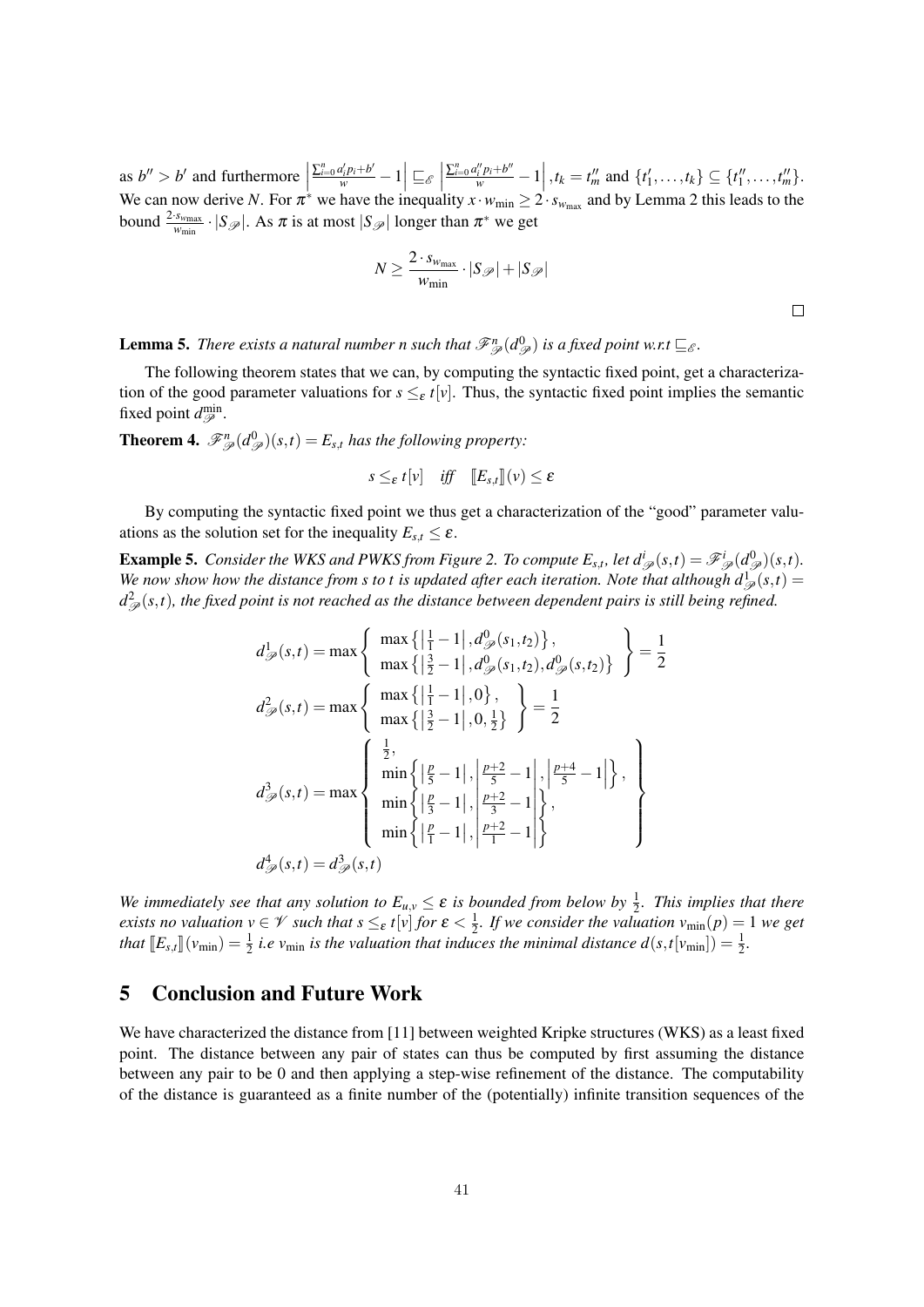system is sufficient. This we proved by demonstrating an upper bound on the relevant sequences. We furthermore lifted the distance to parametric WKS (PWKS), where transition weights can be parametric. The parameters can be used to abstract multiple configurations of the same system as one parametric system. In this case the distance is from a WKS to a PWKS and is concretely a parametric expression that one can evaluate to get an exact distance from the WKS to a specific WKS instance of the PWKS. The question is then which configuration (parameter valuation) is "best" i.e minimizes the induced distance. For computability we again demonstrate an upper bound on the length of relevant distances. To do this we assume all cycles to be cost non-zeno i.e any loop must include a transition with a positive rational weight.

For future work, the actual complexity of computing the distance is open. From [11] we know that checking whether the distance is 0 is NP-complete but the general complexity of checking whether the distance is less than some  $\varepsilon \in \mathbb{R}_{\geq 0}$  is open. One could also investigate whether the distance has a polynomial approximation scheme.

## References

- [1] Luca de Alfaro, Marco Faella & Mariëlle Stoelinga (2009): *Linear and Branching System Metrics*. IEEE Trans. Software Eng. 35(2), pp. 258–273, doi:10.1109/TSE.2008.106. Available at http://dx.doi.org/ 10.1109/TSE.2008.106.
- [2] Rajeev Alur & David L. Dill (1990): *Automata For Modeling Real-Time Systems*. In: Automata, Languages and Programming, 17th International Colloquium, ICALP90, Warwick University, England, July 16-20, 1990, Proceedings, pp. 322–335, doi:10.1007/BFb0032042. Available at http://dx.doi.org/10. 1007/BFb0032042.
- [3] Rajeev Alur, Thomas A. Henzinger & Moshe Y. Vardi (1993): *Parametric real-time reasoning*. In: Proceedings of the Twenty-Fifth Annual ACM Symposium on Theory of Computing, May 16-18, 1993, San Diego, CA, USA, pp. 592–601, doi:10.1145/167088.167242. Available at http://doi.acm.org/10. 1145/167088.167242.
- [4] Étienne André, Thomas Chatain, Laurent Fribourg & Emmanuelle Encrenaz (2009): An In*verse Method for Parametric Timed Automata*. Int. J. Found. Comput. Sci. 20(5), pp. 819–836, doi:10.1142/S0129054109006905. Available at http://dx.doi.org/10.1142/S0129054109006905.
- [5] Étienne André, Yang Liu, Jun Sun & Jin Song Dong (2014): *Parameter synthesis for hierarchical concurrent real-time systems*. Real-Time Systems 50(5-6), pp. 620–679, doi:10.1007/s11241-014-9208-6. Available at http://dx.doi.org/10.1007/s11241-014-9208-6.
- [6] Gerd Behrmann, Ansgar Fehnker, Thomas Hune, Kim Guldstrand Larsen, Paul Pettersson, Judi Romijn & Frits W. Vaandrager (2001): *Minimum-Cost Reachability for Priced Timed Automata*. In: Hybrid Systems: Computation and Control, 4th International Workshop, HSCC 2001, Rome, Italy, March 28-30, 2001, Proceedings, pp. 147–161, doi:10.1007/3-540-45351-2 15. Available at http://dx.doi.org/10.1007/ 3-540-45351-2\_15.
- [7] Nikolaj Bjørner, Anh-Dung Phan & Lars Fleckenstein (2015): ν*Z An Optimizing SMT Solver*. In: Tools and Algorithms for the Construction and Analysis of Systems - 21st International Conference, TACAS 2015, Held as Part of the European Joint Conferences on Theory and Practice of Software, ETAPS 2015, London, UK, April 11-18, 2015. Proceedings, pp. 194–199, doi:10.1007/978-3-662-46681-0 14. Available at http: //dx.doi.org/10.1007/978-3-662-46681-0\_14.
- [8] Patricia Bouyer, Ulrich Fahrenberg, Kim Guldstrand Larsen, Nicolas Markey & Jirí Srba (2008): Infi*nite Runs in Weighted Timed Automata with Energy Constraints*. In: Formal Modeling and Analysis of Timed Systems, 6th International Conference, FORMATS 2008, Saint Malo, France, September 15-17, 2008.